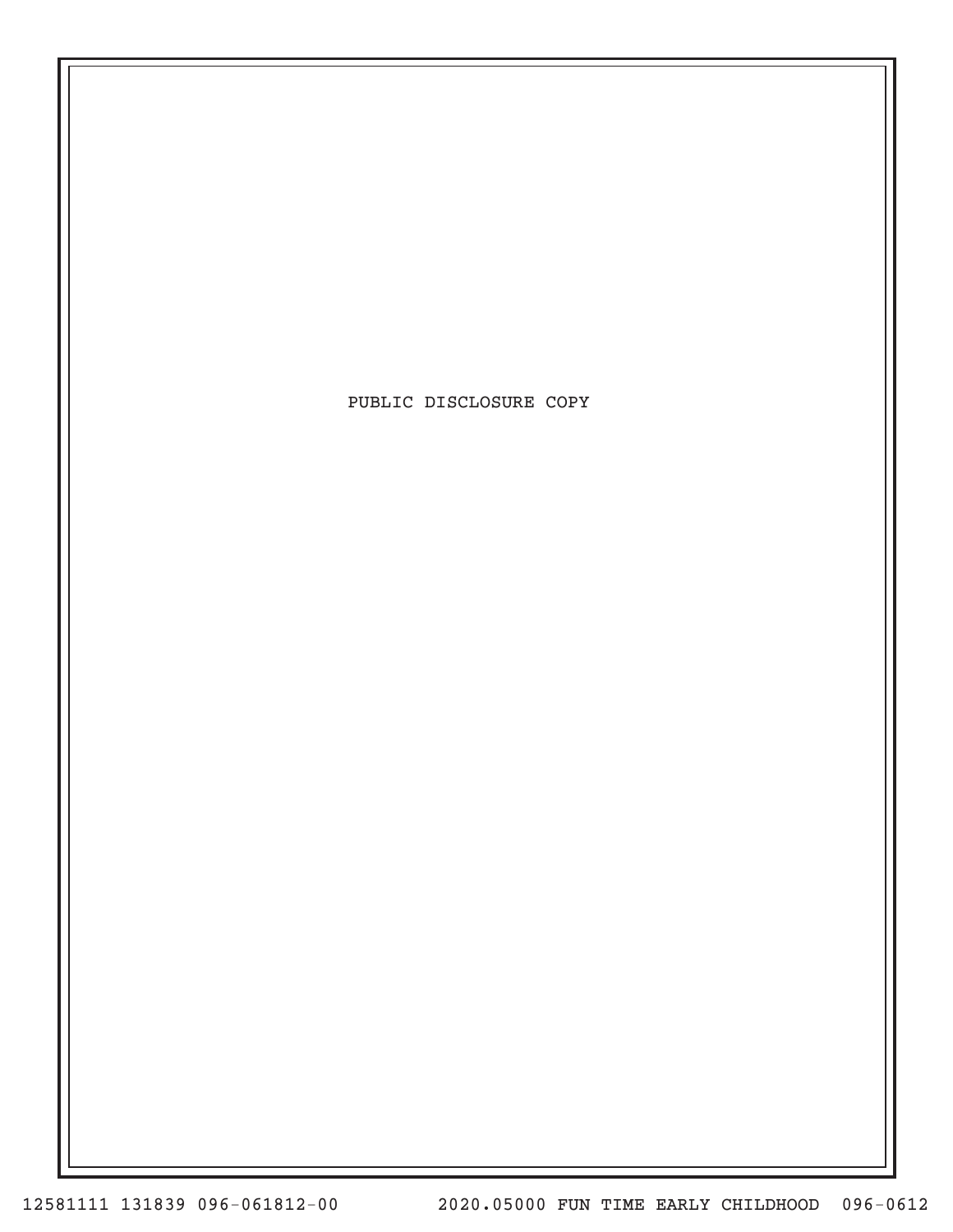FUN TIME EARLY CHILDHOOD ACADEMY, INC. 102 12TH ST. N. NAPLES, FL 34102

## INTERNAL REVENUE SERVICE CENTER OGDEN, UT 84201‐0027 DEPARTMENT OF THE TREASURY

!!abdalab!!!!am!!!!adbaab!!addlad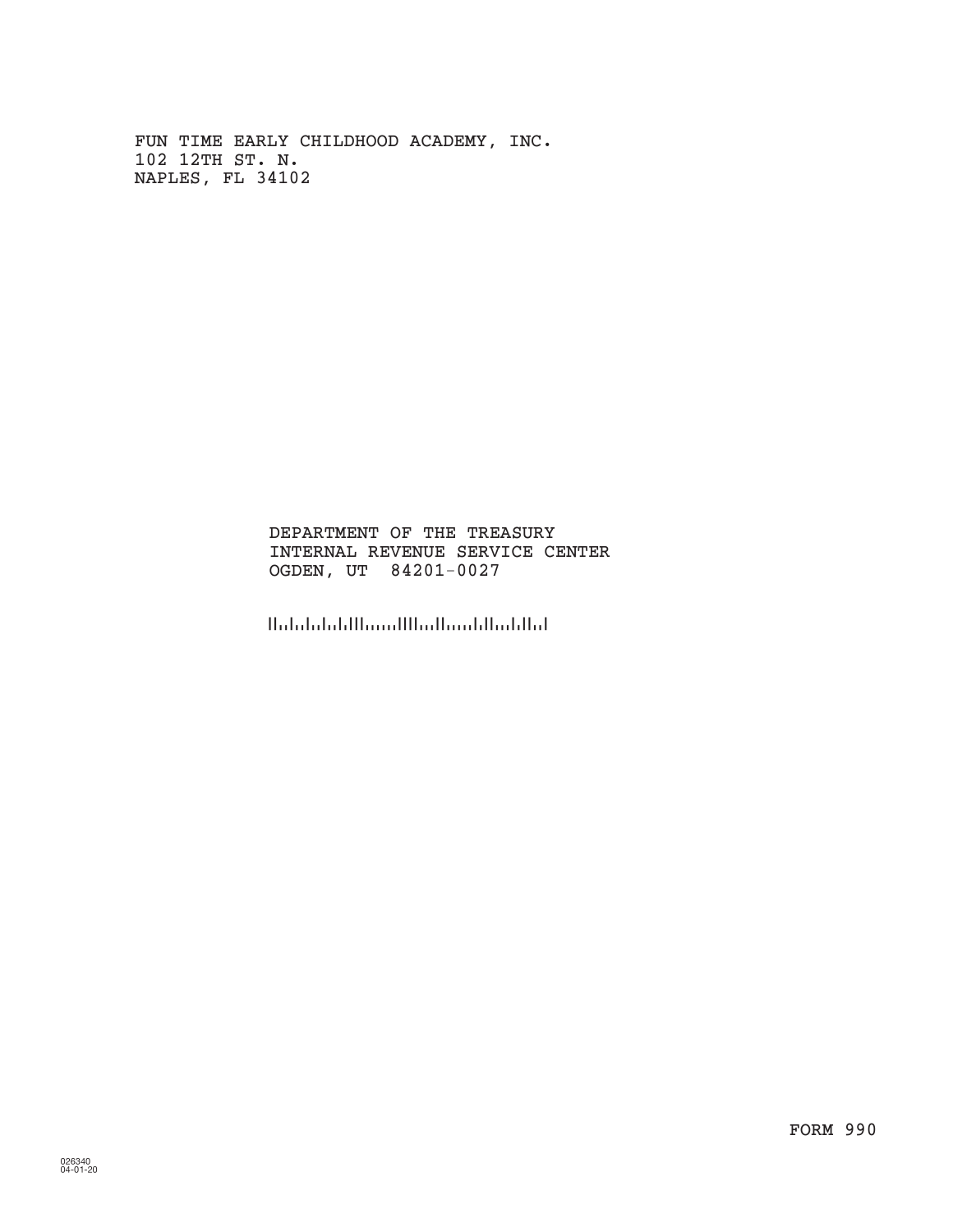|                                |                                  |                                                            | PUBLIC DISCLOSURE COPY **<br>$***$                                                                                                                                         |                                                                       |                             |
|--------------------------------|----------------------------------|------------------------------------------------------------|----------------------------------------------------------------------------------------------------------------------------------------------------------------------------|-----------------------------------------------------------------------|-----------------------------|
|                                |                                  |                                                            | <b>Return of Organization Exempt From Income Tax</b>                                                                                                                       |                                                                       | OMB No. 1545-0047           |
|                                |                                  | <b>Form 990</b>                                            | Under section 501(c), 527, or 4947(a)(1) of the Internal Revenue Code (except private foundations)                                                                         |                                                                       |                             |
|                                |                                  |                                                            | Do not enter social security numbers on this form as it may be made public.                                                                                                |                                                                       | <b>Open to Public</b>       |
|                                |                                  | Department of the Treasury<br>Internal Revenue Service     | Go to www.irs.gov/Form990 for instructions and the latest information.                                                                                                     |                                                                       | Inspection                  |
|                                |                                  |                                                            | A For the 2020 calendar year, or tax year beginning $JUL$ 1, $2020$                                                                                                        | and ending JUN 30, 2021                                               |                             |
|                                | <b>B</b> Check if<br>applicable: |                                                            | C Name of organization                                                                                                                                                     | D Employer identification number                                      |                             |
|                                | Address                          |                                                            |                                                                                                                                                                            |                                                                       |                             |
|                                | change<br>Name                   |                                                            | FUN TIME EARLY CHILDHOOD ACADEMY, INC.                                                                                                                                     |                                                                       |                             |
|                                | change<br>Initial                |                                                            | Doing business as                                                                                                                                                          | 59-1039978                                                            |                             |
|                                | return<br>Final                  |                                                            | Number and street (or P.O. box if mail is not delivered to street address)<br>Room/suite                                                                                   | E Telephone number                                                    |                             |
|                                | return/<br>termin-               |                                                            | 102 12TH ST. N.                                                                                                                                                            | $239 - 261 - 8284$                                                    | 1,910,577.                  |
|                                | ated<br>Amended                  |                                                            | City or town, state or province, country, and ZIP or foreign postal code<br>NAPLES, FL 34102                                                                               | G Gross receipts \$                                                   |                             |
|                                | return<br>Applica-               |                                                            | F Name and address of principal officer: ANN OLSON                                                                                                                         | H(a) Is this a group return                                           | $\sqrt{}$ Yes $\sqrt{X}$ No |
|                                | tion<br>pending                  |                                                            | SAME AS C ABOVE                                                                                                                                                            | for subordinates?<br>$H(b)$ Are all subordinates included? $\Box$ Yes | No                          |
|                                |                                  | <b>I</b> Tax-exempt status: $\boxed{\mathbf{X}}$ 501(c)(3) | $501(c)$ (<br>$\sum$ (insert no.)<br>$4947(a)(1)$ or                                                                                                                       | 527<br>If "No," attach a list. See instructions                       |                             |
|                                |                                  |                                                            | J Website: WWW.FUNTIMEACADEMY.ORG                                                                                                                                          | $H(c)$ Group exemption number $\blacktriangleright$                   |                             |
|                                |                                  |                                                            | K Form of organization: $\boxed{\mathbf{X}}$ Corporation<br>Trust<br>Association<br>Other $\blacktriangleright$                                                            | L Year of formation: $1962$ M State of legal domicile: $FL$           |                             |
|                                | Part I                           | <b>Summary</b>                                             |                                                                                                                                                                            |                                                                       |                             |
|                                | 1                                |                                                            | Briefly describe the organization's mission or most significant activities: TO PROVIDE EDUCATION & CARE FOR                                                                |                                                                       |                             |
|                                |                                  |                                                            | THE CHILDREN OF LOW-INCOME WORKING FAMILIES.                                                                                                                               |                                                                       |                             |
|                                | $\mathbf{2}$                     |                                                            | Check this box $\blacktriangleright$ $\Box$ if the organization discontinued its operations or disposed of more than 25% of its net assets.                                |                                                                       |                             |
| Governance                     | 3                                |                                                            | Number of voting members of the governing body (Part VI, line 1a)                                                                                                          | 3                                                                     | 16                          |
|                                | 4                                |                                                            | 16                                                                                                                                                                         |                                                                       |                             |
|                                | 5                                |                                                            |                                                                                                                                                                            | $\overline{\mathbf{4}}$<br>5                                          | $\overline{25}$             |
| <b>Activities &amp;</b>        | 6                                |                                                            |                                                                                                                                                                            | 6                                                                     | 49                          |
|                                |                                  |                                                            |                                                                                                                                                                            | 7a                                                                    | $\overline{0}$ .            |
|                                |                                  |                                                            |                                                                                                                                                                            | 7b                                                                    | $\overline{0}$ .            |
|                                |                                  |                                                            |                                                                                                                                                                            | <b>Prior Year</b>                                                     | <b>Current Year</b>         |
|                                | 8                                |                                                            | Contributions and grants (Part VIII, line 1h)                                                                                                                              | 1,020,038.                                                            | 1,361,179.                  |
| Revenue                        | 9                                |                                                            | Program service revenue (Part VIII, line 2g)                                                                                                                               | 448,419.                                                              | 364,056.                    |
|                                | 10                               |                                                            |                                                                                                                                                                            | 62, 314.                                                              | 125,680.                    |
|                                | 11                               |                                                            | Other revenue (Part VIII, column (A), lines 5, 6d, 8c, 9c, 10c, and 11e) <i>mummumm</i>                                                                                    | 29,015.                                                               | 7,721.                      |
|                                | 12                               |                                                            | Total revenue - add lines 8 through 11 (must equal Part VIII, column (A), line 12)                                                                                         | 1,559,786.                                                            | 1,858,636.                  |
|                                | 13                               |                                                            | Grants and similar amounts paid (Part IX, column (A), lines 1-3)                                                                                                           | 31,850.                                                               | 1,286.                      |
|                                | 14                               |                                                            | Benefits paid to or for members (Part IX, column (A), line 4)                                                                                                              | 0.                                                                    | 0.                          |
|                                | 15                               |                                                            | Salaries, other compensation, employee benefits (Part IX, column (A), lines 5-10)                                                                                          | 1,012,602.                                                            | 1,079,226.                  |
|                                |                                  |                                                            |                                                                                                                                                                            | 0.                                                                    | 0.                          |
| Expenses                       |                                  |                                                            |                                                                                                                                                                            |                                                                       |                             |
|                                | 17                               |                                                            |                                                                                                                                                                            | 574,344.                                                              | 597, 497.                   |
|                                | 18                               |                                                            | Total expenses. Add lines 13-17 (must equal Part IX, column (A), line 25) [                                                                                                | 1,618,796.                                                            | 1,678,009.                  |
|                                | 19                               |                                                            |                                                                                                                                                                            | $-59,010.$                                                            | 180,627.                    |
| Net Assets or<br>Fund Balances |                                  |                                                            |                                                                                                                                                                            | <b>Beginning of Current Year</b>                                      | <b>End of Year</b>          |
|                                | 20                               | Total assets (Part X, line 16)                             |                                                                                                                                                                            | 5,472,086.                                                            | 6,346,255.                  |
|                                | 21                               |                                                            | Total liabilities (Part X, line 26)                                                                                                                                        | 276,474.                                                              | 90,609.                     |
|                                | 22<br>Part II                    | <b>Signature Block</b>                                     |                                                                                                                                                                            | 5,195,612.                                                            | $\overline{6}$ , 255, 646.  |
|                                |                                  |                                                            | Under penalties of perjury, I declare that I have examined this return, including accompanying schedules and statements, and to the best of my knowledge and belief, it is |                                                                       |                             |
|                                |                                  |                                                            | true, correct, and complete. Declaration of preparer (other than officer) is based on all information of which preparer has any knowledge.                                 |                                                                       |                             |
|                                |                                  |                                                            |                                                                                                                                                                            |                                                                       |                             |

| Sign<br>Here | Signature of officer<br>ANN OLSON, CHAIR<br>Type or print name and title        |                                     | Date                                         |
|--------------|---------------------------------------------------------------------------------|-------------------------------------|----------------------------------------------|
|              | Print/Type preparer's name                                                      | Preparer's signature                | Date<br><b>PTIN</b><br>Check                 |
| Paid         | AMELIA COOPER                                                                   | AMELIA COOPER                       | P00437898<br>11/11/21<br>self-emploved       |
| Preparer     | CLIFTONLARSONALLEN LLP<br>Firm's name                                           |                                     | $\frac{1}{2}$ Firm's EIN $\geq 41 - 0746749$ |
| Use Only     | Firm's address                                                                  | 4501 TAMIAMI TRAIL NORTH, SUITE 200 |                                              |
|              | NAPLES, FL 34103-3548                                                           |                                     | Phone no. $239 - 262 - 8686$                 |
|              | May the IRS discuss this return with the preparer shown above? See instructions |                                     | X.<br>Yes<br><b>No</b>                       |
|              |                                                                                 |                                     | $F = 000 \text{ (0000)}$                     |

032001 12-23-20 LHA **For Paperwork Reduction Act Notice, see the separate instructions.** Form **990** (2020)

Form **990** (2020)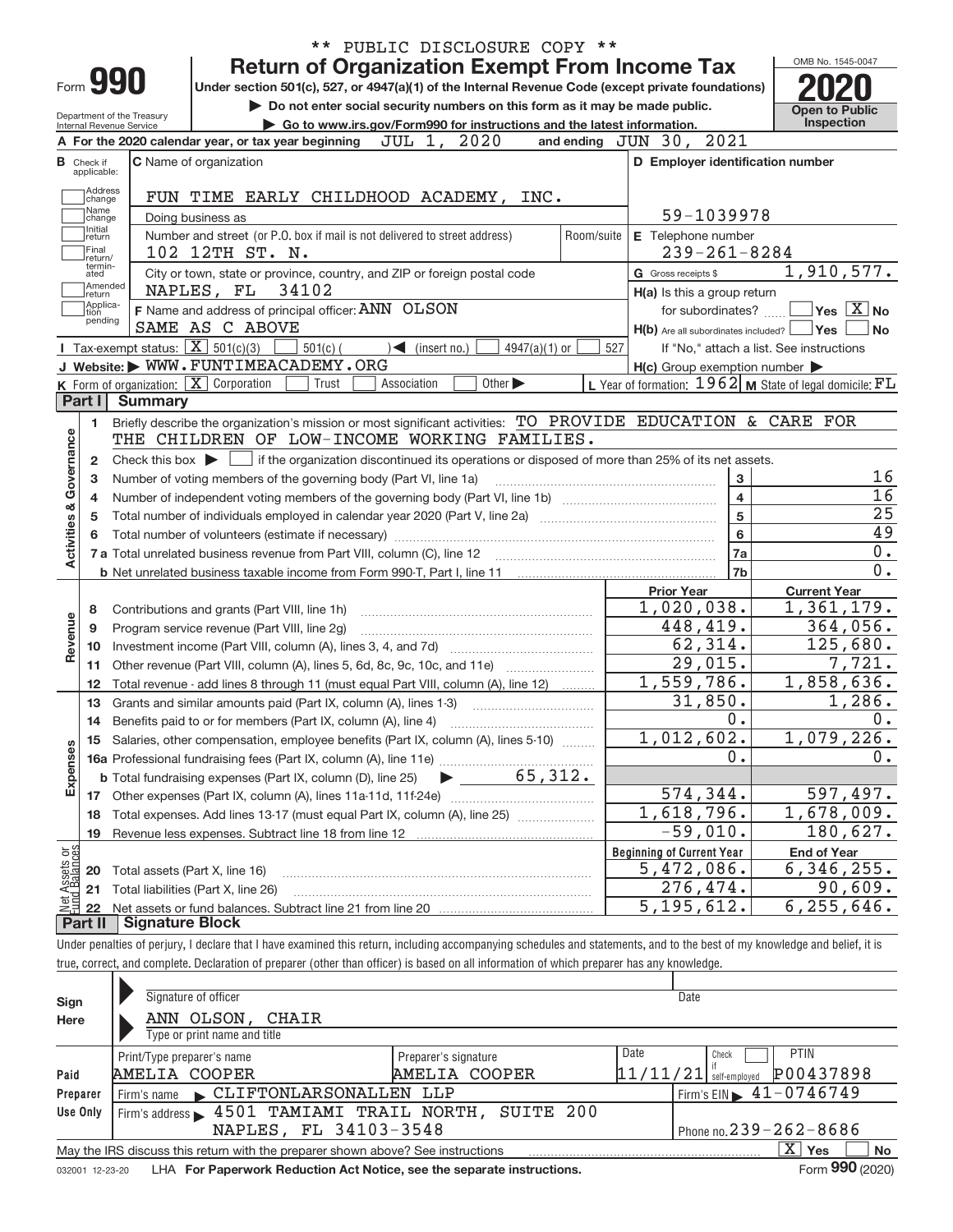|                | FUN TIME EARLY CHILDHOOD ACADEMY, INC.<br>Form 990 (2020)                                                                                                                                                                                                                            | 59-1039978<br>Page 2                          |
|----------------|--------------------------------------------------------------------------------------------------------------------------------------------------------------------------------------------------------------------------------------------------------------------------------------|-----------------------------------------------|
|                | <b>Statement of Program Service Accomplishments</b><br>Part III                                                                                                                                                                                                                      |                                               |
| 1              | Briefly describe the organization's mission:                                                                                                                                                                                                                                         | $\overline{\text{X}}$                         |
|                | PLEASE REFER TO SCHEDULE O FOR A MORE DETAILED DESCRIPTION OF OUR                                                                                                                                                                                                                    |                                               |
|                | MISSION.                                                                                                                                                                                                                                                                             |                                               |
|                |                                                                                                                                                                                                                                                                                      |                                               |
| $\overline{2}$ | Did the organization undertake any significant program services during the year which were not listed on the<br>prior Form 990 or 990-EZ?                                                                                                                                            | $\sqrt{}$ Yes $\sqrt{}$ $\overline{\rm X}$ No |
| 3              | If "Yes," describe these new services on Schedule O.<br>Did the organization cease conducting, or make significant changes in how it conducts, any program services?                                                                                                                 | $\sqrt{}$ Yes $\sqrt{}$ X $\sqrt{}$ No        |
|                | If "Yes," describe these changes on Schedule O.                                                                                                                                                                                                                                      |                                               |
| 4              | Describe the organization's program service accomplishments for each of its three largest program services, as measured by expenses.<br>Section 501(c)(3) and 501(c)(4) organizations are required to report the amount of grants and allocations to others, the total expenses, and |                                               |
|                | revenue, if any, for each program service reported.                                                                                                                                                                                                                                  |                                               |
| 4a             | $1,286.$ ) (Revenue \$<br>$1,382,447$ and $\frac{1}{2}$ including grants of \$<br>(Expenses \$<br>(Code:<br>FUN TIME PROVIDES A HIGH-QUALITY EARLY CHILDHOOD LEARNING ENVIRONMENT.                                                                                                   | 364,056.                                      |
|                | THE CHILDREN ARE TAUGHT BY TEACHERS WITH EARLY CHILDHOOD EDUCATION                                                                                                                                                                                                                   |                                               |
|                | DEGREES AND CREDENTIALS. VOLUNTARY PRE-KINDERGARTEN IS OFFERED TO ALL                                                                                                                                                                                                                |                                               |
|                | CHILDREN AT FUN TIME THE YEAR PRIOR TO THEM ENTERING KINDERGARTEN,                                                                                                                                                                                                                   | AND                                           |
|                | HEAD START IS AVAILABLE TO INCOME-ELIGIBLE FAMILIES.                                                                                                                                                                                                                                 |                                               |
|                | FUN TIME EDUCATES 96 CHILDREN FROM AGE TWO TO PRE-KINDERGARTEN. FULL                                                                                                                                                                                                                 |                                               |
|                | BREAKFAST, LUNCH AND SNACK ARE SERVED FREE OF CHARGE TO ALL CHILDREN.                                                                                                                                                                                                                |                                               |
|                | FUN TIME IS OPEN FIVE DAYS A WEEK FROM 6:30 A.M. TO 5:30 P.M.                                                                                                                                                                                                                        | TО                                            |
|                | ACCOMMODATE WORKING FAMILIES YEAR ROUND.                                                                                                                                                                                                                                             |                                               |
|                |                                                                                                                                                                                                                                                                                      |                                               |
|                |                                                                                                                                                                                                                                                                                      |                                               |
| 4b             | including grants of \$<br>$\left(\text{Code:}\right)$ $\left(\text{Expenses }$ \$<br>) (Revenue \$                                                                                                                                                                                   |                                               |
|                |                                                                                                                                                                                                                                                                                      |                                               |
|                |                                                                                                                                                                                                                                                                                      |                                               |
|                |                                                                                                                                                                                                                                                                                      |                                               |
|                |                                                                                                                                                                                                                                                                                      |                                               |
|                |                                                                                                                                                                                                                                                                                      |                                               |
|                |                                                                                                                                                                                                                                                                                      |                                               |
|                |                                                                                                                                                                                                                                                                                      |                                               |
|                |                                                                                                                                                                                                                                                                                      |                                               |
|                |                                                                                                                                                                                                                                                                                      |                                               |
|                |                                                                                                                                                                                                                                                                                      |                                               |
| 4c             | ) (Expenses \$<br>) (Revenue \$<br>(Code:<br>including grants of \$                                                                                                                                                                                                                  |                                               |
|                |                                                                                                                                                                                                                                                                                      |                                               |
|                |                                                                                                                                                                                                                                                                                      |                                               |
|                |                                                                                                                                                                                                                                                                                      |                                               |
|                |                                                                                                                                                                                                                                                                                      |                                               |
|                |                                                                                                                                                                                                                                                                                      |                                               |
|                |                                                                                                                                                                                                                                                                                      |                                               |
|                |                                                                                                                                                                                                                                                                                      |                                               |
|                |                                                                                                                                                                                                                                                                                      |                                               |
|                |                                                                                                                                                                                                                                                                                      |                                               |
|                |                                                                                                                                                                                                                                                                                      |                                               |
|                |                                                                                                                                                                                                                                                                                      |                                               |
| 4d             | Other program services (Describe on Schedule O.)                                                                                                                                                                                                                                     |                                               |
| 4e             | (Expenses \$<br>including grants of \$<br>(Revenue \$<br>1,382,447.<br>Total program service expenses                                                                                                                                                                                |                                               |
|                |                                                                                                                                                                                                                                                                                      | Form 990 (2020)                               |
|                | 032002 12-23-20                                                                                                                                                                                                                                                                      |                                               |
|                | 3                                                                                                                                                                                                                                                                                    |                                               |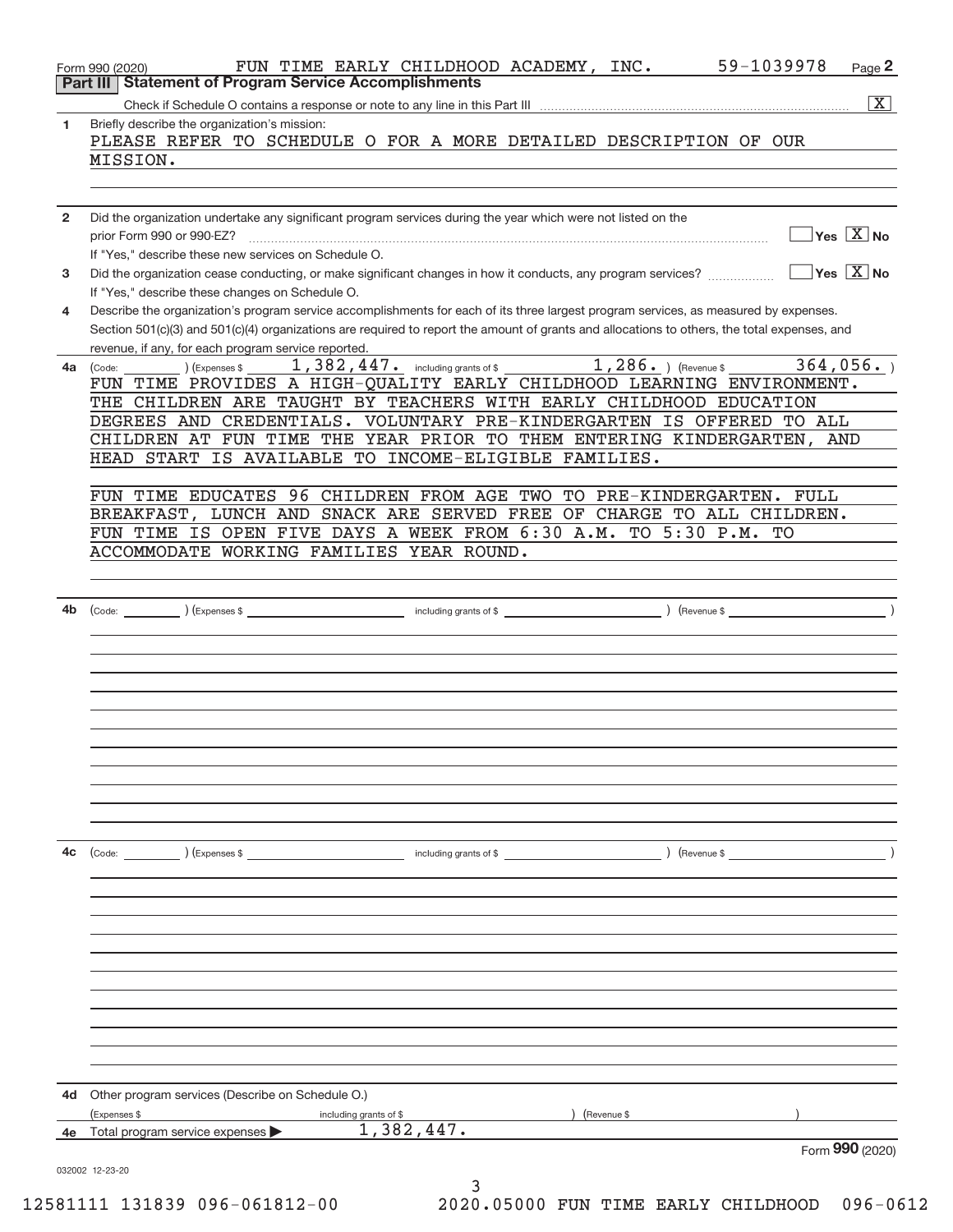|  | Form 990 (2020) |
|--|-----------------|

|     |                                                                                                                                  |                 | Yes                     | No     |
|-----|----------------------------------------------------------------------------------------------------------------------------------|-----------------|-------------------------|--------|
| 1   | Is the organization described in section $501(c)(3)$ or $4947(a)(1)$ (other than a private foundation)?                          |                 |                         |        |
|     |                                                                                                                                  | 1.              | $\mathbf X$             |        |
| 2   |                                                                                                                                  | $\overline{2}$  | $\overline{\textbf{x}}$ |        |
| 3   | Did the organization engage in direct or indirect political campaign activities on behalf of or in opposition to candidates for  |                 |                         |        |
|     |                                                                                                                                  | 3               |                         | x      |
| 4   | Section 501(c)(3) organizations. Did the organization engage in lobbying activities, or have a section 501(h) election in effect |                 |                         |        |
|     |                                                                                                                                  | 4               |                         | x      |
| 5   | Is the organization a section 501(c)(4), 501(c)(5), or 501(c)(6) organization that receives membership dues, assessments, or     |                 |                         |        |
|     |                                                                                                                                  | 5               |                         | x      |
| 6   | Did the organization maintain any donor advised funds or any similar funds or accounts for which donors have the right to        |                 |                         |        |
|     | provide advice on the distribution or investment of amounts in such funds or accounts? If "Yes," complete Schedule D, Part I     | 6               |                         | X      |
| 7   | Did the organization receive or hold a conservation easement, including easements to preserve open space,                        |                 |                         |        |
|     |                                                                                                                                  | $\overline{7}$  |                         | X      |
| 8   | Did the organization maintain collections of works of art, historical treasures, or other similar assets? If "Yes," complete     |                 |                         |        |
|     |                                                                                                                                  | 8               |                         | X      |
| 9   | Did the organization report an amount in Part X, line 21, for escrow or custodial account liability, serve as a custodian for    |                 |                         |        |
|     | amounts not listed in Part X; or provide credit counseling, debt management, credit repair, or debt negotiation services?        |                 |                         |        |
|     |                                                                                                                                  | 9               |                         | x      |
| 10  | Did the organization, directly or through a related organization, hold assets in donor-restricted endowments                     |                 |                         |        |
|     |                                                                                                                                  | 10              | Χ                       |        |
| 11  | If the organization's answer to any of the following questions is "Yes," then complete Schedule D, Parts VI, VII, VIII, IX, or X |                 |                         |        |
|     | as applicable.                                                                                                                   |                 |                         |        |
|     | a Did the organization report an amount for land, buildings, and equipment in Part X, line 10? If "Yes," complete Schedule D,    |                 |                         |        |
|     |                                                                                                                                  | 11a             | $\mathbf X$             |        |
| b   | Did the organization report an amount for investments - other securities in Part X, line 12, that is 5% or more of its total     |                 |                         |        |
|     |                                                                                                                                  | 11 <sub>b</sub> |                         | x      |
| c   | Did the organization report an amount for investments - program related in Part X, line 13, that is 5% or more of its total      |                 |                         |        |
|     |                                                                                                                                  | 11c             |                         | x      |
|     | d Did the organization report an amount for other assets in Part X, line 15, that is 5% or more of its total assets reported in  |                 |                         |        |
|     |                                                                                                                                  | 11d             | Х                       |        |
|     | Did the organization report an amount for other liabilities in Part X, line 25? If "Yes," complete Schedule D, Part X            | 11e             |                         | X      |
| f   | Did the organization's separate or consolidated financial statements for the tax year include a footnote that addresses          |                 |                         |        |
|     | the organization's liability for uncertain tax positions under FIN 48 (ASC 740)? If "Yes," complete Schedule D, Part X           | 11f             | X                       |        |
|     | 12a Did the organization obtain separate, independent audited financial statements for the tax year? If "Yes," complete          |                 |                         |        |
|     |                                                                                                                                  | 12a             | Χ                       |        |
|     | <b>b</b> Was the organization included in consolidated, independent audited financial statements for the tax year?               |                 |                         |        |
|     | If "Yes," and if the organization answered "No" to line 12a, then completing Schedule D, Parts XI and XII is optional            | 12b             |                         | ▵<br>X |
| 13  |                                                                                                                                  | 13              |                         | X      |
| 14a | Did the organization maintain an office, employees, or agents outside of the United States?                                      | 14a             |                         |        |
| b   | Did the organization have aggregate revenues or expenses of more than \$10,000 from grantmaking, fundraising, business,          |                 |                         |        |
|     | investment, and program service activities outside the United States, or aggregate foreign investments valued at \$100,000       |                 |                         | x      |
|     | Did the organization report on Part IX, column (A), line 3, more than \$5,000 of grants or other assistance to or for any        | 14b             |                         |        |
| 15  |                                                                                                                                  | 15              |                         | X      |
| 16  | Did the organization report on Part IX, column (A), line 3, more than \$5,000 of aggregate grants or other assistance to         |                 |                         |        |
|     |                                                                                                                                  | 16              |                         | x      |
| 17  | Did the organization report a total of more than \$15,000 of expenses for professional fundraising services on Part IX,          |                 |                         |        |
|     |                                                                                                                                  | 17              |                         | Х      |
| 18  | Did the organization report more than \$15,000 total of fundraising event gross income and contributions on Part VIII, lines     |                 |                         |        |
|     |                                                                                                                                  | 18              | Χ                       |        |
| 19  | Did the organization report more than \$15,000 of gross income from gaming activities on Part VIII, line 9a? If "Yes."           |                 |                         |        |
|     |                                                                                                                                  | 19              |                         | х      |
| 20a |                                                                                                                                  | 20a             |                         | X      |
| b   | If "Yes" to line 20a, did the organization attach a copy of its audited financial statements to this return?                     | 20 <sub>b</sub> |                         |        |
| 21  | Did the organization report more than \$5,000 of grants or other assistance to any domestic organization or                      |                 |                         |        |
|     |                                                                                                                                  | 21              |                         | x      |
|     |                                                                                                                                  |                 |                         |        |

4

032003 12‐23‐20

Form 990 (2020)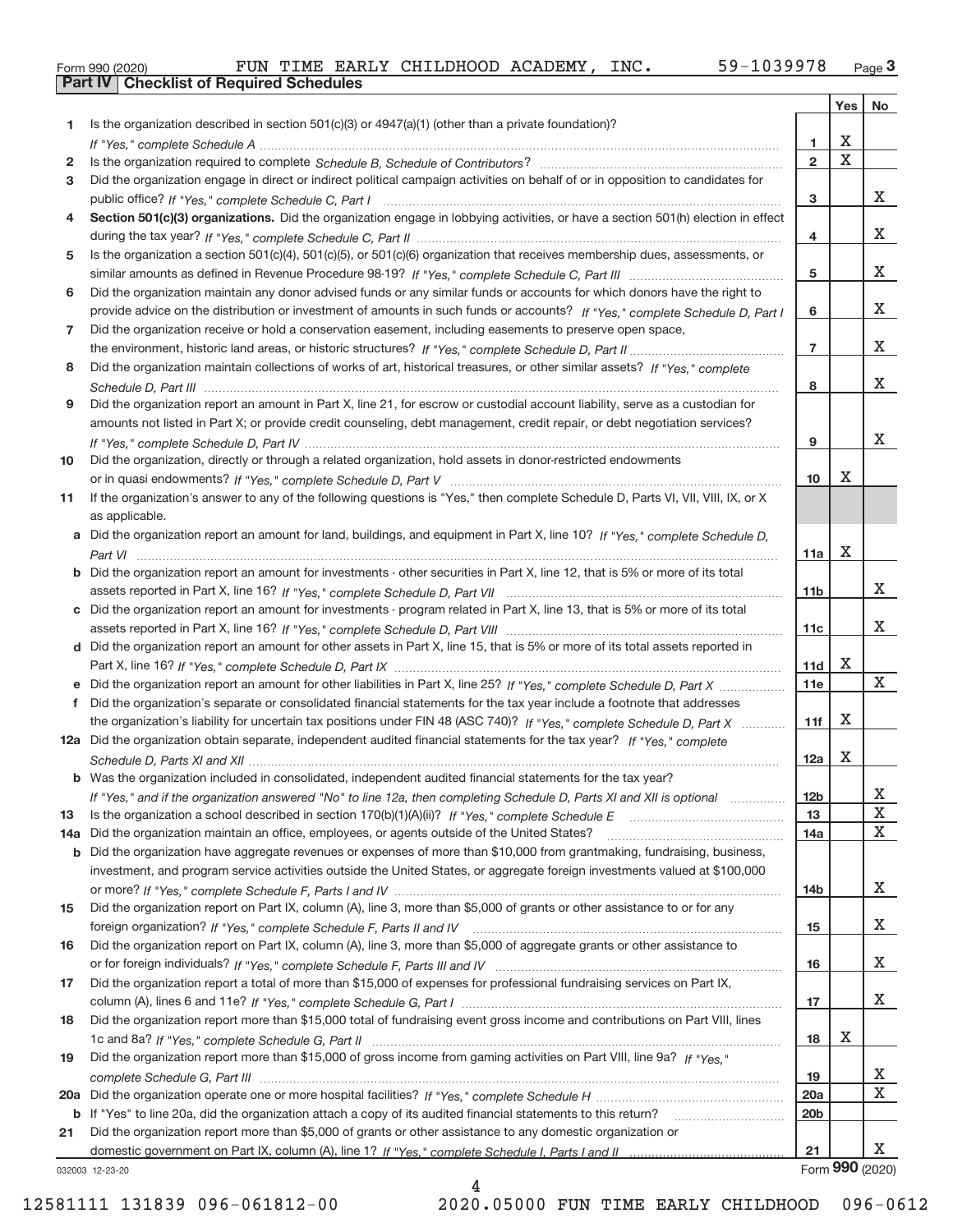|  | Form 990 (2020) |
|--|-----------------|
|  |                 |

**Part IV Checklist of Required Schedules**

*(continued)*

|               |                                                                                                                                   |                 | Yes | No              |
|---------------|-----------------------------------------------------------------------------------------------------------------------------------|-----------------|-----|-----------------|
| 22            | Did the organization report more than \$5,000 of grants or other assistance to or for domestic individuals on                     |                 |     |                 |
|               |                                                                                                                                   | 22              |     | X.              |
| 23            | Did the organization answer "Yes" to Part VII, Section A, line 3, 4, or 5 about compensation of the organization's current        |                 |     |                 |
|               | and former officers, directors, trustees, key employees, and highest compensated employees? If "Yes," complete                    |                 |     |                 |
|               |                                                                                                                                   | 23              |     | x               |
|               | 24a Did the organization have a tax-exempt bond issue with an outstanding principal amount of more than \$100,000 as of the       |                 |     |                 |
|               | last day of the year, that was issued after December 31, 2002? If "Yes," answer lines 24b through 24d and complete                |                 |     |                 |
|               |                                                                                                                                   | 24a             |     | X.              |
|               | <b>b</b> Did the organization invest any proceeds of tax-exempt bonds beyond a temporary period exception?                        | 24 <sub>b</sub> |     |                 |
|               | c Did the organization maintain an escrow account other than a refunding escrow at any time during the year to defease            |                 |     |                 |
|               |                                                                                                                                   | 24 <sub>c</sub> |     |                 |
|               |                                                                                                                                   | 24d             |     |                 |
|               | 25a Section 501(c)(3), 501(c)(4), and 501(c)(29) organizations. Did the organization engage in an excess benefit                  |                 |     |                 |
|               |                                                                                                                                   | 25a             |     | x               |
|               | b Is the organization aware that it engaged in an excess benefit transaction with a disqualified person in a prior year, and      |                 |     |                 |
|               | that the transaction has not been reported on any of the organization's prior Forms 990 or 990-EZ? If "Yes," complete             |                 |     |                 |
|               | Schedule L. Part I                                                                                                                | 25 <sub>b</sub> |     | x               |
| 26            | Did the organization report any amount on Part X, line 5 or 22, for receivables from or payables to any current                   |                 |     |                 |
|               | or former officer, director, trustee, key employee, creator or founder, substantial contributor, or 35%                           |                 |     |                 |
|               |                                                                                                                                   | 26              |     | х               |
| 27            | Did the organization provide a grant or other assistance to any current or former officer, director, trustee, key employee,       |                 |     |                 |
|               | creator or founder, substantial contributor or employee thereof, a grant selection committee member, or to a 35% controlled       |                 |     |                 |
|               | entity (including an employee thereof) or family member of any of these persons? If "Yes," complete Schedule L, Part III          | 27              |     | x               |
| 28            | Was the organization a party to a business transaction with one of the following parties (see Schedule L, Part IV                 |                 |     |                 |
|               | instructions, for applicable filing thresholds, conditions, and exceptions):                                                      |                 |     |                 |
|               | a A current or former officer, director, trustee, key employee, creator or founder, or substantial contributor? If                |                 |     |                 |
|               |                                                                                                                                   | 28a             |     | х               |
|               |                                                                                                                                   | 28 <sub>b</sub> |     | $\mathbf{x}$    |
|               | c A 35% controlled entity of one or more individuals and/or organizations described in lines 28a or 28b? If                       |                 |     |                 |
|               |                                                                                                                                   | 28c             |     | х               |
| 29            |                                                                                                                                   | 29              |     | $\mathbf X$     |
| 30            | Did the organization receive contributions of art, historical treasures, or other similar assets, or qualified conservation       |                 |     |                 |
|               |                                                                                                                                   | 30              |     | х               |
| 31            | Did the organization liquidate, terminate, or dissolve and cease operations? If "Yes," complete Schedule N, Part I                | 31              |     | X               |
| 32            | Did the organization sell, exchange, dispose of, or transfer more than 25% of its net assets? If "Yes," complete                  |                 |     |                 |
|               |                                                                                                                                   | 32              |     | x               |
| 33            | Schedule N, Part II<br>Did the organization own 100% of an entity disregarded as separate from the organization under Regulations |                 |     |                 |
|               |                                                                                                                                   | 33              |     | х               |
| 34            | Was the organization related to any tax-exempt or taxable entity? If "Yes," complete Schedule R, Part II, III, or IV, and         |                 |     |                 |
|               |                                                                                                                                   | 34              |     | х               |
|               | 35a Did the organization have a controlled entity within the meaning of section 512(b)(13)?                                       | 35a             |     | X               |
|               | b If "Yes" to line 35a, did the organization receive any payment from or engage in any transaction with a controlled entity       |                 |     |                 |
|               |                                                                                                                                   | 35 <sub>b</sub> |     |                 |
| 36            | Section 501(c)(3) organizations. Did the organization make any transfers to an exempt non-charitable related organization?        |                 |     |                 |
|               |                                                                                                                                   | 36              |     | x               |
| 37            | Did the organization conduct more than 5% of its activities through an entity that is not a related organization                  |                 |     |                 |
|               | and that is treated as a partnership for federal income tax purposes? If "Yes," complete Schedule R, Part VI                      | 37              |     | x               |
| 38            | Did the organization complete Schedule O and provide explanations in Schedule O for Part VI, lines 11b and 19?                    |                 |     |                 |
|               | Note: All Form 990 filers are required to complete Schedule O                                                                     | 38              | Х   |                 |
| <b>Part V</b> | <b>Statements Regarding Other IRS Filings and Tax Compliance</b>                                                                  |                 |     |                 |
|               | Check if Schedule O contains a response or note to any line in this Part V                                                        |                 |     |                 |
|               |                                                                                                                                   |                 | Yes | No              |
|               | 1a                                                                                                                                |                 |     |                 |
|               | 0<br>1b                                                                                                                           |                 |     |                 |
|               | c Did the organization comply with backup withholding rules for reportable payments to vendors and reportable gaming              |                 |     |                 |
|               | (gambling) winnings to prize winners?                                                                                             | 1c              | X   |                 |
|               | 032004 12-23-20                                                                                                                   |                 |     | Form 990 (2020) |
|               | 5                                                                                                                                 |                 |     |                 |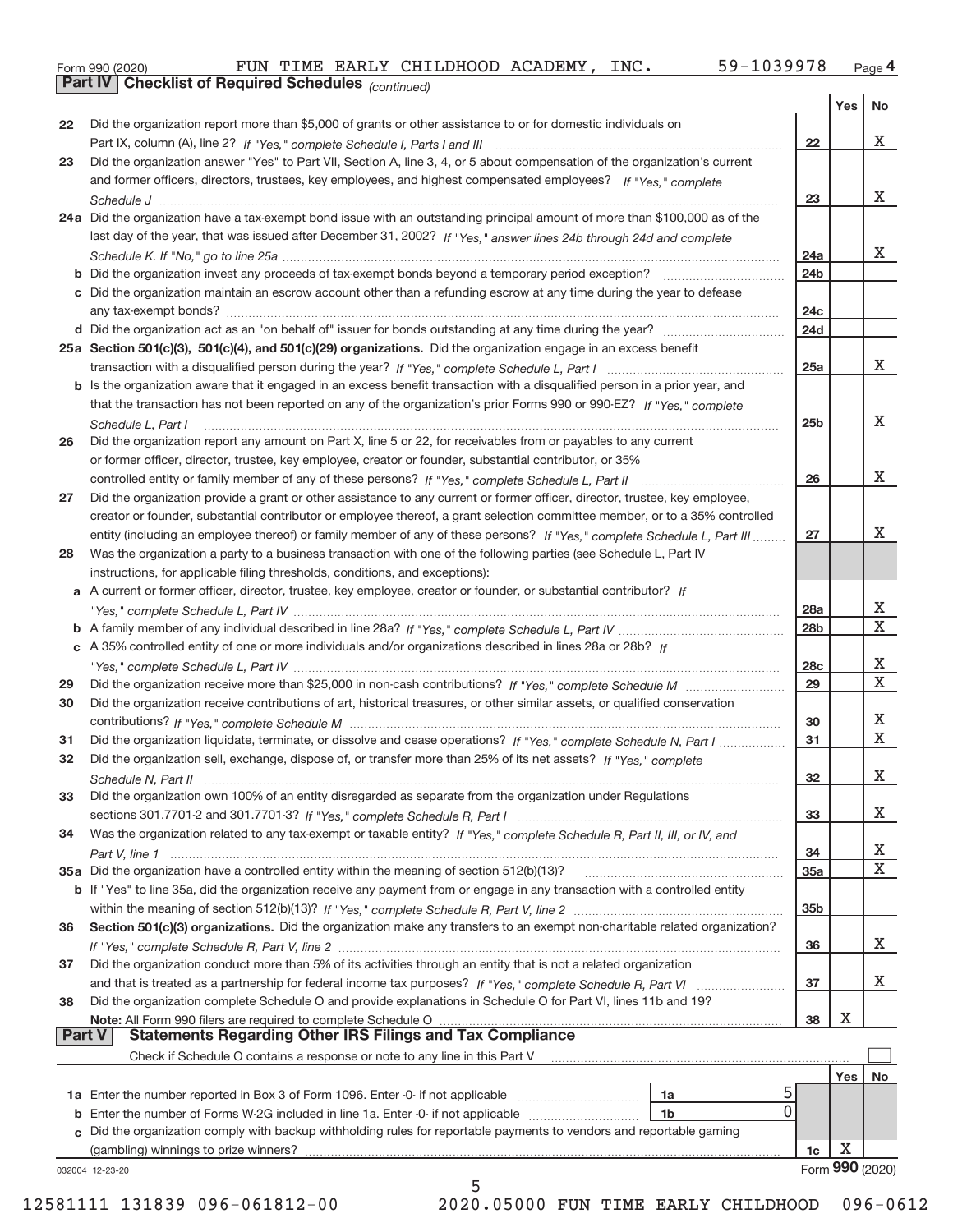|               | 59-1039978<br>FUN TIME EARLY CHILDHOOD ACADEMY, INC.<br>Form 990 (2020)                                                                         |                 |     | $_{\text{Page}}$ 5          |  |  |  |  |  |  |  |
|---------------|-------------------------------------------------------------------------------------------------------------------------------------------------|-----------------|-----|-----------------------------|--|--|--|--|--|--|--|
| <b>Part V</b> | Statements Regarding Other IRS Filings and Tax Compliance (continued)                                                                           |                 |     |                             |  |  |  |  |  |  |  |
|               |                                                                                                                                                 |                 | Yes | No                          |  |  |  |  |  |  |  |
|               | 2a Enter the number of employees reported on Form W-3, Transmittal of Wage and Tax Statements,                                                  |                 |     |                             |  |  |  |  |  |  |  |
|               | 25<br>filed for the calendar year ending with or within the year covered by this return<br>2a                                                   |                 |     |                             |  |  |  |  |  |  |  |
|               |                                                                                                                                                 | 2 <sub>b</sub>  | X   |                             |  |  |  |  |  |  |  |
|               |                                                                                                                                                 |                 |     | х                           |  |  |  |  |  |  |  |
|               | 3a Did the organization have unrelated business gross income of \$1,000 or more during the year?                                                |                 |     |                             |  |  |  |  |  |  |  |
|               |                                                                                                                                                 | 3 <sub>b</sub>  |     |                             |  |  |  |  |  |  |  |
|               | 4a At any time during the calendar year, did the organization have an interest in, or a signature or other authority over, a                    |                 |     |                             |  |  |  |  |  |  |  |
|               |                                                                                                                                                 | 4a              |     | х                           |  |  |  |  |  |  |  |
|               | <b>b</b> If "Yes," enter the name of the foreign country $\triangleright$                                                                       |                 |     |                             |  |  |  |  |  |  |  |
|               | See instructions for filing requirements for FinCEN Form 114, Report of Foreign Bank and Financial Accounts (FBAR).                             |                 |     |                             |  |  |  |  |  |  |  |
|               |                                                                                                                                                 | 5a              |     | X                           |  |  |  |  |  |  |  |
|               |                                                                                                                                                 | 5 <sub>b</sub>  |     | Χ                           |  |  |  |  |  |  |  |
|               |                                                                                                                                                 | 5c              |     |                             |  |  |  |  |  |  |  |
|               | 6a Does the organization have annual gross receipts that are normally greater than \$100,000, and did the organization solicit                  |                 |     |                             |  |  |  |  |  |  |  |
|               |                                                                                                                                                 | 6a              |     | х                           |  |  |  |  |  |  |  |
|               | <b>b</b> If "Yes," did the organization include with every solicitation an express statement that such contributions or gifts                   |                 |     |                             |  |  |  |  |  |  |  |
|               |                                                                                                                                                 | 6b              |     |                             |  |  |  |  |  |  |  |
| 7             | Organizations that may receive deductible contributions under section 170(c).                                                                   |                 |     |                             |  |  |  |  |  |  |  |
| a             | Did the organization receive a payment in excess of \$75 made partly as a contribution and partly for goods and services provided to the payor? | 7a              | х   |                             |  |  |  |  |  |  |  |
|               | <b>b</b> If "Yes," did the organization notify the donor of the value of the goods or services provided?                                        | 7b              | Х   |                             |  |  |  |  |  |  |  |
|               | c Did the organization sell, exchange, or otherwise dispose of tangible personal property for which it was required                             |                 |     |                             |  |  |  |  |  |  |  |
|               |                                                                                                                                                 | 7c              |     | x                           |  |  |  |  |  |  |  |
|               |                                                                                                                                                 |                 |     |                             |  |  |  |  |  |  |  |
|               | e Did the organization receive any funds, directly or indirectly, to pay premiums on a personal benefit contract?                               | 7e              |     | X                           |  |  |  |  |  |  |  |
| f             | Did the organization, during the year, pay premiums, directly or indirectly, on a personal benefit contract?                                    | 7f              |     | Χ                           |  |  |  |  |  |  |  |
| g             | If the organization received a contribution of qualified intellectual property, did the organization file Form 8899 as required?                | 7g              |     |                             |  |  |  |  |  |  |  |
| h.            | If the organization received a contribution of cars, boats, airplanes, or other vehicles, did the organization file a Form 1098-C?              | 7h              |     |                             |  |  |  |  |  |  |  |
| 8             | Sponsoring organizations maintaining donor advised funds. Did a donor advised fund maintained by the                                            |                 |     |                             |  |  |  |  |  |  |  |
|               | sponsoring organization have excess business holdings at any time during the year?                                                              | 8               |     |                             |  |  |  |  |  |  |  |
| 9             | Sponsoring organizations maintaining donor advised funds.                                                                                       |                 |     |                             |  |  |  |  |  |  |  |
| а             | Did the sponsoring organization make any taxable distributions under section 4966?                                                              | 9а              |     |                             |  |  |  |  |  |  |  |
|               |                                                                                                                                                 | 9b              |     |                             |  |  |  |  |  |  |  |
| 10            | Section 501(c)(7) organizations. Enter:                                                                                                         |                 |     |                             |  |  |  |  |  |  |  |
|               | 10a<br>10 <sub>b</sub><br>Gross receipts, included on Form 990, Part VIII, line 12, for public use of club facilities                           |                 |     |                             |  |  |  |  |  |  |  |
|               |                                                                                                                                                 |                 |     |                             |  |  |  |  |  |  |  |
| 11            | Section 501(c)(12) organizations. Enter:                                                                                                        |                 |     |                             |  |  |  |  |  |  |  |
|               | 11a<br>b Gross income from other sources (Do not net amounts due or paid to other sources against                                               |                 |     |                             |  |  |  |  |  |  |  |
|               | 11 <sub>b</sub>                                                                                                                                 |                 |     |                             |  |  |  |  |  |  |  |
|               | 12a Section 4947(a)(1) non-exempt charitable trusts. Is the organization filing Form 990 in lieu of Form 1041?                                  | 12a             |     |                             |  |  |  |  |  |  |  |
|               | 12 <sub>b</sub><br><b>b</b> If "Yes," enter the amount of tax-exempt interest received or accrued during the year                               |                 |     |                             |  |  |  |  |  |  |  |
| 13            | Section 501(c)(29) qualified nonprofit health insurance issuers.                                                                                |                 |     |                             |  |  |  |  |  |  |  |
|               | a Is the organization licensed to issue qualified health plans in more than one state?                                                          | 13a             |     |                             |  |  |  |  |  |  |  |
|               | Note: See the instructions for additional information the organization must report on Schedule O.                                               |                 |     |                             |  |  |  |  |  |  |  |
|               | <b>b</b> Enter the amount of reserves the organization is required to maintain by the states in which the                                       |                 |     |                             |  |  |  |  |  |  |  |
|               | 13b                                                                                                                                             |                 |     |                             |  |  |  |  |  |  |  |
|               | 13с                                                                                                                                             |                 |     |                             |  |  |  |  |  |  |  |
| 14а           | Did the organization receive any payments for indoor tanning services during the tax year?                                                      | 14a             |     | x                           |  |  |  |  |  |  |  |
|               | <b>b</b> If "Yes," has it filed a Form 720 to report these payments? If "No," provide an explanation on Schedule O                              | 14 <sub>b</sub> |     |                             |  |  |  |  |  |  |  |
| 15            | Is the organization subject to the section 4960 tax on payment(s) of more than \$1,000,000 in remuneration or                                   |                 |     |                             |  |  |  |  |  |  |  |
|               |                                                                                                                                                 | 15              |     | х                           |  |  |  |  |  |  |  |
|               | If "Yes," see instructions and file Form 4720, Schedule N.                                                                                      |                 |     |                             |  |  |  |  |  |  |  |
| 16            | Is the organization an educational institution subject to the section 4968 excise tax on net investment income?                                 | 16              |     | х                           |  |  |  |  |  |  |  |
|               | If "Yes," complete Form 4720, Schedule O.                                                                                                       |                 |     |                             |  |  |  |  |  |  |  |
|               |                                                                                                                                                 |                 |     | $F_{\text{arm}}$ 990 (2020) |  |  |  |  |  |  |  |

6

Form (2020) **990**

032005 12‐23‐20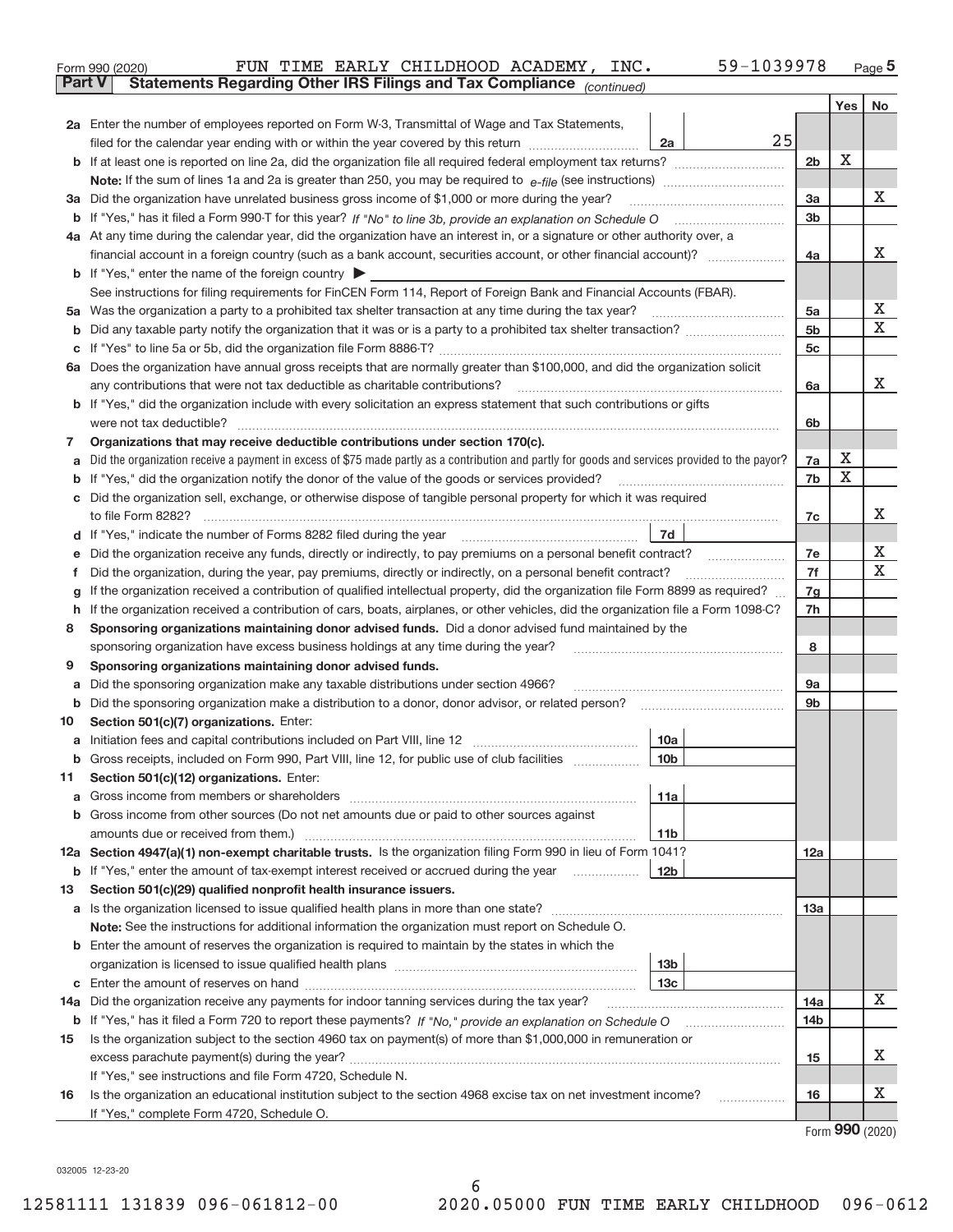|  | Form 990 (2020) |
|--|-----------------|
|  |                 |

Form 990 (2020) F'UN 'I'IME EARLY CHILDHOOD ACADEMY, INC。 59-IU39978 Page FUN TIME EARLY CHILDHOOD ACADEMY, INC. 59-1039978

*For each "Yes" response to lines 2 through 7b below, and for a "No" response to line 8a, 8b, or 10b below, describe the circumstances, processes, or changes on Schedule O. See instructions.* **Part VI Governance, Management, and Disclosure** 

|    |                                                                                                                                                                                                                      |                                                                                                        |  | 16 |                              | Yes             | No                           |  |
|----|----------------------------------------------------------------------------------------------------------------------------------------------------------------------------------------------------------------------|--------------------------------------------------------------------------------------------------------|--|----|------------------------------|-----------------|------------------------------|--|
|    | 1a Enter the number of voting members of the governing body at the end of the tax year<br>If there are material differences in voting rights among members of the governing body, or if the governing                | 1a                                                                                                     |  |    |                              |                 |                              |  |
|    | body delegated broad authority to an executive committee or similar committee, explain on Schedule O.                                                                                                                |                                                                                                        |  |    |                              |                 |                              |  |
| b  | Enter the number of voting members included on line 1a, above, who are independent                                                                                                                                   | 1b                                                                                                     |  | 16 |                              |                 |                              |  |
|    | Did any officer, director, trustee, or key employee have a family relationship or a business relationship with any other                                                                                             |                                                                                                        |  |    |                              |                 |                              |  |
| 2  | officer, director, trustee, or key employee?                                                                                                                                                                         |                                                                                                        |  |    | $\mathbf{2}$                 |                 | X                            |  |
|    |                                                                                                                                                                                                                      |                                                                                                        |  |    |                              |                 |                              |  |
| з  | Did the organization delegate control over management duties customarily performed by or under the direct supervision<br>of officers, directors, trustees, or key employees to a management company or other person? |                                                                                                        |  |    |                              |                 |                              |  |
| 4  | Did the organization make any significant changes to its governing documents since the prior Form 990 was filed?                                                                                                     |                                                                                                        |  |    | 3<br>$\overline{\mathbf{4}}$ |                 | X<br>$\overline{\mathbf{x}}$ |  |
| 5  |                                                                                                                                                                                                                      |                                                                                                        |  |    | 5                            |                 | $\mathbf X$                  |  |
| 6  | Did the organization have members or stockholders?                                                                                                                                                                   |                                                                                                        |  |    | 6                            |                 | X                            |  |
|    | Did the organization have members, stockholders, or other persons who had the power to elect or appoint one or                                                                                                       |                                                                                                        |  |    |                              |                 |                              |  |
| 7a |                                                                                                                                                                                                                      |                                                                                                        |  |    |                              |                 | X                            |  |
|    |                                                                                                                                                                                                                      |                                                                                                        |  |    | 7a                           |                 |                              |  |
|    | <b>b</b> Are any governance decisions of the organization reserved to (or subject to approval by) members, stockholders, or                                                                                          |                                                                                                        |  |    |                              |                 | X                            |  |
|    | persons other than the governing body?                                                                                                                                                                               |                                                                                                        |  |    | 7b                           |                 |                              |  |
| 8  | Did the organization contemporaneously document the meetings held or written actions undertaken during the year by the following:                                                                                    |                                                                                                        |  |    |                              | X               |                              |  |
| a  |                                                                                                                                                                                                                      |                                                                                                        |  |    | 8а                           | Χ               |                              |  |
|    |                                                                                                                                                                                                                      |                                                                                                        |  |    | 8b                           |                 |                              |  |
| 9  | Is there any officer, director, trustee, or key employee listed in Part VII, Section A, who cannot be reached at the                                                                                                 |                                                                                                        |  |    |                              |                 | X                            |  |
|    |                                                                                                                                                                                                                      |                                                                                                        |  |    | 9                            |                 |                              |  |
|    | Section B. Policies (This Section B requests information about policies not required by the Internal Revenue Code.)                                                                                                  |                                                                                                        |  |    |                              |                 |                              |  |
|    |                                                                                                                                                                                                                      |                                                                                                        |  |    |                              | Yes             | No<br>X                      |  |
|    |                                                                                                                                                                                                                      |                                                                                                        |  |    | 10a                          |                 |                              |  |
|    | <b>b</b> If "Yes," did the organization have written policies and procedures governing the activities of such chapters, affiliates,                                                                                  |                                                                                                        |  |    |                              |                 |                              |  |
|    |                                                                                                                                                                                                                      |                                                                                                        |  |    | 10 <sub>b</sub>              | X               |                              |  |
|    | 11a Has the organization provided a complete copy of this Form 990 to all members of its governing body before filing the form?                                                                                      |                                                                                                        |  |    | 11a                          |                 |                              |  |
|    |                                                                                                                                                                                                                      | <b>b</b> Describe in Schedule O the process, if any, used by the organization to review this Form 990. |  |    |                              |                 |                              |  |
|    |                                                                                                                                                                                                                      |                                                                                                        |  |    | 12a                          | X<br>Χ          |                              |  |
|    | <b>b</b> Were officers, directors, or trustees, and key employees required to disclose annually interests that could give rise to conflicts?                                                                         |                                                                                                        |  |    | 12 <sub>b</sub>              |                 |                              |  |
|    | c Did the organization regularly and consistently monitor and enforce compliance with the policy? If "Yes," describe                                                                                                 |                                                                                                        |  |    |                              | X               |                              |  |
|    | in Schedule O how this was done manufactured and continuum control of the Schedule O how this was done manufactured and continuum control of the Schedule O how this was done                                        |                                                                                                        |  |    | 12c                          | X               |                              |  |
| 13 |                                                                                                                                                                                                                      |                                                                                                        |  |    | 13                           | X               |                              |  |
| 14 |                                                                                                                                                                                                                      |                                                                                                        |  |    | 14                           |                 |                              |  |
| 15 | Did the process for determining compensation of the following persons include a review and approval by independent                                                                                                   |                                                                                                        |  |    |                              |                 |                              |  |
|    | persons, comparability data, and contemporaneous substantiation of the deliberation and decision?                                                                                                                    |                                                                                                        |  |    |                              | х               |                              |  |
|    |                                                                                                                                                                                                                      |                                                                                                        |  |    | 15a                          |                 | $\mathbf X$                  |  |
|    |                                                                                                                                                                                                                      |                                                                                                        |  |    | 15 <sub>b</sub>              |                 |                              |  |
|    | If "Yes" to line 15a or 15b, describe the process in Schedule O (see instructions).                                                                                                                                  |                                                                                                        |  |    |                              |                 |                              |  |
|    | 16a Did the organization invest in, contribute assets to, or participate in a joint venture or similar arrangement with a                                                                                            |                                                                                                        |  |    |                              |                 | X                            |  |
|    | taxable entity during the year?                                                                                                                                                                                      |                                                                                                        |  |    | 16a                          |                 |                              |  |
|    | b If "Yes," did the organization follow a written policy or procedure requiring the organization to evaluate its participation                                                                                       |                                                                                                        |  |    |                              |                 |                              |  |
|    | in joint venture arrangements under applicable federal tax law, and take steps to safeguard the organization's                                                                                                       |                                                                                                        |  |    |                              |                 |                              |  |
|    | exempt status with respect to such arrangements?<br><b>Section C. Disclosure</b>                                                                                                                                     |                                                                                                        |  |    | 16b                          |                 |                              |  |
|    |                                                                                                                                                                                                                      |                                                                                                        |  |    |                              |                 |                              |  |
| 17 | List the states with which a copy of this Form 990 is required to be filed $\blacktriangleright$ FL                                                                                                                  |                                                                                                        |  |    |                              |                 |                              |  |
| 18 | Section 6104 requires an organization to make its Forms 1023 (1024 or 1024-A, if applicable), 990, and 990-T (Section 501(c)(3)s only) available                                                                     |                                                                                                        |  |    |                              |                 |                              |  |
|    | for public inspection. Indicate how you made these available. Check all that apply.<br>$\lfloor x \rfloor$ Another's website                                                                                         |                                                                                                        |  |    |                              |                 |                              |  |
|    | $X$ Upon request<br>Own website<br>Other (explain on Schedule O)                                                                                                                                                     |                                                                                                        |  |    |                              |                 |                              |  |
| 19 | Describe on Schedule O whether (and if so, how) the organization made its governing documents, conflict of interest policy, and financial                                                                            |                                                                                                        |  |    |                              |                 |                              |  |
|    | statements available to the public during the tax year.                                                                                                                                                              |                                                                                                        |  |    |                              |                 |                              |  |
| 20 | State the name, address, and telephone number of the person who possesses the organization's books and records<br>CHARLES SHIELS - 239-261-8284                                                                      |                                                                                                        |  |    |                              |                 |                              |  |
|    | 34102<br>102 12TH STREET N., NAPLES, FL                                                                                                                                                                              |                                                                                                        |  |    |                              |                 |                              |  |
|    |                                                                                                                                                                                                                      |                                                                                                        |  |    |                              | Form 990 (2020) |                              |  |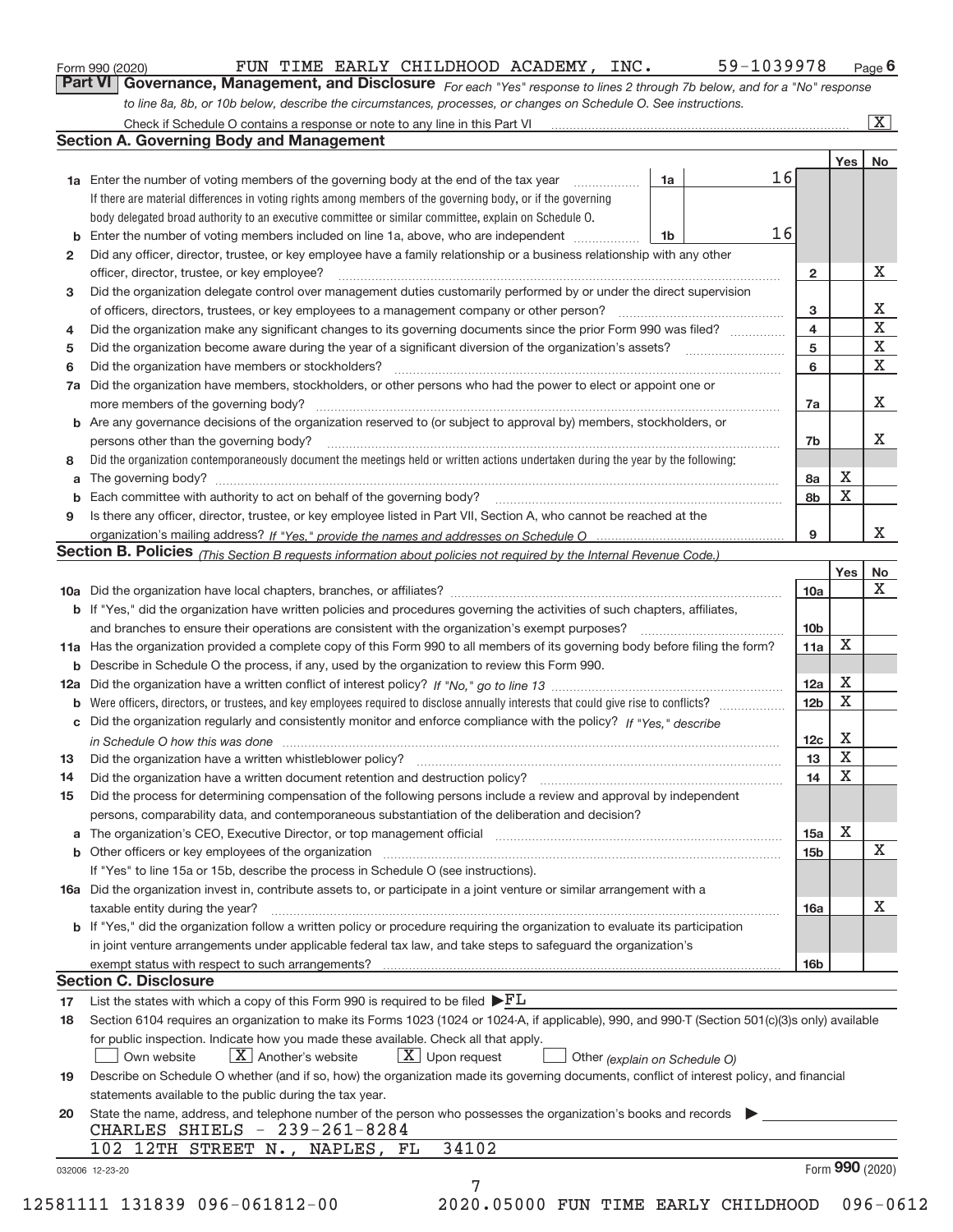Form 990 (2020) **PUN TIME EARLY CHILDHOOD ACADEMY, INC.** 59-1039978  $P_{\text{age}}$ 

**Part VII Compensation of Officers, Directors, Trustees, Key Employees, Highest Compensated Employees, and Independent Contractors**

Check if Schedule O contains a response or note to any line in this Part VII

**Section A. Officers, Directors, Trustees, Key Employees, and Highest Compensated Employees**

**1a**  Complete this table for all persons required to be listed. Report compensation for the calendar year ending with or within the organization's tax year.  $\bullet$  List all of the organization's current officers, directors, trustees (whether individuals or organizations), regardless of amount of compensation.

Enter ‐0‐ in columns (D), (E), and (F) if no compensation was paid.

**•** List all of the organization's current key employees, if any. See instructions for definition of "key employee."

● List the organization's five current highest compensated employees (other than an officer, director, trustee, or key employee) who received report‐ able compensation (Box 5 of Form W‐2 and/or Box 7 of Form 1099‐MISC) of more than \$100,000 from the organization and any related organizations.

 $\bullet$  List all of the organization's former officers, key employees, and highest compensated employees who received more than \$100,000 of reportable compensation from the organization and any related organizations.

**•** List all of the organization's former directors or trustees that received, in the capacity as a former director or trustee of the organization, more than \$10,000 of reportable compensation from the organization and any related organizations.

See instructions for the order in which to list the persons above.

Check this box if neither the organization nor any related organization compensated any current officer, director, or trustee.  $\Box$ 

| (A)                                  | (B)                    |                                         |                                                                  | (C)         |              |                                 |        | (D)                 | (E)                              | (F)                      |
|--------------------------------------|------------------------|-----------------------------------------|------------------------------------------------------------------|-------------|--------------|---------------------------------|--------|---------------------|----------------------------------|--------------------------|
| Name and title                       | Average                | Position<br>(do not check more than one |                                                                  |             |              |                                 |        | Reportable          | Reportable                       | Estimated                |
|                                      | hours per              |                                         | box, unless person is both an<br>officer and a director/trustee) |             |              |                                 |        | compensation        | compensation                     | amount of                |
|                                      | week                   |                                         |                                                                  |             |              |                                 |        | from                | from related                     | other                    |
|                                      | (list any<br>hours for | ndividual trustee or director           |                                                                  |             |              |                                 |        | the<br>organization | organizations<br>(W-2/1099-MISC) | compensation<br>from the |
|                                      | related                |                                         |                                                                  |             |              |                                 |        | (W-2/1099-MISC)     |                                  | organization             |
|                                      | organizations          |                                         | Institutional trustee                                            |             |              | Highest compensated<br>employee |        |                     |                                  | and related              |
|                                      | below                  |                                         |                                                                  |             | Key employee |                                 |        |                     |                                  | organizations            |
|                                      | line)                  |                                         |                                                                  | Officer     |              |                                 | Former |                     |                                  |                          |
| <b>BARBARA TYRRELL</b><br>(1)        | 40.00                  |                                         |                                                                  |             |              |                                 |        |                     |                                  |                          |
| EXECUTIVE DIRECTOR                   |                        |                                         |                                                                  | $\mathbf X$ |              |                                 |        | 141,670.            | 0.                               | 3,980.                   |
| CHARLES SHIELS<br>(2)                | 40.00                  |                                         |                                                                  |             |              |                                 |        |                     |                                  |                          |
| OFFICE MANAGER/BOOKKEEPER            |                        |                                         |                                                                  | $\mathbf X$ |              |                                 |        | 48,976.             | 0.                               | 8,741.                   |
| ANN OLSON<br>(3)                     | 12.00                  |                                         |                                                                  |             |              |                                 |        |                     |                                  |                          |
| <b>CHAIR</b>                         |                        | $\overline{\text{X}}$                   |                                                                  | $\rm X$     |              |                                 |        | 0.                  | 0.                               | 0.                       |
| <b>MARSHA MURPHY</b><br>(4)          | 3.00                   |                                         |                                                                  |             |              |                                 |        |                     |                                  |                          |
| PAST CHAIR                           |                        | X                                       |                                                                  |             |              |                                 |        | 0.                  | 0.                               | $0$ .                    |
| (5)<br>ROBERT TROTH THROUGH 4/30     | 15.00                  |                                         |                                                                  |             |              |                                 |        |                     |                                  |                          |
| <b>TREASURER</b>                     |                        | $\overline{\text{X}}$                   |                                                                  |             |              |                                 |        | 0.                  | 0.                               | $\mathbf 0$ .            |
| <b>KRIS PFAEHLER</b><br>(6)          | 4.00                   |                                         |                                                                  |             |              |                                 |        |                     |                                  |                          |
| <b>SECRETARY</b>                     |                        | $\mathbf X$                             |                                                                  | $\mathbf X$ |              |                                 |        | 0.                  | 0.                               | 0.                       |
| ROGER SCHORR<br>(7)                  | 2.00                   |                                         |                                                                  |             |              |                                 |        |                     |                                  |                          |
| <b>TREASURER</b>                     |                        | $\overline{\mathbf{X}}$                 |                                                                  | $\rm X$     |              |                                 |        | 0.                  | 0.                               | $0_{.}$                  |
| KIM DILLON THROUGH 4/30<br>(8)       | 2.00                   |                                         |                                                                  |             |              |                                 |        |                     |                                  |                          |
| <b>BOARD MEMBER</b>                  |                        | $\overline{\text{X}}$                   |                                                                  |             |              |                                 |        | 0.                  | 0.                               | $0$ .                    |
| THOMAS CAMPBELL<br>(9)               | 1.00                   |                                         |                                                                  |             |              |                                 |        |                     |                                  |                          |
| <b>BOARD MEMBER</b>                  |                        | X                                       |                                                                  |             |              |                                 |        | 0.                  | 0.                               | $0$ .                    |
| (10) JACKIE FRITSCH                  | 3.00                   |                                         |                                                                  |             |              |                                 |        |                     |                                  |                          |
| <b>BOARD MEMBER</b>                  |                        | $\overline{\text{X}}$                   |                                                                  |             |              |                                 |        | 0.                  | 0.                               | 0.                       |
| (11) RON CIESLA                      | 2.00                   |                                         |                                                                  |             |              |                                 |        |                     |                                  |                          |
| <b>BOARD MEMBER</b>                  |                        | $\overline{\text{X}}$                   |                                                                  |             |              |                                 |        | 0.                  | 0.                               | $0$ .                    |
| (12) LYNN NOLAN THROUGH 4/30         | 7.00                   |                                         |                                                                  |             |              |                                 |        |                     |                                  |                          |
| <b>BOARD MEMBER</b>                  |                        | $\overline{\text{X}}$                   |                                                                  |             |              |                                 |        | 0.                  | 0.                               | $0$ .                    |
| (13) ROBIN LARKIN                    | 5.00                   |                                         |                                                                  |             |              |                                 |        |                     |                                  |                          |
| <b>BOARD MEMBER</b>                  |                        | $\overline{\text{X}}$                   |                                                                  |             |              |                                 |        | 0.                  | 0.                               | 0.                       |
| (14) DOUG JOHNSON THROUGH 4/30       | 1.00                   |                                         |                                                                  |             |              |                                 |        |                     |                                  |                          |
| <b>BOARD MEMBER</b>                  |                        | $\overline{\mathbf{X}}$                 |                                                                  |             |              |                                 |        | 0.                  | 0.                               | $0$ .                    |
| (15) LISANDRA NAPOLITANO THROUGH 10/ | 1.00                   |                                         |                                                                  |             |              |                                 |        |                     |                                  |                          |
| <b>BOARD MEMBER</b>                  |                        | $\overline{\text{X}}$                   |                                                                  |             |              |                                 |        | 0.                  | 0.                               | $\mathbf 0$ .            |
| (16) DON LAWSON                      | 3.00                   |                                         |                                                                  |             |              |                                 |        |                     |                                  |                          |
| <b>BOARD MEMBER</b>                  |                        | $\overline{\mathbf{X}}$                 |                                                                  |             |              |                                 |        | 0.                  | 0.                               | 0.                       |
| (17) TONY URICK                      | 1.00                   |                                         |                                                                  |             |              |                                 |        |                     |                                  |                          |
| <b>BOARD MEMBER</b>                  |                        | X                                       |                                                                  |             |              |                                 |        | 0.                  | 0.                               | 0.                       |
| 032007 12-23-20                      |                        |                                         |                                                                  |             |              |                                 |        |                     |                                  | Form 990 (2020)          |

032007 12‐23‐20

12581111 131839 096‐061812‐00 2020.05000 FUN TIME EARLY CHILDHOOD 096‐0612

8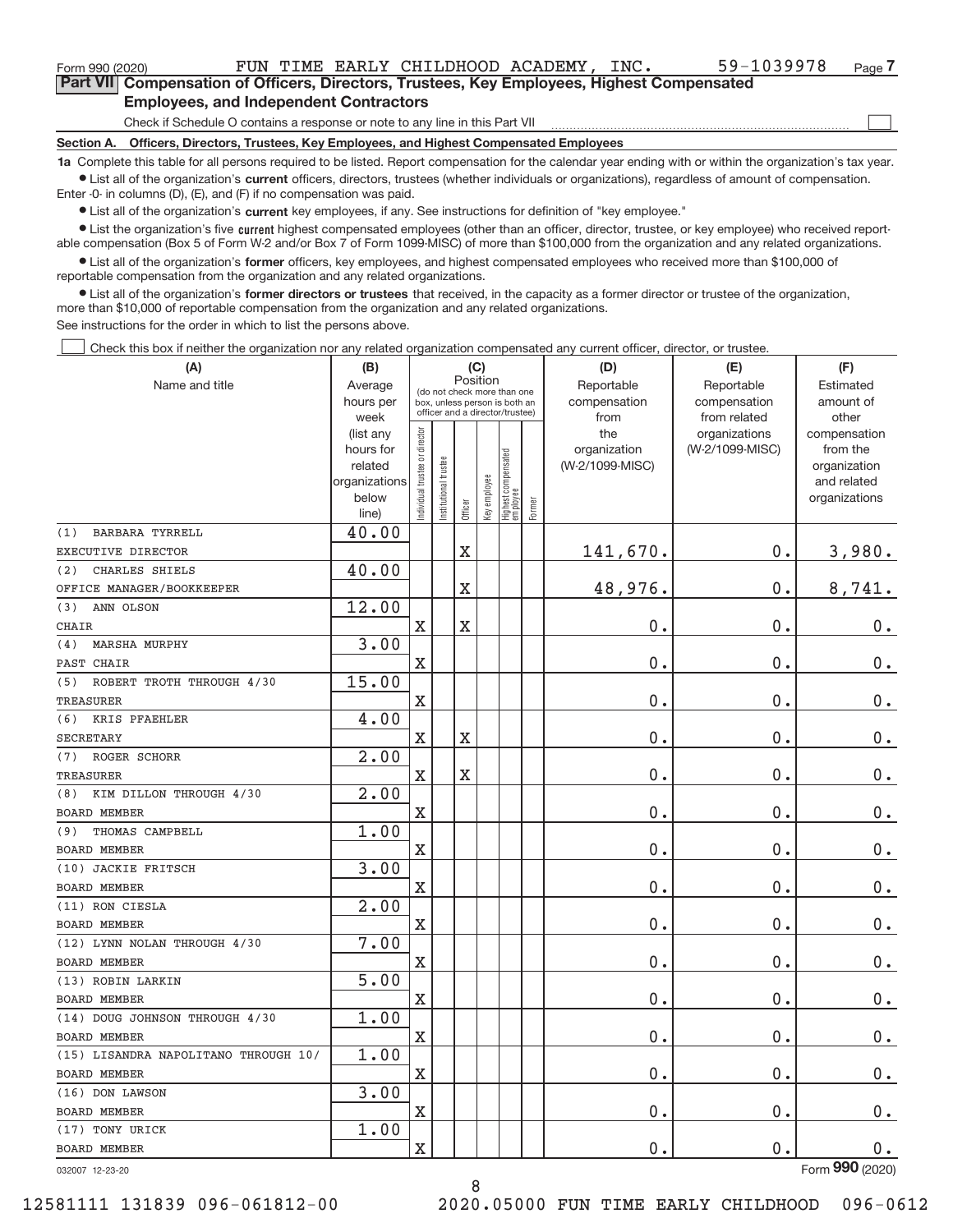| FUN TIME EARLY CHILDHOOD ACADEMY, INC.<br>Form 990 (2020)                                                                                                                                                                                                                   |                        |                                                                     |                       |             |              |                                   |        |                         | 59-1039978      |                        |              |                             | Page 8    |
|-----------------------------------------------------------------------------------------------------------------------------------------------------------------------------------------------------------------------------------------------------------------------------|------------------------|---------------------------------------------------------------------|-----------------------|-------------|--------------|-----------------------------------|--------|-------------------------|-----------------|------------------------|--------------|-----------------------------|-----------|
| <b>Part VII</b><br>Section A. Officers, Directors, Trustees, Key Employees, and Highest Compensated Employees (continued)                                                                                                                                                   |                        |                                                                     |                       |             |              |                                   |        |                         |                 |                        |              |                             |           |
| (A)                                                                                                                                                                                                                                                                         | (B)                    |                                                                     |                       |             | (C)          |                                   |        | (D)                     | (E)             |                        |              | (F)                         |           |
| Name and title                                                                                                                                                                                                                                                              | Average                | Position<br>Reportable<br>Reportable<br>(do not check more than one |                       |             |              |                                   |        |                         |                 |                        | Estimated    |                             |           |
|                                                                                                                                                                                                                                                                             | hours per              |                                                                     |                       |             |              | box, unless person is both an     |        | compensation            | compensation    |                        |              | amount of                   |           |
|                                                                                                                                                                                                                                                                             | week                   |                                                                     |                       |             |              | officer and a director/trustee)   |        | from                    | from related    |                        |              | other                       |           |
|                                                                                                                                                                                                                                                                             | (list any<br>hours for |                                                                     |                       |             |              |                                   |        | the                     | organizations   |                        |              | compensation                |           |
|                                                                                                                                                                                                                                                                             | related                |                                                                     |                       |             |              |                                   |        | organization            | (W-2/1099-MISC) |                        |              | from the                    |           |
|                                                                                                                                                                                                                                                                             | organizations          |                                                                     |                       |             |              |                                   |        | (W-2/1099-MISC)         |                 |                        |              | organization<br>and related |           |
|                                                                                                                                                                                                                                                                             | below                  |                                                                     |                       |             |              |                                   |        |                         |                 |                        |              | organizations               |           |
|                                                                                                                                                                                                                                                                             | line)                  | Individual trustee or director                                      | Institutional trustee | Officer     | Key employee | Highest compensated<br>  employee | Former |                         |                 |                        |              |                             |           |
| (18) DARRELL BALMER                                                                                                                                                                                                                                                         | $\overline{2.00}$      |                                                                     |                       |             |              |                                   |        |                         |                 |                        |              |                             |           |
| <b>BOARD MEMBER</b>                                                                                                                                                                                                                                                         |                        | X                                                                   |                       |             |              |                                   |        | 0.                      |                 | 0.                     |              |                             | $0$ .     |
| (19) KAREN HOPPER                                                                                                                                                                                                                                                           | 1.00                   |                                                                     |                       |             |              |                                   |        |                         |                 |                        |              |                             |           |
| <b>BOARD MEMBER</b>                                                                                                                                                                                                                                                         |                        | X                                                                   |                       |             |              |                                   |        | 0.                      |                 | 0.                     |              |                             | 0.        |
| (20) KAREN LUTZ                                                                                                                                                                                                                                                             | 2.00                   |                                                                     |                       |             |              |                                   |        |                         |                 |                        |              |                             |           |
| ASST. TREASURER                                                                                                                                                                                                                                                             |                        | X                                                                   |                       |             |              |                                   |        | 0.                      |                 | 0.                     |              |                             | 0.        |
| (21) RUTH ORANGE                                                                                                                                                                                                                                                            | 1.00                   |                                                                     |                       |             |              |                                   |        |                         |                 |                        |              |                             |           |
| <b>BOARD MEMBER</b>                                                                                                                                                                                                                                                         |                        | Χ                                                                   |                       |             |              |                                   |        | 0.                      |                 | 0.                     |              |                             | 0.        |
| (22) LISA SANCHEZ                                                                                                                                                                                                                                                           | 2.00                   |                                                                     |                       |             |              |                                   |        |                         |                 |                        |              |                             |           |
| <b>BOARD MEMBER</b>                                                                                                                                                                                                                                                         |                        | Χ                                                                   |                       |             |              |                                   |        | 0.                      |                 | 0.                     |              |                             | $0 \cdot$ |
| (23) FRAN O'SULLIVAN                                                                                                                                                                                                                                                        | 1.00                   |                                                                     |                       |             |              |                                   |        |                         |                 |                        |              |                             |           |
| <b>BOARD MEMBER</b>                                                                                                                                                                                                                                                         |                        | X                                                                   |                       |             |              |                                   |        | 0.                      |                 | 0.                     |              |                             | 0.        |
| (24) MARSHA MCDONOUGH                                                                                                                                                                                                                                                       | 40.00                  |                                                                     |                       |             |              |                                   |        |                         |                 |                        |              |                             |           |
| EXECUTIVE DIRECTOR                                                                                                                                                                                                                                                          |                        |                                                                     |                       | $\mathbf X$ |              |                                   |        | 0.                      |                 | 0.                     |              |                             | 0.        |
| (25) JESSICA CAMPBELL                                                                                                                                                                                                                                                       | 40.00                  |                                                                     |                       |             |              |                                   |        |                         |                 |                        |              |                             |           |
| EXECUTIVE DIRECTOR                                                                                                                                                                                                                                                          |                        |                                                                     |                       | Χ           |              |                                   |        | 0.                      |                 | 0.                     |              |                             | $0$ .     |
|                                                                                                                                                                                                                                                                             |                        |                                                                     |                       |             |              |                                   |        |                         |                 |                        |              |                             |           |
|                                                                                                                                                                                                                                                                             |                        |                                                                     |                       |             |              |                                   |        |                         |                 |                        |              |                             |           |
| 1b Subtotal                                                                                                                                                                                                                                                                 |                        |                                                                     |                       |             |              |                                   |        | 190,646.                |                 | 0.                     |              | 12,721.                     |           |
|                                                                                                                                                                                                                                                                             |                        |                                                                     |                       |             |              |                                   |        | 0.                      |                 | 0.<br>$\overline{0}$ . |              |                             | $0$ .     |
|                                                                                                                                                                                                                                                                             |                        |                                                                     |                       |             |              |                                   |        | 190,646.                |                 |                        |              | 12,721.                     |           |
| Total number of individuals (including but not limited to those listed above) who received more than \$100,000 of reportable<br>$\mathbf{2}$                                                                                                                                |                        |                                                                     |                       |             |              |                                   |        |                         |                 |                        |              |                             | 1         |
| compensation from the organization                                                                                                                                                                                                                                          |                        |                                                                     |                       |             |              |                                   |        |                         |                 |                        |              | Yes                         | No        |
|                                                                                                                                                                                                                                                                             |                        |                                                                     |                       |             |              |                                   |        |                         |                 |                        |              |                             |           |
| 3<br>Did the organization list any former officer, director, trustee, key employee, or highest compensated employee on                                                                                                                                                      |                        |                                                                     |                       |             |              |                                   |        |                         |                 |                        |              |                             | х         |
| line 1a? If "Yes," complete Schedule J for such individual manufactured contained and the 1a? If "Yes," complete Schedule J for such individual<br>For any individual listed on line 1a, is the sum of reportable compensation and other compensation from the organization |                        |                                                                     |                       |             |              |                                   |        |                         |                 |                        | з            |                             |           |
|                                                                                                                                                                                                                                                                             |                        |                                                                     |                       |             |              |                                   |        |                         |                 |                        | 4            |                             | x         |
| Did any person listed on line 1a receive or accrue compensation from any unrelated organization or individual for services<br>5                                                                                                                                             |                        |                                                                     |                       |             |              |                                   |        |                         |                 |                        |              |                             |           |
|                                                                                                                                                                                                                                                                             |                        |                                                                     |                       |             |              |                                   |        |                         |                 |                        | 5            |                             | х         |
| <b>Section B. Independent Contractors</b>                                                                                                                                                                                                                                   |                        |                                                                     |                       |             |              |                                   |        |                         |                 |                        |              |                             |           |
| Complete this table for your five highest compensated independent contractors that received more than \$100,000 of compensation from<br>1.                                                                                                                                  |                        |                                                                     |                       |             |              |                                   |        |                         |                 |                        |              |                             |           |
| the organization. Report compensation for the calendar year ending with or within the organization's tax year.                                                                                                                                                              |                        |                                                                     |                       |             |              |                                   |        |                         |                 |                        |              |                             |           |
| (A)                                                                                                                                                                                                                                                                         |                        |                                                                     |                       |             |              |                                   |        | (B)                     |                 |                        | (C)          |                             |           |
| Name and business address                                                                                                                                                                                                                                                   |                        |                                                                     | <b>NONE</b>           |             |              |                                   |        | Description of services |                 |                        | Compensation |                             |           |
|                                                                                                                                                                                                                                                                             |                        |                                                                     |                       |             |              |                                   |        |                         |                 |                        |              |                             |           |
|                                                                                                                                                                                                                                                                             |                        |                                                                     |                       |             |              |                                   |        |                         |                 |                        |              |                             |           |
|                                                                                                                                                                                                                                                                             |                        |                                                                     |                       |             |              |                                   |        |                         |                 |                        |              |                             |           |
|                                                                                                                                                                                                                                                                             |                        |                                                                     |                       |             |              |                                   |        |                         |                 |                        |              |                             |           |
|                                                                                                                                                                                                                                                                             |                        |                                                                     |                       |             |              |                                   |        |                         |                 |                        |              |                             |           |
|                                                                                                                                                                                                                                                                             |                        |                                                                     |                       |             |              |                                   |        |                         |                 |                        |              |                             |           |
|                                                                                                                                                                                                                                                                             |                        |                                                                     |                       |             |              |                                   |        |                         |                 |                        |              |                             |           |
|                                                                                                                                                                                                                                                                             |                        |                                                                     |                       |             |              |                                   |        |                         |                 |                        |              |                             |           |
| redent contractors (including but not limited to those ligted aboug) who resolued more                                                                                                                                                                                      |                        |                                                                     |                       |             |              |                                   |        |                         |                 |                        |              |                             |           |

**2** Total number of independent contractors (including but not limited to those listed above) who received more than \$100,000 of compensation from the organization 0

Form (2020) **990**

032008 12‐23‐20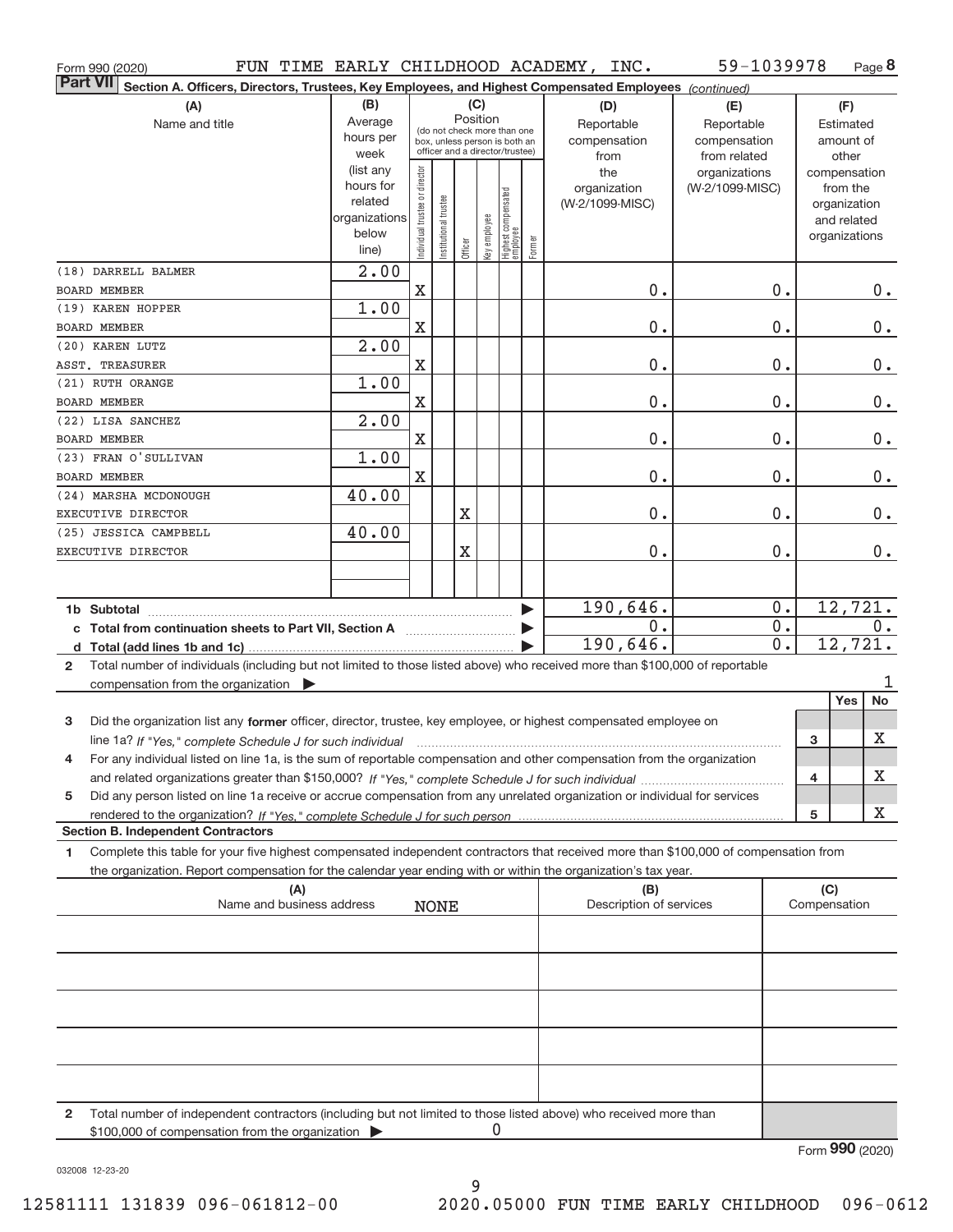|                                                                                         |                                      |                                                | FUN TIME EARLY CHILDHOOD ACADEMY,<br>Form 990 (2020)                                                                                                                                                                                                                                                                                                                                                                                                                                       |                                                                                         |                                     | INC.                                                      | 59-1039978                                        | Page 9                                                          |
|-----------------------------------------------------------------------------------------|--------------------------------------|------------------------------------------------|--------------------------------------------------------------------------------------------------------------------------------------------------------------------------------------------------------------------------------------------------------------------------------------------------------------------------------------------------------------------------------------------------------------------------------------------------------------------------------------------|-----------------------------------------------------------------------------------------|-------------------------------------|-----------------------------------------------------------|---------------------------------------------------|-----------------------------------------------------------------|
|                                                                                         | <b>Part VIII</b>                     |                                                | <b>Statement of Revenue</b>                                                                                                                                                                                                                                                                                                                                                                                                                                                                |                                                                                         |                                     |                                                           |                                                   |                                                                 |
|                                                                                         |                                      |                                                | Check if Schedule O contains a response or note to any line in this Part VIII                                                                                                                                                                                                                                                                                                                                                                                                              |                                                                                         | (A)<br>Total revenue                | $\overline{(B)}$<br>Related or exempt<br>function revenue | $\overline{(C)}$<br>Unrelated<br>business revenue | (D)<br>Revenue excluded<br>from tax under<br>sections 512 - 514 |
| Contributions, Gifts, Grants<br>and Other Similar Amounts<br>Program Service<br>Revenue | 2a                                   | b<br>С<br>d<br>g<br>h<br>$\mathbf b$<br>С<br>d | <b>1 a</b> Federated campaigns<br>1a<br>1 <sub>b</sub><br>Membership dues<br>1 <sub>c</sub><br>Fundraising events<br>1 <sub>d</sub><br>Related organizations<br>$\overline{\phantom{a}}$<br>Government grants (contributions)<br>1e<br>f All other contributions, gifts, grants, and<br>similar amounts not included above<br>1f<br>$1g$ \$<br>Noncash contributions included in lines 1a-1f<br>TUITION ASSISTANCE<br>CHILD CARE FEES<br><u> 1989 - Johann Barbara, martxa alemaniar a</u> | 255,666.<br>475,269.<br>630,244.<br>19,242.<br><b>Business Code</b><br>624410<br>624410 | 1,361,179.<br>200,634.<br>163, 422. | 200, 634.<br>163, 422.                                    |                                                   |                                                                 |
|                                                                                         |                                      | f                                              | All other program service revenue                                                                                                                                                                                                                                                                                                                                                                                                                                                          | ь                                                                                       | 364,056.                            |                                                           |                                                   |                                                                 |
|                                                                                         | 3<br>4<br>5                          |                                                | Investment income (including dividends, interest, and<br>Income from investment of tax-exempt bond proceeds                                                                                                                                                                                                                                                                                                                                                                                |                                                                                         | 73,645.                             |                                                           |                                                   | 73,645.                                                         |
|                                                                                         | 6а                                   | b<br>С<br>d                                    | (i) Real<br>Gross rents<br>6a<br>.<br>6b<br>Less: rental expenses<br>6c<br>Rental income or (loss)<br>Net rental income or (loss)                                                                                                                                                                                                                                                                                                                                                          | (ii) Personal                                                                           |                                     |                                                           |                                                   |                                                                 |
| evenue                                                                                  |                                      |                                                | (i) Securities<br>7 a Gross amount from sales of<br>52,035.<br>assets other than inventory<br>7a<br><b>b</b> Less: cost or other basis<br>7b<br>and sales expenses<br>$7c \mid 52,035.$<br>c Gain or (loss)                                                                                                                                                                                                                                                                                | (ii) Other<br>0.                                                                        |                                     |                                                           |                                                   |                                                                 |
|                                                                                         |                                      |                                                |                                                                                                                                                                                                                                                                                                                                                                                                                                                                                            |                                                                                         | 52,035.                             |                                                           |                                                   | 52,035.                                                         |
| Other <sub>R</sub>                                                                      |                                      | b                                              | 8 a Gross income from fundraising events (not<br>including $$255,666.$ of<br>contributions reported on line 1c). See                                                                                                                                                                                                                                                                                                                                                                       | 8a  54,948.<br>51,941.<br>8 <sub>b</sub>                                                |                                     |                                                           |                                                   |                                                                 |
|                                                                                         |                                      |                                                | c Net income or (loss) from fundraising events                                                                                                                                                                                                                                                                                                                                                                                                                                             | $\blacktriangleright$<br>.                                                              | 3,007.                              |                                                           |                                                   | 3,007.                                                          |
|                                                                                         |                                      |                                                | 9 a Gross income from gaming activities. See<br><b>b</b> Less: direct expenses <b>manually</b>                                                                                                                                                                                                                                                                                                                                                                                             | 9a<br>9 <sub>b</sub>                                                                    |                                     |                                                           |                                                   |                                                                 |
|                                                                                         |                                      |                                                | c Net income or (loss) from gaming activities<br>10 a Gross sales of inventory, less returns<br><b>b</b> Less: cost of goods sold                                                                                                                                                                                                                                                                                                                                                          | 10a <br>10bl                                                                            |                                     |                                                           |                                                   |                                                                 |
|                                                                                         |                                      |                                                | c Net income or (loss) from sales of inventory                                                                                                                                                                                                                                                                                                                                                                                                                                             | <b>Business Code</b>                                                                    |                                     |                                                           |                                                   |                                                                 |
| Miscellaneous                                                                           |                                      | b                                              | 11 a MISCELLANEOUS REVENUE                                                                                                                                                                                                                                                                                                                                                                                                                                                                 | 900099                                                                                  | 4,714.                              |                                                           |                                                   | 4,714.                                                          |
| Revenue                                                                                 |                                      | c                                              |                                                                                                                                                                                                                                                                                                                                                                                                                                                                                            |                                                                                         |                                     |                                                           |                                                   |                                                                 |
|                                                                                         |                                      |                                                |                                                                                                                                                                                                                                                                                                                                                                                                                                                                                            |                                                                                         |                                     |                                                           |                                                   |                                                                 |
|                                                                                         |                                      |                                                |                                                                                                                                                                                                                                                                                                                                                                                                                                                                                            | $\blacktriangleright$                                                                   | 4,714.                              |                                                           | $0 \cdot$                                         |                                                                 |
|                                                                                         | $12 \overline{ }$<br>032009 12-23-20 |                                                |                                                                                                                                                                                                                                                                                                                                                                                                                                                                                            |                                                                                         | 1,858,636.                          | 364,056.                                                  |                                                   | 133,401.<br>Form 990 (2020)                                     |

10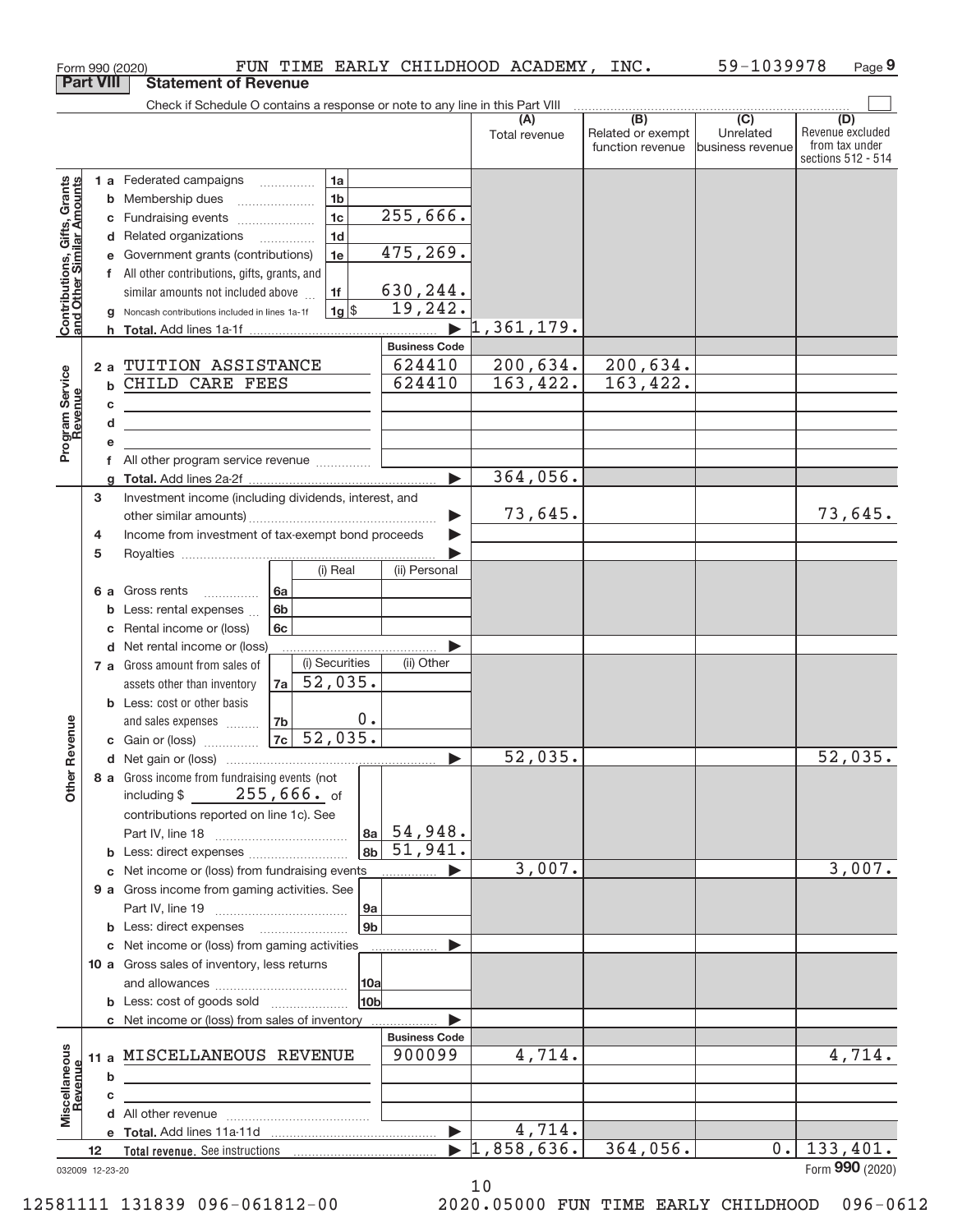Form 990 (2020) PUN TIME EARLY CHILDHOOD ACADEMY, INC.  $59-1039978$  Page **Part IX** (2020) **PUN TIME EARL**<br>**Part IX** | Statement of Functional Expenses

|                 | Section 501(c)(3) and 501(c)(4) organizations must complete all columns. All other organizations must complete column (A).                                                                                 |                       |                                    |                                           |                                |
|-----------------|------------------------------------------------------------------------------------------------------------------------------------------------------------------------------------------------------------|-----------------------|------------------------------------|-------------------------------------------|--------------------------------|
|                 | Check if Schedule O contains a response or note to any line in this Part IX                                                                                                                                |                       |                                    |                                           |                                |
|                 | Do not include amounts reported on lines 6b,<br>7b, 8b, 9b, and 10b of Part VIII.                                                                                                                          | (A)<br>Total expenses | (B)<br>Program service<br>expenses | (C)<br>Management and<br>general expenses | (D)<br>Fundraising<br>expenses |
| 1.              | Grants and other assistance to domestic organizations                                                                                                                                                      |                       |                                    |                                           |                                |
|                 | and domestic governments. See Part IV, line 21                                                                                                                                                             |                       |                                    |                                           |                                |
| $\mathbf{2}$    | Grants and other assistance to domestic                                                                                                                                                                    |                       |                                    |                                           |                                |
|                 | individuals. See Part IV, line 22                                                                                                                                                                          | 1,286.                | 1,286.                             |                                           |                                |
| 3               | Grants and other assistance to foreign                                                                                                                                                                     |                       |                                    |                                           |                                |
|                 | organizations, foreign governments, and foreign                                                                                                                                                            |                       |                                    |                                           |                                |
|                 | individuals. See Part IV, lines 15 and 16                                                                                                                                                                  |                       |                                    |                                           |                                |
| 4               |                                                                                                                                                                                                            |                       |                                    |                                           |                                |
| 5               | Compensation of current officers, directors,                                                                                                                                                               |                       |                                    |                                           |                                |
|                 |                                                                                                                                                                                                            | 203,368.              | 130,899.                           | 64,032.                                   | 8,437.                         |
| 6               | Compensation not included above to disqualified                                                                                                                                                            |                       |                                    |                                           |                                |
|                 | persons (as defined under section 4958(f)(1)) and                                                                                                                                                          |                       |                                    |                                           |                                |
|                 | persons described in section 4958(c)(3)(B)                                                                                                                                                                 |                       |                                    |                                           |                                |
| 7               |                                                                                                                                                                                                            | 679,517.              | 639,575.                           | 22,588.                                   | 17,354.                        |
| 8               | Pension plan accruals and contributions (include                                                                                                                                                           |                       |                                    |                                           |                                |
|                 | section 401(k) and 403(b) employer contributions)                                                                                                                                                          |                       |                                    |                                           |                                |
| 9               |                                                                                                                                                                                                            | 131, 171.             | 113,866.                           | 13,362.                                   | 3,943.                         |
| 10              |                                                                                                                                                                                                            | 65,170.               | 57,350.                            | 6,517.                                    | 1,303.                         |
| 11              | Fees for services (nonemployees):                                                                                                                                                                          |                       |                                    |                                           |                                |
|                 |                                                                                                                                                                                                            | 32,500.               |                                    | 32,500.                                   |                                |
| b               |                                                                                                                                                                                                            | 8,060.                |                                    | 8,060.                                    |                                |
| c               |                                                                                                                                                                                                            | 36, 186.              | 3,257.                             | 32, 205.                                  | 724.                           |
| d               |                                                                                                                                                                                                            |                       |                                    |                                           |                                |
| е               | Professional fundraising services. See Part IV, line 17                                                                                                                                                    |                       |                                    |                                           |                                |
| f               | Investment management fees                                                                                                                                                                                 | 16,796.               |                                    | 16,796.                                   |                                |
| q               | Other. (If line 11g amount exceeds 10% of line 25,                                                                                                                                                         |                       |                                    |                                           |                                |
|                 | column (A) amount, list line 11g expenses on Sch O.)                                                                                                                                                       | 71,302.               | 62,794.                            | 7,090.                                    | 1,418.                         |
| 12 <sup>2</sup> |                                                                                                                                                                                                            |                       |                                    |                                           |                                |
| 13              |                                                                                                                                                                                                            | 39,851.               | 36,818.                            | 3,033.                                    |                                |
| 14              |                                                                                                                                                                                                            | 13,390.               | 12,051.                            | 1,339.                                    |                                |
| 15              |                                                                                                                                                                                                            |                       |                                    |                                           |                                |
| 16              |                                                                                                                                                                                                            | 89,421.               | 80,479.                            | 8,942.                                    |                                |
| 17              |                                                                                                                                                                                                            |                       |                                    |                                           |                                |
| 18              | Payments of travel or entertainment expenses                                                                                                                                                               |                       |                                    |                                           |                                |
|                 | for any federal, state, or local public officials                                                                                                                                                          |                       |                                    |                                           |                                |
| 19              | Conferences, conventions, and meetings                                                                                                                                                                     | 3,270.                | 2,616.                             | 654.                                      |                                |
| 20              | Interest                                                                                                                                                                                                   |                       |                                    |                                           |                                |
| 21              |                                                                                                                                                                                                            |                       |                                    |                                           |                                |
| 22              | Depreciation, depletion, and amortization                                                                                                                                                                  | 73,919.               | 66,527.                            | 7,392.                                    |                                |
| 23              | Insurance                                                                                                                                                                                                  | 31,836.               | 28,652.                            | 3,184.                                    |                                |
| 24              | Other expenses. Itemize expenses not covered<br>above (List miscellaneous expenses on line 24e. If<br>line 24e amount exceeds 10% of line 25, column (A)<br>amount, list line 24e expenses on Schedule 0.) |                       |                                    |                                           |                                |
| a               | CHILDCARE SUPPLIES                                                                                                                                                                                         | 131,754.              | 130,172.                           | 1,582.                                    |                                |
| b               | FUNDRAISING EXPENSES                                                                                                                                                                                       | 48,043.               | 14,994.                            | 916.                                      | 32, 133.                       |
| C               | DUES & SUBSCRIPTIONS                                                                                                                                                                                       | 1,169.                | 1,111.                             | 58.                                       |                                |
| d               |                                                                                                                                                                                                            |                       |                                    |                                           |                                |
|                 | e All other expenses                                                                                                                                                                                       |                       |                                    |                                           |                                |
| 25              | Total functional expenses. Add lines 1 through 24e                                                                                                                                                         | 1,678,009.            | 1,382,447.                         | 230,250.                                  | 65,312.                        |
| 26              | Joint costs. Complete this line only if the organization                                                                                                                                                   |                       |                                    |                                           |                                |
|                 | reported in column (B) joint costs from a combined                                                                                                                                                         |                       |                                    |                                           |                                |
|                 | educational campaign and fundraising solicitation.                                                                                                                                                         |                       |                                    |                                           |                                |

032010 12‐23‐20

Check here if following SOP 98-2 (ASC 958-720)

Form (2020) **990**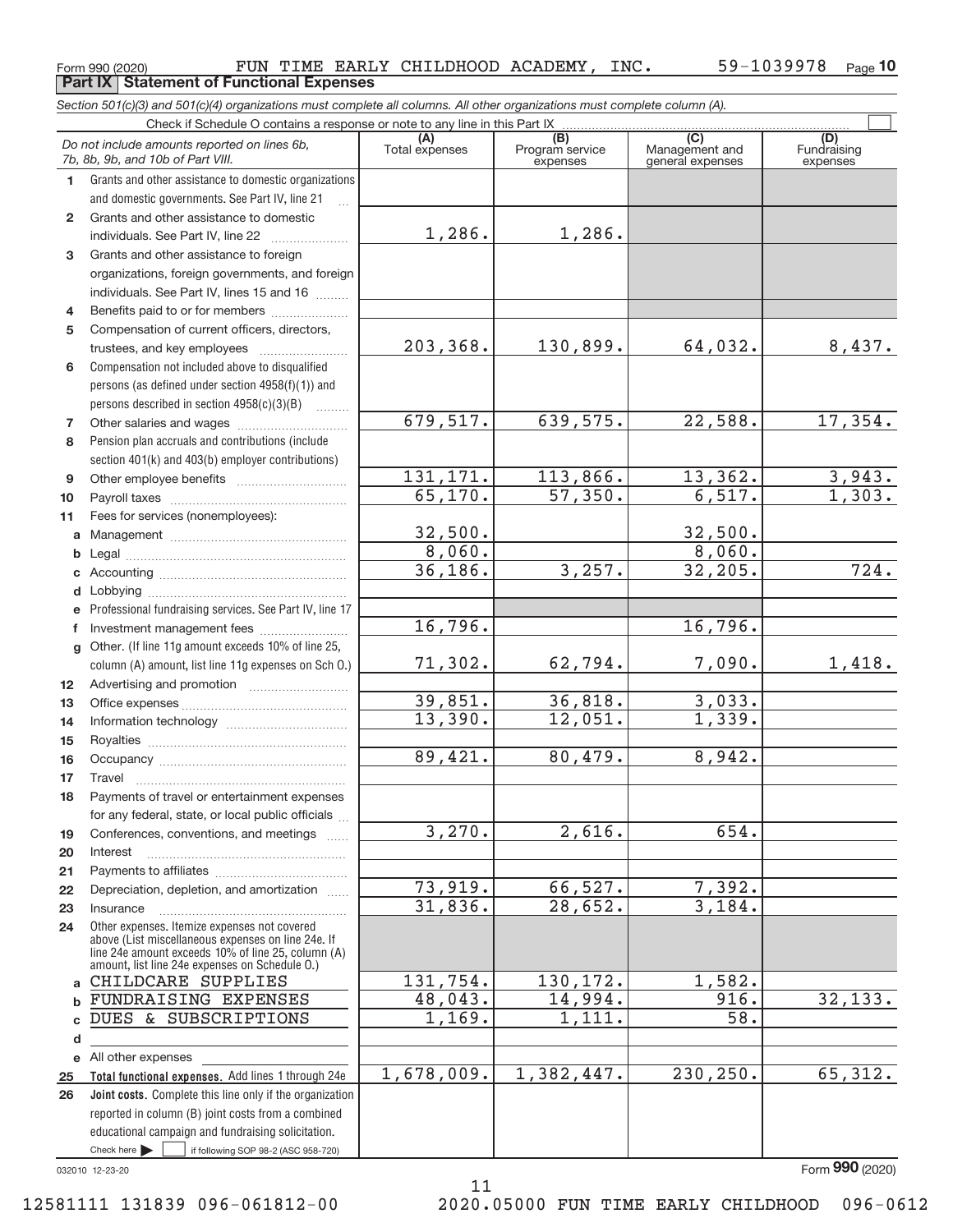# Form 990 (2020) PUN TIME EARLY CHILDHOOD ACADEMY, INC.  $59-1039978$  Page

**(A) (B)** Check if Schedule O contains a response or note to any line in this Part X

**11**

 $\boxed{\phantom{1}}$ 

Beginning of year  $\vert$  | End of year

| 1  |                                                                                                                                                                                                                                | 339,770.                   | $\overline{1}$   | 272,930.     |
|----|--------------------------------------------------------------------------------------------------------------------------------------------------------------------------------------------------------------------------------|----------------------------|------------------|--------------|
| 2  |                                                                                                                                                                                                                                | 242, 287.                  | $\overline{2}$   | 258, 121.    |
| з  |                                                                                                                                                                                                                                | 17,315.                    | $\mathbf{3}$     | 33,422.      |
| 4  |                                                                                                                                                                                                                                | 3,138.                     | $\overline{4}$   | 1,928.       |
| 5  | Loans and other receivables from any current or former officer, director,                                                                                                                                                      |                            |                  |              |
|    | trustee, key employee, creator or founder, substantial contributor, or 35%                                                                                                                                                     |                            |                  |              |
|    | controlled entity or family member of any of these persons                                                                                                                                                                     |                            | 5                |              |
| 6  | Loans and other receivables from other disqualified persons (as defined                                                                                                                                                        |                            |                  |              |
|    | under section $4958(f)(1)$ , and persons described in section $4958(c)(3)(B)$<br><b>September</b>                                                                                                                              |                            | 6                |              |
| 7  |                                                                                                                                                                                                                                |                            | $\overline{7}$   |              |
| 8  |                                                                                                                                                                                                                                |                            | 8                |              |
| 9  | Prepaid expenses and deferred charges                                                                                                                                                                                          | 32,920.                    | $\boldsymbol{9}$ | 24,969.      |
|    | <b>10a</b> Land, buildings, and equipment: cost or other                                                                                                                                                                       |                            |                  |              |
|    |                                                                                                                                                                                                                                |                            |                  |              |
|    | <u>  1</u> 0b<br><b>b</b> Less: accumulated depreciation                                                                                                                                                                       | 1,497,539.                 | 10 <sub>c</sub>  | 1,435,216.   |
| 11 |                                                                                                                                                                                                                                |                            | 11               |              |
| 12 |                                                                                                                                                                                                                                |                            | 12               |              |
| 13 |                                                                                                                                                                                                                                |                            | 13               |              |
| 14 |                                                                                                                                                                                                                                |                            | 14               |              |
| 15 |                                                                                                                                                                                                                                | 3,339,117.                 | 15               | 4,319,669.   |
| 16 |                                                                                                                                                                                                                                | 5,472,086.                 | 16               | 6, 346, 255. |
| 17 |                                                                                                                                                                                                                                | 87,287.                    | 17               | 90,609.      |
| 18 |                                                                                                                                                                                                                                |                            | 18               |              |
| 19 | Deferred revenue manual contracts and contracts are contracted and contract and contract are contracted and contract are contracted and contract are contracted and contract are contracted and contract are contracted and co |                            | 19               |              |
| 20 |                                                                                                                                                                                                                                |                            | 20               |              |
| 21 | Escrow or custodial account liability. Complete Part IV of Schedule D                                                                                                                                                          |                            | 21               |              |
| 22 | Loans and other payables to any current or former officer, director,                                                                                                                                                           |                            |                  |              |
|    | trustee, key employee, creator or founder, substantial contributor, or 35%                                                                                                                                                     |                            |                  |              |
|    | controlled entity or family member of any of these persons                                                                                                                                                                     |                            | 22               |              |
| 23 | Secured mortgages and notes payable to unrelated third parties                                                                                                                                                                 |                            | 23               |              |
| 24 |                                                                                                                                                                                                                                | 189,187.                   | 24               | $0$ .        |
| 25 | Other liabilities (including federal income tax, payables to related third                                                                                                                                                     |                            |                  |              |
|    | parties, and other liabilities not included on lines 17-24). Complete Part X                                                                                                                                                   |                            |                  |              |
|    | of Schedule D                                                                                                                                                                                                                  |                            | 25               |              |
| 26 |                                                                                                                                                                                                                                | 276,474.                   | 26               | 90,609.      |
|    | Organizations that follow FASB ASC 958, check here $\triangleright \lfloor X \rfloor$                                                                                                                                          |                            |                  |              |
|    | and complete lines 27, 28, 32, and 33.                                                                                                                                                                                         |                            |                  |              |
| 27 |                                                                                                                                                                                                                                | 4,727,262.                 | ${\bf 27}$       | 5,802,805.   |
| 28 |                                                                                                                                                                                                                                | 468,350.                   | 28               | 452,841.     |
|    | Organizations that do not follow FASB ASC 958, check here $\blacktriangleright \lfloor$                                                                                                                                        |                            |                  |              |
|    | and complete lines 29 through 33.                                                                                                                                                                                              |                            |                  |              |
| 29 |                                                                                                                                                                                                                                |                            | 29               |              |
| 30 | Paid-in or capital surplus, or land, building, or equipment fund                                                                                                                                                               |                            | 30               |              |
| 31 | Retained earnings, endowment, accumulated income, or other funds<br>.                                                                                                                                                          |                            | 31               | 6, 255, 646. |
| 32 |                                                                                                                                                                                                                                |                            |                  |              |
| 33 | Total liabilities and net assets/fund balances                                                                                                                                                                                 | 5, 195, 612.<br>5,472,086. | 32<br>33         | 6,346,255.   |

**Assets**

**Liabilities**

**Net Assets or Fund Balances**

Net Assets or Fund Balances

**Part X Balance Sheet**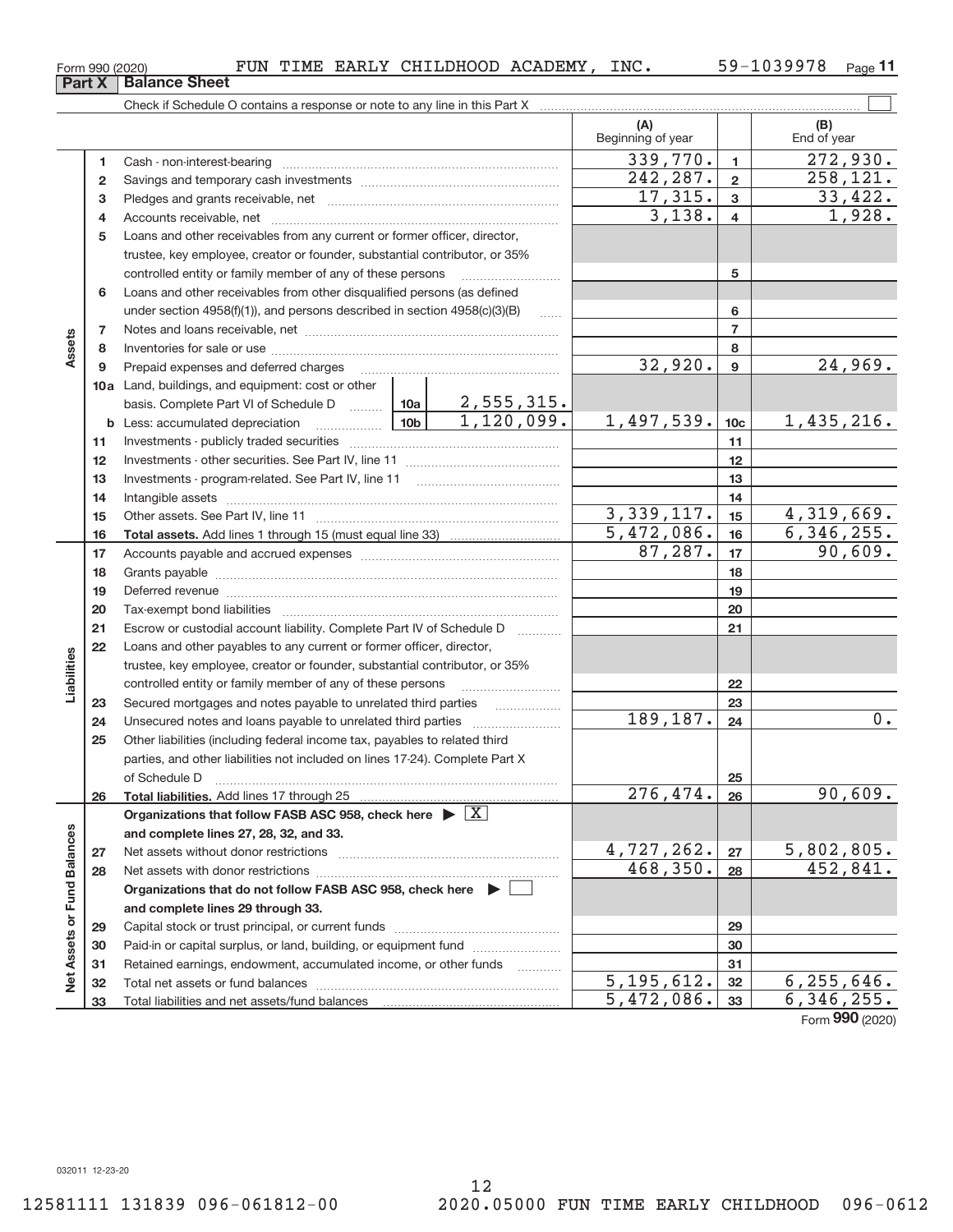|              | FUN TIME EARLY CHILDHOOD ACADEMY, INC.<br>Form 990 (2020)                                                                                                                                                                      | 59-1039978              |                |     | Page 12   |
|--------------|--------------------------------------------------------------------------------------------------------------------------------------------------------------------------------------------------------------------------------|-------------------------|----------------|-----|-----------|
|              | <b>Reconciliation of Net Assets</b><br>Part XI                                                                                                                                                                                 |                         |                |     |           |
|              |                                                                                                                                                                                                                                |                         |                |     |           |
|              |                                                                                                                                                                                                                                |                         |                |     |           |
| 1            |                                                                                                                                                                                                                                | $\mathbf{1}$            | 1,858,636.     |     |           |
| $\mathbf{2}$ |                                                                                                                                                                                                                                | $\overline{2}$          | 1,678,009.     |     |           |
| з            | Revenue less expenses. Subtract line 2 from line 1                                                                                                                                                                             | $\mathbf{3}$            |                |     | 180,627.  |
| 4            |                                                                                                                                                                                                                                | $\overline{\mathbf{4}}$ | 5, 195, 612.   |     |           |
| 5            |                                                                                                                                                                                                                                | 5                       | 879,407.       |     |           |
| 6            | Donated services and use of facilities [111] matter contracts and the facilities of facilities [11] matter contracts and use of facilities [11] matter contracts and the service of facilities [11] matter contracts and the s | 6                       |                |     |           |
| 7            | Investment expenses www.communication.com/multiplication.com/multiplication.com/multiplication.com/multiplication.com/multiplication.com/multiplication.com/multiplication.com/multiplication.com/multiplication.com/multiplic | $\overline{7}$          |                |     |           |
| 8            | Prior period adjustments manufactured contains and all the contract of the contract of the contract of the contract of the contract of the contract of the contract of the contract of the contract of the contract of the con | 8                       |                |     |           |
| 9            | Other changes in net assets or fund balances (explain on Schedule O)                                                                                                                                                           | 9                       |                |     | 0.        |
| 10           | Net assets or fund balances at end of year. Combine lines 3 through 9 (must equal Part X, line 32,                                                                                                                             |                         |                |     |           |
|              |                                                                                                                                                                                                                                | 10 <sup>1</sup>         | 6, 255, 646.   |     |           |
|              | Part XII Financial Statements and Reporting                                                                                                                                                                                    |                         |                |     |           |
|              |                                                                                                                                                                                                                                |                         |                |     |           |
|              |                                                                                                                                                                                                                                |                         |                | Yes | <b>No</b> |
| 1            | $\boxed{\mathbf{X}}$ Accrual<br>Accounting method used to prepare the Form 990: <u>June</u> Cash<br>Other                                                                                                                      |                         |                |     |           |
|              | If the organization changed its method of accounting from a prior year or checked "Other," explain in Schedule O.                                                                                                              |                         |                |     |           |
|              | 2a Were the organization's financial statements compiled or reviewed by an independent accountant?                                                                                                                             |                         | 2a             |     | Χ         |
|              | If "Yes," check a box below to indicate whether the financial statements for the year were compiled or reviewed on a                                                                                                           |                         |                |     |           |
|              | separate basis, consolidated basis, or both:                                                                                                                                                                                   |                         |                |     |           |
|              | Both consolidated and separate basis<br>Separate basis<br>Consolidated basis                                                                                                                                                   |                         |                |     |           |
|              | <b>b</b> Were the organization's financial statements audited by an independent accountant?                                                                                                                                    |                         | 2 <sub>b</sub> | X   |           |
|              | If "Yes," check a box below to indicate whether the financial statements for the year were audited on a separate basis,                                                                                                        |                         |                |     |           |
|              | consolidated basis, or both:                                                                                                                                                                                                   |                         |                |     |           |
|              | $X$ Separate basis<br>Consolidated basis<br>Both consolidated and separate basis                                                                                                                                               |                         |                |     |           |
|              | c If "Yes" to line 2a or 2b, does the organization have a committee that assumes responsibility for oversight of the audit,                                                                                                    |                         |                |     |           |
|              |                                                                                                                                                                                                                                |                         | 2c             | х   |           |
|              | If the organization changed either its oversight process or selection process during the tax year, explain on Schedule O.                                                                                                      |                         |                |     |           |
|              | 3a As a result of a federal award, was the organization required to undergo an audit or audits as set forth in the Single Audit                                                                                                |                         |                |     |           |
|              |                                                                                                                                                                                                                                |                         | 3a             |     | x         |
|              | b If "Yes," did the organization undergo the required audit or audits? If the organization did not undergo the required audit                                                                                                  |                         |                |     |           |
|              |                                                                                                                                                                                                                                |                         | 3 <sub>b</sub> |     |           |

Form (2020) **990**

032012 12‐23‐20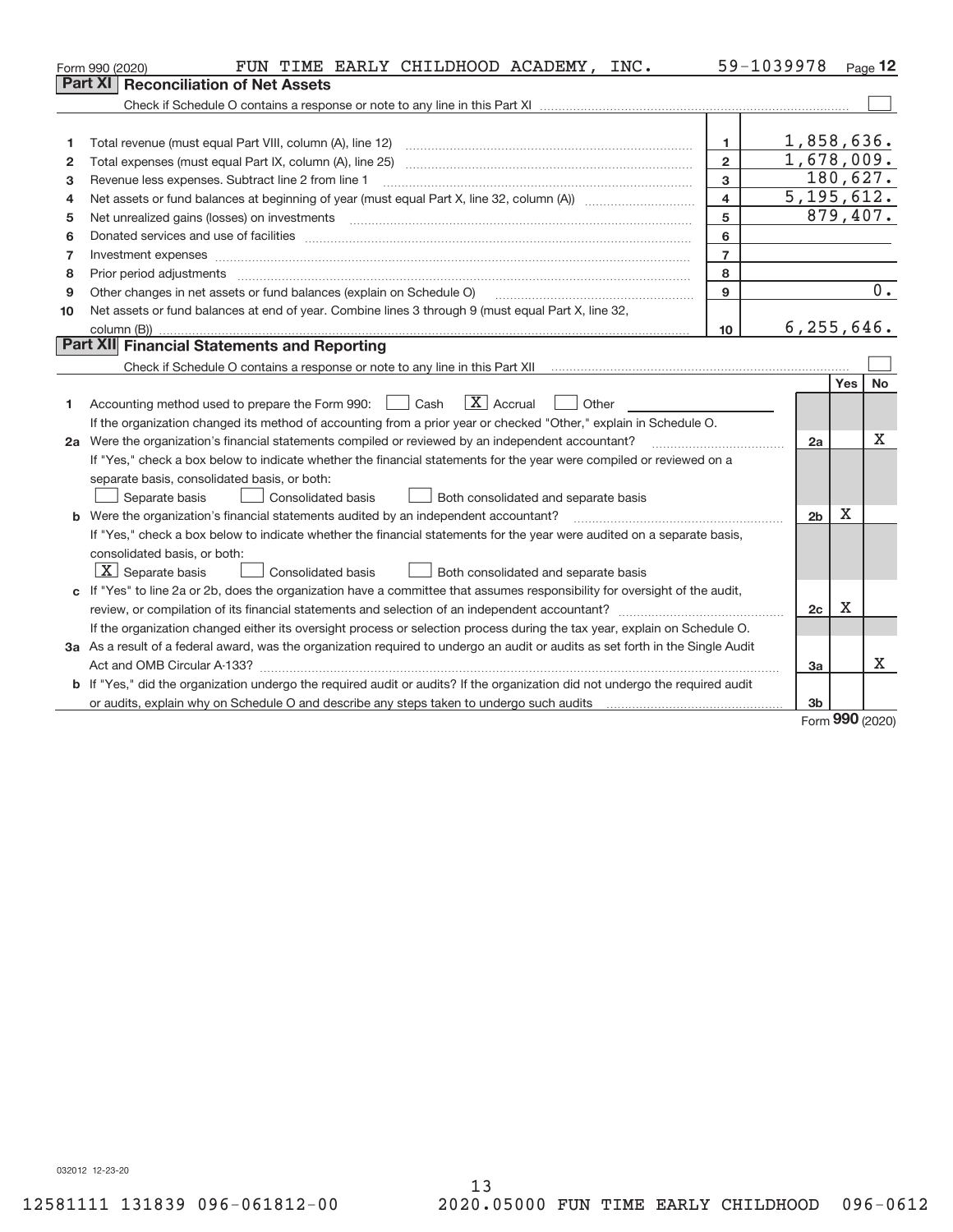| <b>SCHEDULE A</b> |  |
|-------------------|--|
|-------------------|--|

Department of the Treasury Internal Revenue Service

# **Public Charity Status and Public Support**

**(Form 990 or 990‐EZ) Complete if the organization is a section 501(c)(3) organization or a section 4947(a)(1) nonexempt charitable trust. | Attach to Form 990 or Form 990‐EZ.** 

|  |  |  | Go to www.irs.gov/Form990 for instructions and the latest information. |  |  |  |
|--|--|--|------------------------------------------------------------------------|--|--|--|
|  |  |  |                                                                        |  |  |  |

| OMB No. 1545-0047                   |  |
|-------------------------------------|--|
| 2020                                |  |
| <b>Open to Public</b><br>Inspection |  |

|    |                                                                                                                                            |                                                                                                                                              |            | <b>2</b> Go to www.irs.gov/Forms90 for instructions and the latest imormation. |                             |                                 |                            |  |                                       |  |  |  |
|----|--------------------------------------------------------------------------------------------------------------------------------------------|----------------------------------------------------------------------------------------------------------------------------------------------|------------|--------------------------------------------------------------------------------|-----------------------------|---------------------------------|----------------------------|--|---------------------------------------|--|--|--|
|    |                                                                                                                                            | Name of the organization                                                                                                                     |            |                                                                                |                             |                                 |                            |  | <b>Employer identification number</b> |  |  |  |
|    |                                                                                                                                            |                                                                                                                                              |            | FUN TIME EARLY CHILDHOOD ACADEMY, INC.                                         |                             |                                 |                            |  | 59-1039978                            |  |  |  |
|    | Part I                                                                                                                                     | Reason for Public Charity Status. (All organizations must complete this part.) See instructions.                                             |            |                                                                                |                             |                                 |                            |  |                                       |  |  |  |
|    |                                                                                                                                            | The organization is not a private foundation because it is: (For lines 1 through 12, check only one box.)                                    |            |                                                                                |                             |                                 |                            |  |                                       |  |  |  |
| 1  |                                                                                                                                            | A church, convention of churches, or association of churches described in section 170(b)(1)(A)(i).                                           |            |                                                                                |                             |                                 |                            |  |                                       |  |  |  |
| 2  |                                                                                                                                            | A school described in section 170(b)(1)(A)(ii). (Attach Schedule E (Form 990 or 990-EZ).)                                                    |            |                                                                                |                             |                                 |                            |  |                                       |  |  |  |
| з  |                                                                                                                                            | A hospital or a cooperative hospital service organization described in section 170(b)(1)(A)(iii).                                            |            |                                                                                |                             |                                 |                            |  |                                       |  |  |  |
| 4  | A medical research organization operated in conjunction with a hospital described in section 170(b)(1)(A)(iii). Enter the hospital's name, |                                                                                                                                              |            |                                                                                |                             |                                 |                            |  |                                       |  |  |  |
|    |                                                                                                                                            | city, and state:                                                                                                                             |            |                                                                                |                             |                                 |                            |  |                                       |  |  |  |
| 5  |                                                                                                                                            | An organization operated for the benefit of a college or university owned or operated by a governmental unit described in                    |            |                                                                                |                             |                                 |                            |  |                                       |  |  |  |
|    |                                                                                                                                            | section 170(b)(1)(A)(iv). (Complete Part II.)                                                                                                |            |                                                                                |                             |                                 |                            |  |                                       |  |  |  |
| 6  |                                                                                                                                            | A federal, state, or local government or governmental unit described in section 170(b)(1)(A)(v).                                             |            |                                                                                |                             |                                 |                            |  |                                       |  |  |  |
| 7  | $\lfloor x \rfloor$                                                                                                                        | An organization that normally receives a substantial part of its support from a governmental unit or from the general public described in    |            |                                                                                |                             |                                 |                            |  |                                       |  |  |  |
|    |                                                                                                                                            | section 170(b)(1)(A)(vi). (Complete Part II.)                                                                                                |            |                                                                                |                             |                                 |                            |  |                                       |  |  |  |
| 8  |                                                                                                                                            | A community trust described in section 170(b)(1)(A)(vi). (Complete Part II.)                                                                 |            |                                                                                |                             |                                 |                            |  |                                       |  |  |  |
| 9  |                                                                                                                                            | An agricultural research organization described in section 170(b)(1)(A)(ix) operated in conjunction with a land-grant college                |            |                                                                                |                             |                                 |                            |  |                                       |  |  |  |
|    |                                                                                                                                            | or university or a non-land-grant college of agriculture (see instructions). Enter the name, city, and state of the college or               |            |                                                                                |                             |                                 |                            |  |                                       |  |  |  |
|    |                                                                                                                                            | university:                                                                                                                                  |            |                                                                                |                             |                                 |                            |  |                                       |  |  |  |
| 10 |                                                                                                                                            | An organization that normally receives (1) more than 33 1/3% of its support from contributions, membership fees, and gross receipts from     |            |                                                                                |                             |                                 |                            |  |                                       |  |  |  |
|    |                                                                                                                                            | activities related to its exempt functions, subject to certain exceptions; and (2) no more than 33 1/3% of its support from gross investment |            |                                                                                |                             |                                 |                            |  |                                       |  |  |  |
|    |                                                                                                                                            | income and unrelated business taxable income (less section 511 tax) from businesses acquired by the organization after June 30, 1975.        |            |                                                                                |                             |                                 |                            |  |                                       |  |  |  |
|    |                                                                                                                                            | See section 509(a)(2). (Complete Part III.)                                                                                                  |            |                                                                                |                             |                                 |                            |  |                                       |  |  |  |
| 11 |                                                                                                                                            | An organization organized and operated exclusively to test for public safety. See section 509(a)(4).                                         |            |                                                                                |                             |                                 |                            |  |                                       |  |  |  |
| 12 |                                                                                                                                            | An organization organized and operated exclusively for the benefit of, to perform the functions of, or to carry out the purposes of one or   |            |                                                                                |                             |                                 |                            |  |                                       |  |  |  |
|    |                                                                                                                                            | more publicly supported organizations described in section 509(a)(1) or section 509(a)(2). See section 509(a)(3). Check the box in           |            |                                                                                |                             |                                 |                            |  |                                       |  |  |  |
|    |                                                                                                                                            | lines 12a through 12d that describes the type of supporting organization and complete lines 12e, 12f, and 12g.                               |            |                                                                                |                             |                                 |                            |  |                                       |  |  |  |
| а  |                                                                                                                                            | Type I. A supporting organization operated, supervised, or controlled by its supported organization(s), typically by giving                  |            |                                                                                |                             |                                 |                            |  |                                       |  |  |  |
|    |                                                                                                                                            | the supported organization(s) the power to regularly appoint or elect a majority of the directors or trustees of the supporting              |            |                                                                                |                             |                                 |                            |  |                                       |  |  |  |
|    |                                                                                                                                            | organization. You must complete Part IV, Sections A and B.                                                                                   |            |                                                                                |                             |                                 |                            |  |                                       |  |  |  |
| b  |                                                                                                                                            | Type II. A supporting organization supervised or controlled in connection with its supported organization(s), by having                      |            |                                                                                |                             |                                 |                            |  |                                       |  |  |  |
|    |                                                                                                                                            | control or management of the supporting organization vested in the same persons that control or manage the supported                         |            |                                                                                |                             |                                 |                            |  |                                       |  |  |  |
|    |                                                                                                                                            | organization(s). You must complete Part IV, Sections A and C.                                                                                |            |                                                                                |                             |                                 |                            |  |                                       |  |  |  |
| с  |                                                                                                                                            | Type III functionally integrated. A supporting organization operated in connection with, and functionally integrated with,                   |            |                                                                                |                             |                                 |                            |  |                                       |  |  |  |
|    |                                                                                                                                            | its supported organization(s) (see instructions). You must complete Part IV, Sections A, D, and E.                                           |            |                                                                                |                             |                                 |                            |  |                                       |  |  |  |
| d  |                                                                                                                                            | Type III non-functionally integrated. A supporting organization operated in connection with its supported organization(s)                    |            |                                                                                |                             |                                 |                            |  |                                       |  |  |  |
|    |                                                                                                                                            | that is not functionally integrated. The organization generally must satisfy a distribution requirement and an attentiveness                 |            |                                                                                |                             |                                 |                            |  |                                       |  |  |  |
|    |                                                                                                                                            | requirement (see instructions). You must complete Part IV, Sections A and D, and Part V.                                                     |            |                                                                                |                             |                                 |                            |  |                                       |  |  |  |
| е  |                                                                                                                                            | Check this box if the organization received a written determination from the IRS that it is a Type I, Type II, Type III                      |            |                                                                                |                             |                                 |                            |  |                                       |  |  |  |
|    |                                                                                                                                            | functionally integrated, or Type III non-functionally integrated supporting organization.                                                    |            |                                                                                |                             |                                 |                            |  |                                       |  |  |  |
|    |                                                                                                                                            | Enter the number of supported organizations                                                                                                  |            |                                                                                |                             |                                 |                            |  |                                       |  |  |  |
|    |                                                                                                                                            | Provide the following information about the supported organization(s).                                                                       |            |                                                                                |                             |                                 |                            |  |                                       |  |  |  |
|    |                                                                                                                                            | (i) Name of supported                                                                                                                        | $(ii)$ EIN | (iii) Type of organization<br>(described on lines 1-10                         | in your governing document? | (iv) Is the organization listed | (v) Amount of monetary     |  | (vi) Amount of other                  |  |  |  |
|    |                                                                                                                                            | organization                                                                                                                                 |            | above (see instructions))                                                      | Yes                         | No                              | support (see instructions) |  | support (see instructions)            |  |  |  |
|    |                                                                                                                                            |                                                                                                                                              |            |                                                                                |                             |                                 |                            |  |                                       |  |  |  |
|    |                                                                                                                                            |                                                                                                                                              |            |                                                                                |                             |                                 |                            |  |                                       |  |  |  |
|    |                                                                                                                                            |                                                                                                                                              |            |                                                                                |                             |                                 |                            |  |                                       |  |  |  |
|    |                                                                                                                                            |                                                                                                                                              |            |                                                                                |                             |                                 |                            |  |                                       |  |  |  |
|    |                                                                                                                                            |                                                                                                                                              |            |                                                                                |                             |                                 |                            |  |                                       |  |  |  |
|    |                                                                                                                                            |                                                                                                                                              |            |                                                                                |                             |                                 |                            |  |                                       |  |  |  |
|    |                                                                                                                                            |                                                                                                                                              |            |                                                                                |                             |                                 |                            |  |                                       |  |  |  |
|    |                                                                                                                                            |                                                                                                                                              |            |                                                                                |                             |                                 |                            |  |                                       |  |  |  |
|    |                                                                                                                                            |                                                                                                                                              |            |                                                                                |                             |                                 |                            |  |                                       |  |  |  |
|    |                                                                                                                                            |                                                                                                                                              |            |                                                                                |                             |                                 |                            |  |                                       |  |  |  |
|    |                                                                                                                                            |                                                                                                                                              |            |                                                                                |                             |                                 |                            |  |                                       |  |  |  |

**Total**

032021 01‐25‐21 **For Paperwork Reduction Act Notice, see the Instructions for Form 990 or 990‐EZ. Schedule A (Form 990 or 990‐EZ) 2020** LHA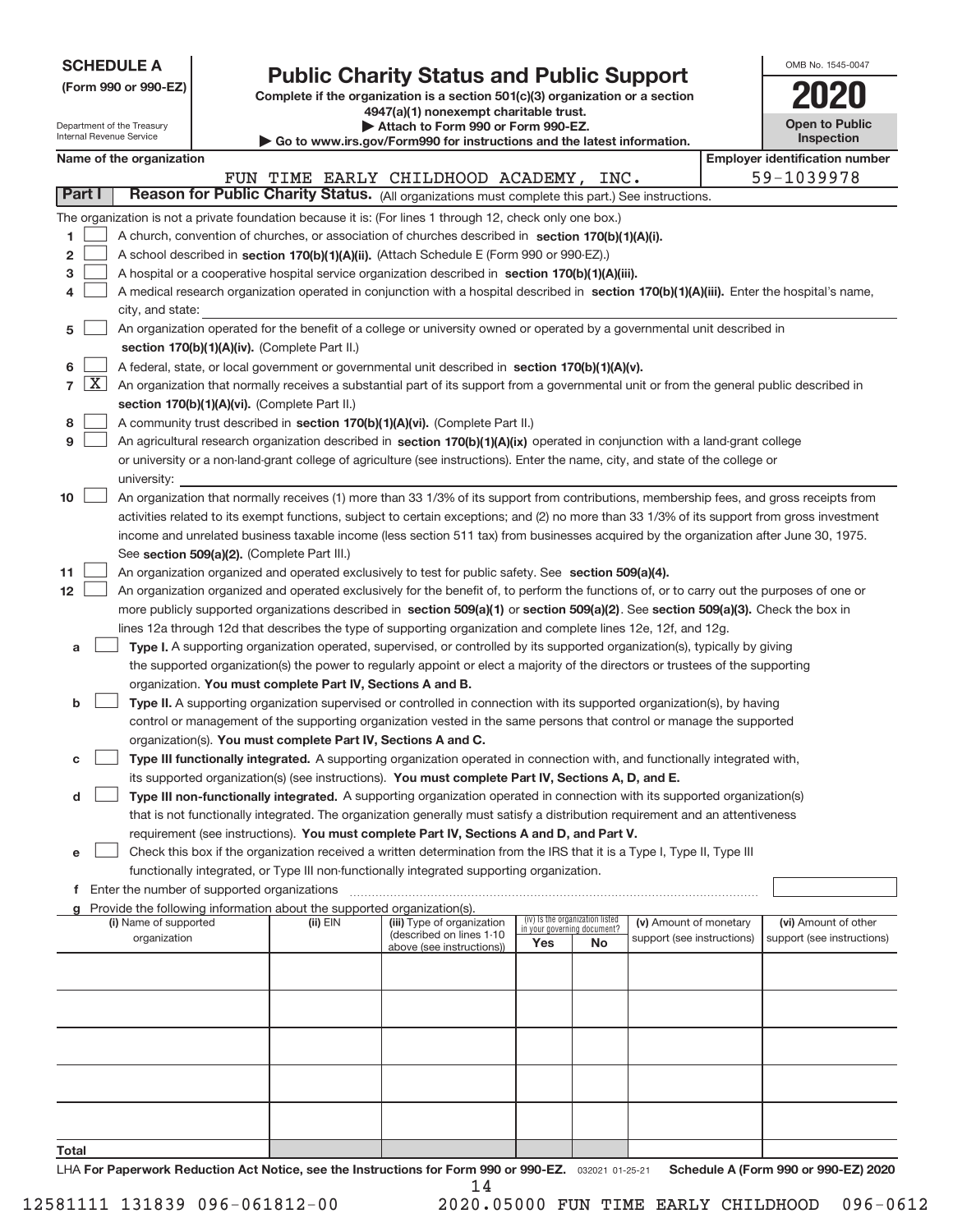### 59-1039978 Page 2 Schedule A (Form 990 or 990-EZ) 2020 FUN TIME EARLY CHILDHOOD ACADEMY, INC.  $59-1039978$  Page **Part II** Support Schedule for Organizations Described in Sections 170(b)(1)(A)(iv) and 170(b)(1)(A)(vi)

(Complete only if you checked the box on line 5, 7, or 8 of Part I or if the organization failed to qualify under Part III. If the organization fails to qualify under the tests listed below, please complete Part III.)

|    | <b>Section A. Public Support</b>                                                                                                                                                                                               |          |          |            |            |                                      |                                          |
|----|--------------------------------------------------------------------------------------------------------------------------------------------------------------------------------------------------------------------------------|----------|----------|------------|------------|--------------------------------------|------------------------------------------|
|    | Calendar year (or fiscal year beginning in)                                                                                                                                                                                    | (a) 2016 | (b) 2017 | $(c)$ 2018 | $(d)$ 2019 | (e) 2020                             | (f) Total                                |
|    | 1 Gifts, grants, contributions, and                                                                                                                                                                                            |          |          |            |            |                                      |                                          |
|    | membership fees received. (Do not                                                                                                                                                                                              |          |          |            |            |                                      |                                          |
|    | include any "unusual grants.")                                                                                                                                                                                                 | 1062272. | 1129261. | 1026485.   | 1020038.   | 1361179.                             | 5599235.                                 |
|    | 2 Tax revenues levied for the organ-                                                                                                                                                                                           |          |          |            |            |                                      |                                          |
|    | ization's benefit and either paid to                                                                                                                                                                                           |          |          |            |            |                                      |                                          |
|    | or expended on its behalf                                                                                                                                                                                                      |          |          |            |            |                                      |                                          |
|    | 3 The value of services or facilities                                                                                                                                                                                          |          |          |            |            |                                      |                                          |
|    | furnished by a governmental unit to                                                                                                                                                                                            |          |          |            |            |                                      |                                          |
|    | the organization without charge                                                                                                                                                                                                |          |          |            |            |                                      |                                          |
|    | 4 Total. Add lines 1 through 3                                                                                                                                                                                                 | 1062272. | 1129261. | 1026485.   | 1020038.   | 1361179.                             | 5599235.                                 |
|    | 5 The portion of total contributions                                                                                                                                                                                           |          |          |            |            |                                      |                                          |
|    | by each person (other than a                                                                                                                                                                                                   |          |          |            |            |                                      |                                          |
|    | governmental unit or publicly                                                                                                                                                                                                  |          |          |            |            |                                      |                                          |
|    | supported organization) included                                                                                                                                                                                               |          |          |            |            |                                      |                                          |
|    | on line 1 that exceeds 2% of the                                                                                                                                                                                               |          |          |            |            |                                      |                                          |
|    | amount shown on line 11,                                                                                                                                                                                                       |          |          |            |            |                                      |                                          |
|    | column (f)                                                                                                                                                                                                                     |          |          |            |            |                                      | 403, 311.                                |
|    | 6 Public support. Subtract line 5 from line 4.                                                                                                                                                                                 |          |          |            |            |                                      | 5195924.                                 |
|    | <b>Section B. Total Support</b>                                                                                                                                                                                                |          |          |            |            |                                      |                                          |
|    | Calendar year (or fiscal year beginning in)                                                                                                                                                                                    | (a) 2016 | (b) 2017 | $(c)$ 2018 | $(d)$ 2019 | (e) 2020                             | (f) Total                                |
|    | <b>7</b> Amounts from line 4                                                                                                                                                                                                   | 1062272. | 1129261. | 1026485.   | 1020038.   | 1361179.                             | 5599235.                                 |
|    | 8 Gross income from interest,                                                                                                                                                                                                  |          |          |            |            |                                      |                                          |
|    | dividends, payments received on                                                                                                                                                                                                |          |          |            |            |                                      |                                          |
|    | securities loans, rents, royalties,                                                                                                                                                                                            |          |          |            |            |                                      |                                          |
|    | and income from similar sources                                                                                                                                                                                                | 78,728.  | 97,817.  | 71,083.    | 62,696.    | 73,645.                              | 383,969.                                 |
|    | <b>9</b> Net income from unrelated business                                                                                                                                                                                    |          |          |            |            |                                      |                                          |
|    | activities, whether or not the                                                                                                                                                                                                 |          |          |            |            |                                      |                                          |
|    | business is regularly carried on                                                                                                                                                                                               |          |          |            |            |                                      |                                          |
|    | 10 Other income. Do not include gain                                                                                                                                                                                           |          |          |            |            |                                      |                                          |
|    | or loss from the sale of capital                                                                                                                                                                                               |          |          |            |            |                                      |                                          |
|    | assets (Explain in Part VI.)                                                                                                                                                                                                   | 4,145.   | 3,548.   | 1,435.     | 61,529.    | 4,714.                               | 75,371.                                  |
|    | 11 Total support. Add lines 7 through 10                                                                                                                                                                                       |          |          |            |            |                                      | 6058575.                                 |
|    | 12 Gross receipts from related activities, etc. (see instructions)                                                                                                                                                             |          |          |            |            | 12                                   | 2,464,011.                               |
|    | 13 First 5 years. If the Form 990 is for the organization's first, second, third, fourth, or fifth tax year as a section 501(c)(3)                                                                                             |          |          |            |            |                                      |                                          |
|    | organization, check this box and stop here manufactured and according to the state of the state of the state of the state of the state of the state of the state of the state of the state of the state of the state of the st |          |          |            |            |                                      |                                          |
|    | Section C. Computation of Public Support Percentage                                                                                                                                                                            |          |          |            |            |                                      |                                          |
|    |                                                                                                                                                                                                                                |          |          |            |            | 14                                   | 85.76<br>$\frac{9}{6}$                   |
|    |                                                                                                                                                                                                                                |          |          |            |            | 15                                   | 85.73<br>$\frac{9}{6}$                   |
|    | 16a 33 1/3% support test - 2020. If the organization did not check the box on line 13, and line 14 is 33 1/3% or more, check this box and                                                                                      |          |          |            |            |                                      |                                          |
|    | stop here. The organization qualifies as a publicly supported organization                                                                                                                                                     |          |          |            |            |                                      | $\blacktriangleright$ $\boxed{\text{X}}$ |
|    | b 33 1/3% support test - 2019. If the organization did not check a box on line 13 or 16a, and line 15 is 33 1/3% or more, check this box                                                                                       |          |          |            |            |                                      |                                          |
|    | and stop here. The organization qualifies as a publicly supported organization                                                                                                                                                 |          |          |            |            |                                      |                                          |
|    | 17a 10% -facts-and-circumstances test - 2020. If the organization did not check a box on line 13, 16a, or 16b, and line 14 is 10% or more,                                                                                     |          |          |            |            |                                      |                                          |
|    | and if the organization meets the facts-and-circumstances test, check this box and stop here. Explain in Part VI how the organization                                                                                          |          |          |            |            |                                      |                                          |
|    | meets the facts-and-circumstances test. The organization qualifies as a publicly supported organization                                                                                                                        |          |          |            |            |                                      |                                          |
|    | b 10% -facts-and-circumstances test - 2019. If the organization did not check a box on line 13, 16a, 16b, or 17a, and line 15 is 10% or                                                                                        |          |          |            |            |                                      |                                          |
|    | more, and if the organization meets the facts-and-circumstances test, check this box and stop here. Explain in Part VI how the                                                                                                 |          |          |            |            |                                      |                                          |
|    | organization meets the facts-and-circumstances test. The organization qualifies as a publicly supported organization                                                                                                           |          |          |            |            |                                      |                                          |
| 18 | Private foundation. If the organization did not check a box on line 13, 16a, 16b, 17a, or 17b, check this box and see instructions                                                                                             |          |          |            |            |                                      |                                          |
|    |                                                                                                                                                                                                                                |          |          |            |            | Schedule A (Form 990 or 990-EZ) 2020 |                                          |

032022 01‐25‐21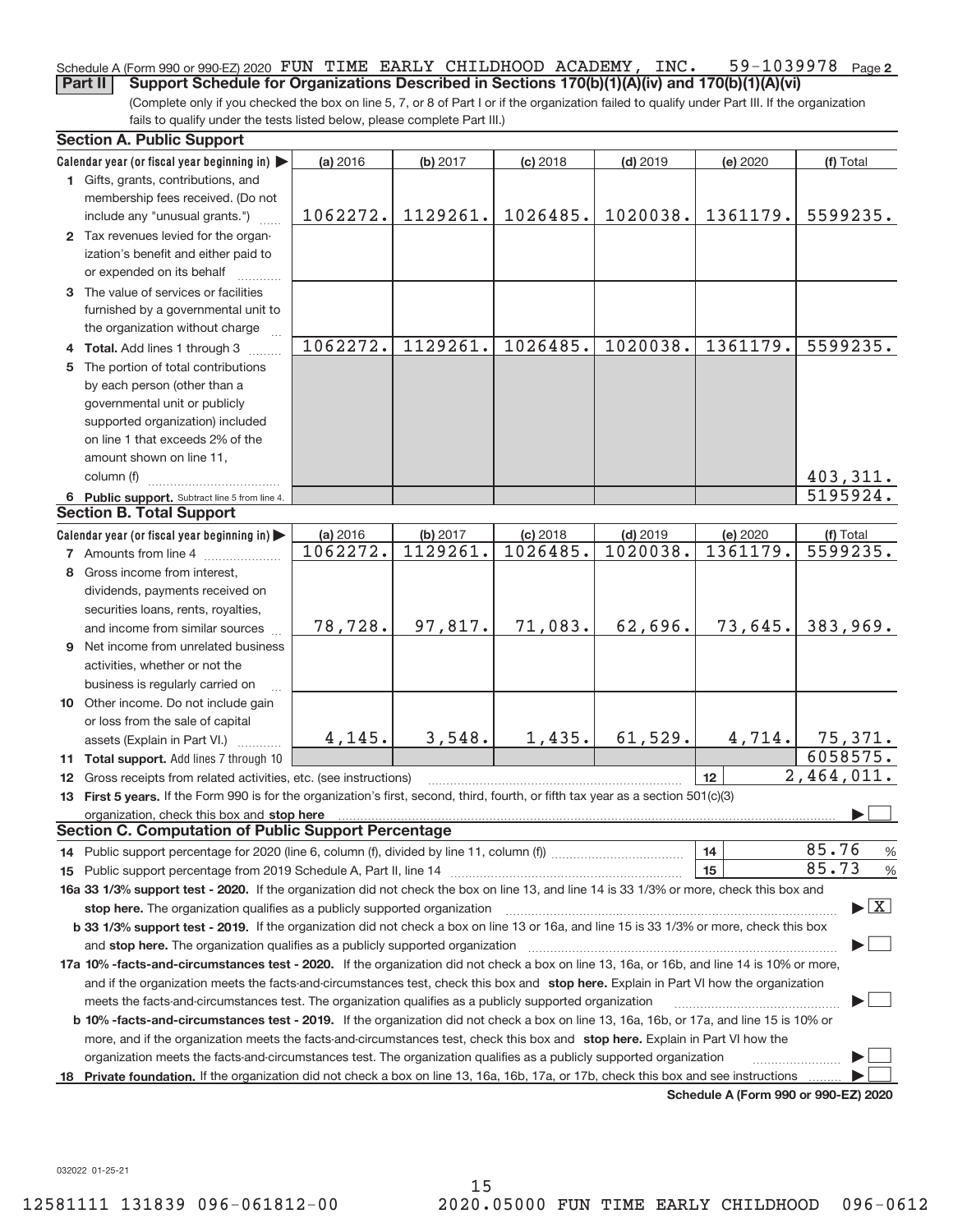### 59-1039978 Page 3 Schedule A (Form 990 or 990-EZ) 2020 FUN TIME EARLY CHILDHOOD ACADEMY, INC.  $59-1039978$  Page **Part III | Support Schedule for Organizations Described in Section 509(a)(2)**

(Complete only if you checked the box on line 10 of Part I or if the organization failed to qualify under Part II. If the organization fails to qualify under the tests listed below, please complete Part II.)

| <b>Section A. Public Support</b>                                                                                                                                                                                               |          |          |            |            |          |                                      |
|--------------------------------------------------------------------------------------------------------------------------------------------------------------------------------------------------------------------------------|----------|----------|------------|------------|----------|--------------------------------------|
| Calendar year (or fiscal year beginning in) $\blacktriangleright$                                                                                                                                                              | (a) 2016 | (b) 2017 | $(c)$ 2018 | $(d)$ 2019 | (e) 2020 | (f) Total                            |
| 1 Gifts, grants, contributions, and                                                                                                                                                                                            |          |          |            |            |          |                                      |
| membership fees received. (Do not                                                                                                                                                                                              |          |          |            |            |          |                                      |
| include any "unusual grants.")                                                                                                                                                                                                 |          |          |            |            |          |                                      |
| <b>2</b> Gross receipts from admissions,<br>merchandise sold or services per-<br>formed, or facilities furnished in<br>any activity that is related to the<br>organization's tax-exempt purpose                                |          |          |            |            |          |                                      |
| Gross receipts from activities that<br>3                                                                                                                                                                                       |          |          |            |            |          |                                      |
| are not an unrelated trade or bus-                                                                                                                                                                                             |          |          |            |            |          |                                      |
| iness under section 513                                                                                                                                                                                                        |          |          |            |            |          |                                      |
| 4 Tax revenues levied for the organ-<br>ization's benefit and either paid to                                                                                                                                                   |          |          |            |            |          |                                      |
| or expended on its behalf                                                                                                                                                                                                      |          |          |            |            |          |                                      |
| 5 The value of services or facilities                                                                                                                                                                                          |          |          |            |            |          |                                      |
| furnished by a governmental unit to                                                                                                                                                                                            |          |          |            |            |          |                                      |
| the organization without charge                                                                                                                                                                                                |          |          |            |            |          |                                      |
| <b>6 Total.</b> Add lines 1 through 5                                                                                                                                                                                          |          |          |            |            |          |                                      |
| 7a Amounts included on lines 1, 2, and                                                                                                                                                                                         |          |          |            |            |          |                                      |
| 3 received from disqualified persons                                                                                                                                                                                           |          |          |            |            |          |                                      |
| <b>b</b> Amounts included on lines 2 and 3 received<br>from other than disqualified persons that<br>exceed the greater of \$5,000 or 1% of the<br>amount on line 13 for the year                                               |          |          |            |            |          |                                      |
| c Add lines 7a and 7b                                                                                                                                                                                                          |          |          |            |            |          |                                      |
| 8 Public support. (Subtract line 7c from line 6.)                                                                                                                                                                              |          |          |            |            |          |                                      |
| <b>Section B. Total Support</b>                                                                                                                                                                                                |          |          |            |            |          |                                      |
| Calendar year (or fiscal year beginning in) $\blacktriangleright$                                                                                                                                                              | (a) 2016 | (b) 2017 | $(c)$ 2018 | $(d)$ 2019 | (e) 2020 | (f) Total                            |
| 9 Amounts from line 6                                                                                                                                                                                                          |          |          |            |            |          |                                      |
| 10a Gross income from interest,<br>dividends, payments received on<br>securities loans, rents, royalties,<br>and income from similar sources                                                                                   |          |          |            |            |          |                                      |
| <b>b</b> Unrelated business taxable income<br>(less section 511 taxes) from businesses                                                                                                                                         |          |          |            |            |          |                                      |
| acquired after June 30, 1975<br>$\ldots \ldots \ldots$                                                                                                                                                                         |          |          |            |            |          |                                      |
| c Add lines 10a and 10b                                                                                                                                                                                                        |          |          |            |            |          |                                      |
| <b>11</b> Net income from unrelated business<br>activities not included in line 10b,<br>whether or not the business is<br>regularly carried on                                                                                 |          |          |            |            |          |                                      |
| 12 Other income. Do not include gain<br>or loss from the sale of capital<br>assets (Explain in Part VI.)                                                                                                                       |          |          |            |            |          |                                      |
| <b>13</b> Total support. (Add lines 9, 10c, 11, and 12.)                                                                                                                                                                       |          |          |            |            |          |                                      |
| 14 First 5 years. If the Form 990 is for the organization's first, second, third, fourth, or fifth tax year as a section 501(c)(3) organization,                                                                               |          |          |            |            |          |                                      |
| check this box and stop here measurements are all the state of the state of the state of the state of the state of the state of the state of the state of the state of the state of the state of the state of the state of the |          |          |            |            |          |                                      |
| <b>Section C. Computation of Public Support Percentage</b>                                                                                                                                                                     |          |          |            |            |          |                                      |
|                                                                                                                                                                                                                                |          |          |            |            | 15       | %                                    |
| 16 Public support percentage from 2019 Schedule A, Part III, line 15                                                                                                                                                           |          |          |            |            | 16       | %                                    |
| <b>Section D. Computation of Investment Income Percentage</b>                                                                                                                                                                  |          |          |            |            |          |                                      |
|                                                                                                                                                                                                                                |          |          |            |            | 17       | %                                    |
| 18 Investment income percentage from 2019 Schedule A, Part III, line 17                                                                                                                                                        |          |          |            |            | 18       | %                                    |
| 19a 33 1/3% support tests - 2020. If the organization did not check the box on line 14, and line 15 is more than 33 1/3%, and line 17 is not                                                                                   |          |          |            |            |          |                                      |
| more than 33 1/3%, check this box and stop here. The organization qualifies as a publicly supported organization                                                                                                               |          |          |            |            |          |                                      |
| b 33 1/3% support tests - 2019. If the organization did not check a box on line 14 or line 19a, and line 16 is more than 33 1/3%, and                                                                                          |          |          |            |            |          |                                      |
| line 18 is not more than 33 1/3%, check this box and stop here. The organization qualifies as a publicly supported organization                                                                                                |          |          |            |            |          |                                      |
| Private foundation. If the organization did not check a box on line 14, 19a, or 19b, check this box and see instructions<br>20                                                                                                 |          |          |            |            |          | .                                    |
| 032023 01-25-21                                                                                                                                                                                                                |          | 16       |            |            |          | Schedule A (Form 990 or 990-EZ) 2020 |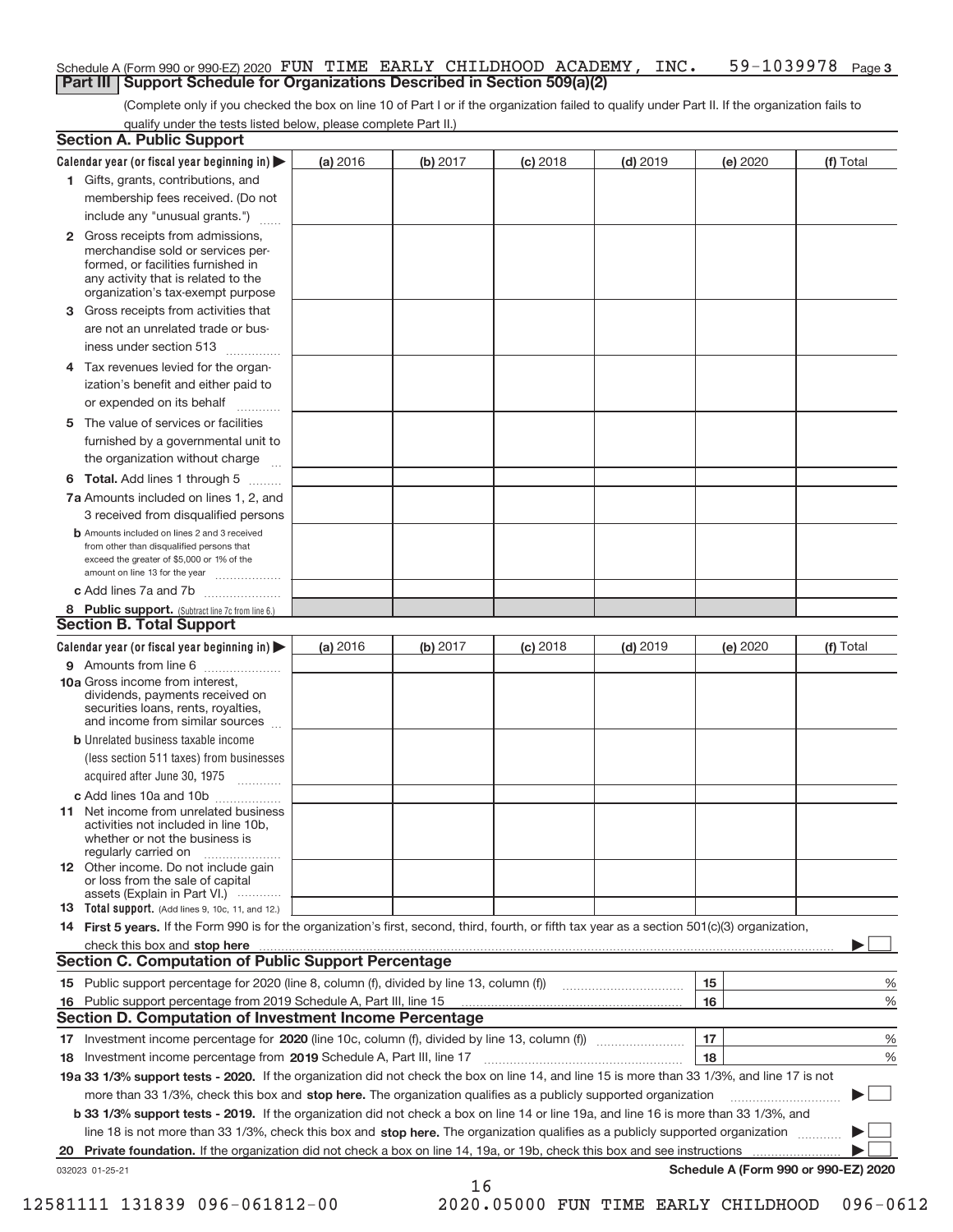| Schedule A (Form 990 or 990-EZ) 2020 FUN TIME EARLY CHILDHOOD ACADEMY, INC. |  |  |  | 59-1039978 <sub>Page 4</sub> |  |
|-----------------------------------------------------------------------------|--|--|--|------------------------------|--|
| _______                                                                     |  |  |  |                              |  |

## **Part IV** | Supporting Organizations

(Complete only if you checked a box in line 12 on Part I. If you checked box 12a, Part I, complete Sections A and B. If you checked box 12b, Part I, complete Sections A and C. If you checked box 12c, Part I, complete Sections A, D, and E. If you checked box 12d, Part I, complete Sections A and D, and complete Part V.)

### **Section A. All Supporting Organizations**

- **1** Are all of the organization's supported organizations listed by name in the organization's governing documents? If "No," describe in Part VI how the supported organizations are designated. If designated by *class or purpose, describe the designation. If historic and continuing relationship, explain.*
- **2** Did the organization have any supported organization that does not have an IRS determination of status under section 509(a)(1) or (2)? If "Yes," explain in Part VI how the organization determined that the supported *organization was described in section 509(a)(1) or (2).*
- **3a** Did the organization have a supported organization described in section 501(c)(4), (5), or (6)? If "Yes," answer *lines 3b and 3c below.*
- **b** Did the organization confirm that each supported organization qualified under section 501(c)(4), (5), or (6) and satisfied the public support tests under section 509(a)(2)? If "Yes," describe in Part VI when and how the *organization made the determination.*
- **c** Did the organization ensure that all support to such organizations was used exclusively for section 170(c)(2)(B) purposes? If "Yes," explain in Part VI what controls the organization put in place to ensure such use.
- **4 a** *If* Was any supported organization not organized in the United States ("foreign supported organization")? *"Yes," and if you checked box 12a or 12b in Part I, answer lines 4b and 4c below.*
- **b** Did the organization have ultimate control and discretion in deciding whether to make grants to the foreign supported organization? If "Yes," describe in Part VI how the organization had such control and discretion *despite being controlled or supervised by or in connection with its supported organizations.*
- **c** Did the organization support any foreign supported organization that does not have an IRS determination under sections 501(c)(3) and 509(a)(1) or (2)? If "Yes," explain in Part VI what controls the organization used *to ensure that all support to the foreign supported organization was used exclusively for section 170(c)(2)(B) purposes.*
- **5a** Did the organization add, substitute, or remove any supported organizations during the tax year? If "Yes," answer lines 5b and 5c below (if applicable). Also, provide detail in Part VI, including (i) the names and EIN *numbers of the supported organizations added, substituted, or removed; (ii) the reasons for each such action; (iii) the authority under the organization's organizing document authorizing such action; and (iv) how the action was accomplished (such as by amendment to the organizing document).*
- **b** Type I or Type II only. Was any added or substituted supported organization part of a class already designated in the organization's organizing document?
- **c Substitutions only.**  Was the substitution the result of an event beyond the organization's control?
- **6** Did the organization provide support (whether in the form of grants or the provision of services or facilities) to **Part VI.** *If "Yes," provide detail in* support or benefit one or more of the filing organization's supported organizations? anyone other than (i) its supported organizations, (ii) individuals that are part of the charitable class benefited by one or more of its supported organizations, or (iii) other supporting organizations that also
- **7** Did the organization provide a grant, loan, compensation, or other similar payment to a substantial contributor regard to a substantial contributor? If "Yes," complete Part I of Schedule L (Form 990 or 990-EZ). (as defined in section 4958(c)(3)(C)), a family member of a substantial contributor, or a 35% controlled entity with
- **8** Did the organization make a loan to a disqualified person (as defined in section 4958) not described in line 7? *If "Yes," complete Part I of Schedule L (Form 990 or 990-EZ).*
- **9 a** Was the organization controlled directly or indirectly at any time during the tax year by one or more in section 509(a)(1) or (2))? If "Yes," provide detail in Part VI. disqualified persons, as defined in section 4946 (other than foundation managers and organizations described
- **b** the supporting organization had an interest? If "Yes," provide detail in Part VI. Did one or more disqualified persons (as defined in line 9a) hold a controlling interest in any entity in which
- **c** Did a disqualified person (as defined in line 9a) have an ownership interest in, or derive any personal benefit from, assets in which the supporting organization also had an interest? If "Yes," provide detail in Part VI.
- **10 a** Was the organization subject to the excess business holdings rules of section 4943 because of section supporting organizations)? If "Yes," answer line 10b below. 4943(f) (regarding certain Type II supporting organizations, and all Type III non-functionally integrated
- **b** Did the organization have any excess business holdings in the tax year? (Use Schedule C, Form 4720, to *determine whether the organization had excess business holdings.)*

17

032024 01‐25‐21

**Schedule A (Form 990 or 990‐EZ) 2020**

Yes | No

**1**

**2**

**3a**

**3b**

**3c**

**4a**

**4b**

**4c**

**5a**

**5b 5c**

**6**

**7**

**8**

**9a**

**9b**

**9c**

**10a**

**10b**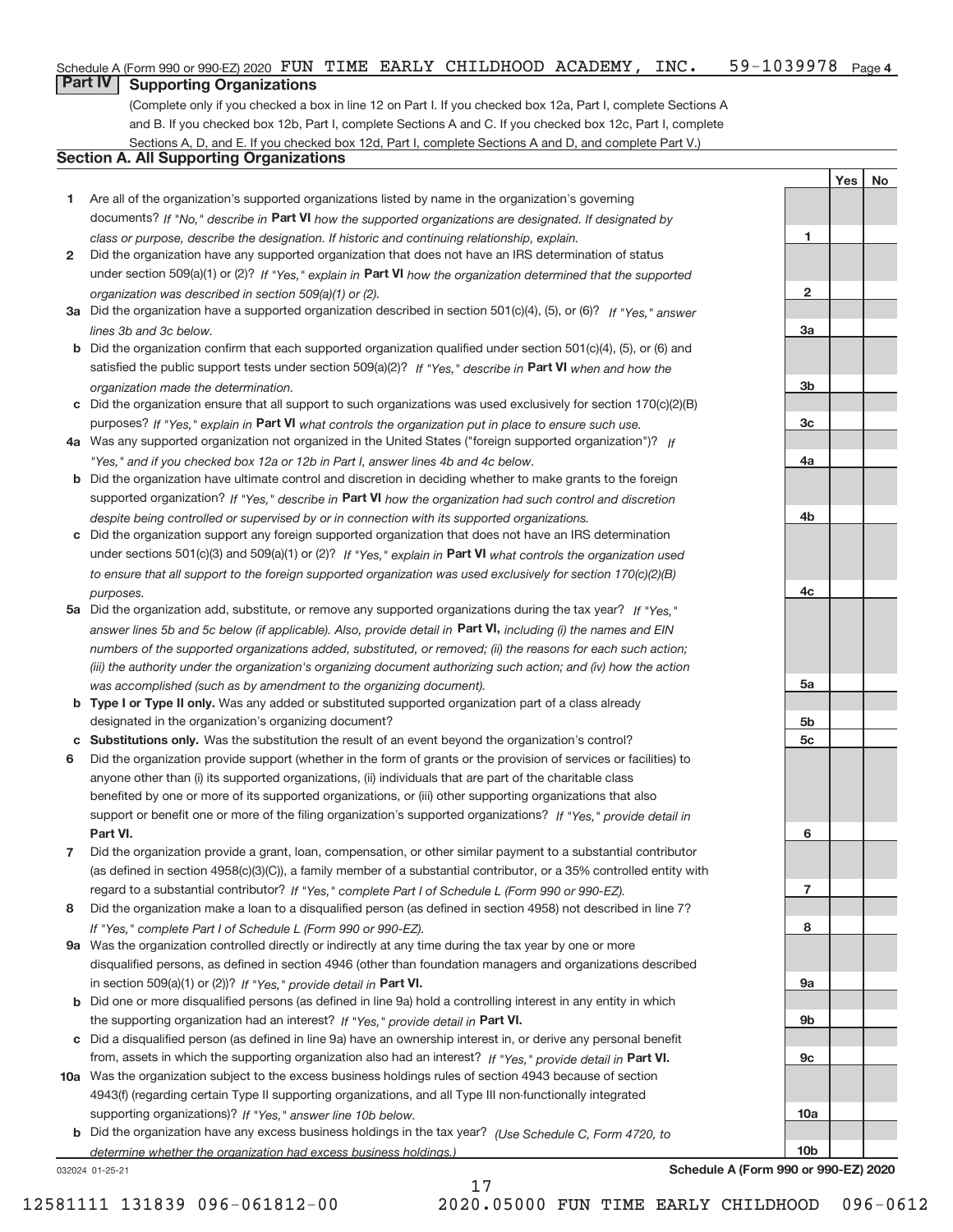### 59-1039978 Page 5 Schedule A (Form 990 or 990-EZ) 2020 FUN TIME EARLY CHILDHOOD ACADEMY, INC.  $59-1039978$  Page **Part IV | Supporting Organizations** *(continued)*

|    |                                                                                                                                                                                                                                                             |                 | Yes | <b>No</b> |
|----|-------------------------------------------------------------------------------------------------------------------------------------------------------------------------------------------------------------------------------------------------------------|-----------------|-----|-----------|
| 11 | Has the organization accepted a gift or contribution from any of the following persons?                                                                                                                                                                     |                 |     |           |
|    | a A person who directly or indirectly controls, either alone or together with persons described in lines 11b and                                                                                                                                            |                 |     |           |
|    | 11c below, the governing body of a supported organization?                                                                                                                                                                                                  | 11a             |     |           |
|    | <b>b</b> A family member of a person described in line 11a above?                                                                                                                                                                                           | 11 <sub>b</sub> |     |           |
|    | c A 35% controlled entity of a person described in line 11a or 11b above? If "Yes" to line 11a, 11b, or 11c, provide                                                                                                                                        |                 |     |           |
|    | detail in Part VI.                                                                                                                                                                                                                                          | 11c             |     |           |
|    | <b>Section B. Type I Supporting Organizations</b>                                                                                                                                                                                                           |                 |     |           |
|    |                                                                                                                                                                                                                                                             |                 | Yes | <b>No</b> |
|    | Did the governing body, members of the governing body, officers acting in their official capacity, or membership of one or<br>more supported organizations have the power to regularly appoint or elect at least a majority of the organization's officers, |                 |     |           |

|              | directors, or trustees at all times during the tax year? If "No," describe in Part VI how the supported organization(s)        |
|--------------|--------------------------------------------------------------------------------------------------------------------------------|
|              | effectively operated, supervised, or controlled the organization's activities. If the organization had more than one supported |
|              | organization, describe how the powers to appoint and/or remove officers, directors, or trustees were allocated among the       |
|              | supported organizations and what conditions or restrictions, if any, applied to such powers during the tax year.               |
| $\mathbf{2}$ | Did the organization operate for the benefit of any supported organization other than the supported                            |
|              | organization(s) that operated, supervised, or controlled the supporting organization? If "Yes," explain in                     |

Part VI how providing such benefit carried out the purposes of the supported organization(s) that operated,

| supervised, or controlled the supporting organization. |  |
|--------------------------------------------------------|--|
| <b>Section C. Type II Supporting Organizations</b>     |  |

Yes | No **1** or trustees of each of the organization's supported organization(s)? If "No," describe in Part VI how control **1** *or management of the supporting organization was vested in the same persons that controlled or managed the supported organization(s).* Were a majority of the organization's directors or trustees during the tax year also a majority of the directors

|  | <b>Section D. All Type III Supporting Organizations</b>                                     |
|--|---------------------------------------------------------------------------------------------|
|  |                                                                                             |
|  | Did the organization provide to each of its supported organizations, by the last day of the |

|              | Did the organization provide to each of its supported organizations, by the last day of the fifth month of the         |   |  |
|--------------|------------------------------------------------------------------------------------------------------------------------|---|--|
|              | organization's tax year, (i) a written notice describing the type and amount of support provided during the prior tax  |   |  |
|              | year, (ii) a copy of the Form 990 that was most recently filed as of the date of notification, and (iii) copies of the |   |  |
|              | organization's governing documents in effect on the date of notification, to the extent not previously provided?       |   |  |
| $\mathbf{2}$ | Were any of the organization's officers, directors, or trustees either (i) appointed or elected by the supported       |   |  |
|              | organization(s) or (ii) serving on the governing body of a supported organization? If "No," explain in Part VI how     |   |  |
|              | the organization maintained a close and continuous working relationship with the supported organization(s).            | 2 |  |
| 3            | By reason of the relationship described in line 2, above, did the organization's supported organizations have a        |   |  |
|              | significant voice in the organization's investment policies and in directing the use of the organization's             |   |  |
|              | income or assets at all times during the tax year? If "Yes," describe in Part VI the role the organization's           |   |  |
|              | supported organizations played in this regard.                                                                         | з |  |

### **Section E. Type III Functionally Integrated Supporting Organizations**

- **1** Check the box next to the method that the organization used to satisfy the Integral Part Test during the year (see instructions).
- **a The organization satisfied the Activities Test.** Complete line 2 below.
- **b** The organization is the parent of each of its supported organizations. Complete line 3 below.  $\overline{\phantom{a}}$

|  | c $\Box$ The organization supported a governmental entity. Describe in Part VI how you supported a governmental entity (see instructions). |  |
|--|--------------------------------------------------------------------------------------------------------------------------------------------|--|
|  |                                                                                                                                            |  |

18

- **2 Answer lines 2a and 2b below. Yes No** Activities Test.
- **a** Did substantially all of the organization's activities during the tax year directly further the exempt purposes of the supported organization(s) to which the organization was responsive? If "Yes," then in Part VI identify **those supported organizations and explain**  *how these activities directly furthered their exempt purposes, how the organization was responsive to those supported organizations, and how the organization determined that these activities constituted substantially all of its activities.*
- **b** Did the activities described in line 2a, above, constitute activities that, but for the organization's involvement, **Part VI**  *the reasons for the organization's position that its supported organization(s) would have engaged in* one or more of the organization's supported organization(s) would have been engaged in? If "Yes," explain in *these activities but for the organization's involvement.*
- 3 Parent of Supported Organizations. Answer lines 3a and 3b below.

**a** Did the organization have the power to regularly appoint or elect a majority of the officers, directors, or trustees of each of the supported organizations? If "Yes" or "No" provide details in Part VI.

**b** Did the organization exercise a substantial degree of direction over the policies, programs, and activities of each of its supported organizations? If "Yes," describe in Part VI the role played by the organization in this regard.

032025 01‐25‐21

**Schedule A (Form 990 or 990‐EZ) 2020**

**2a**

**2b**

**3a**

**3b**

**1**

**2**

Yes | No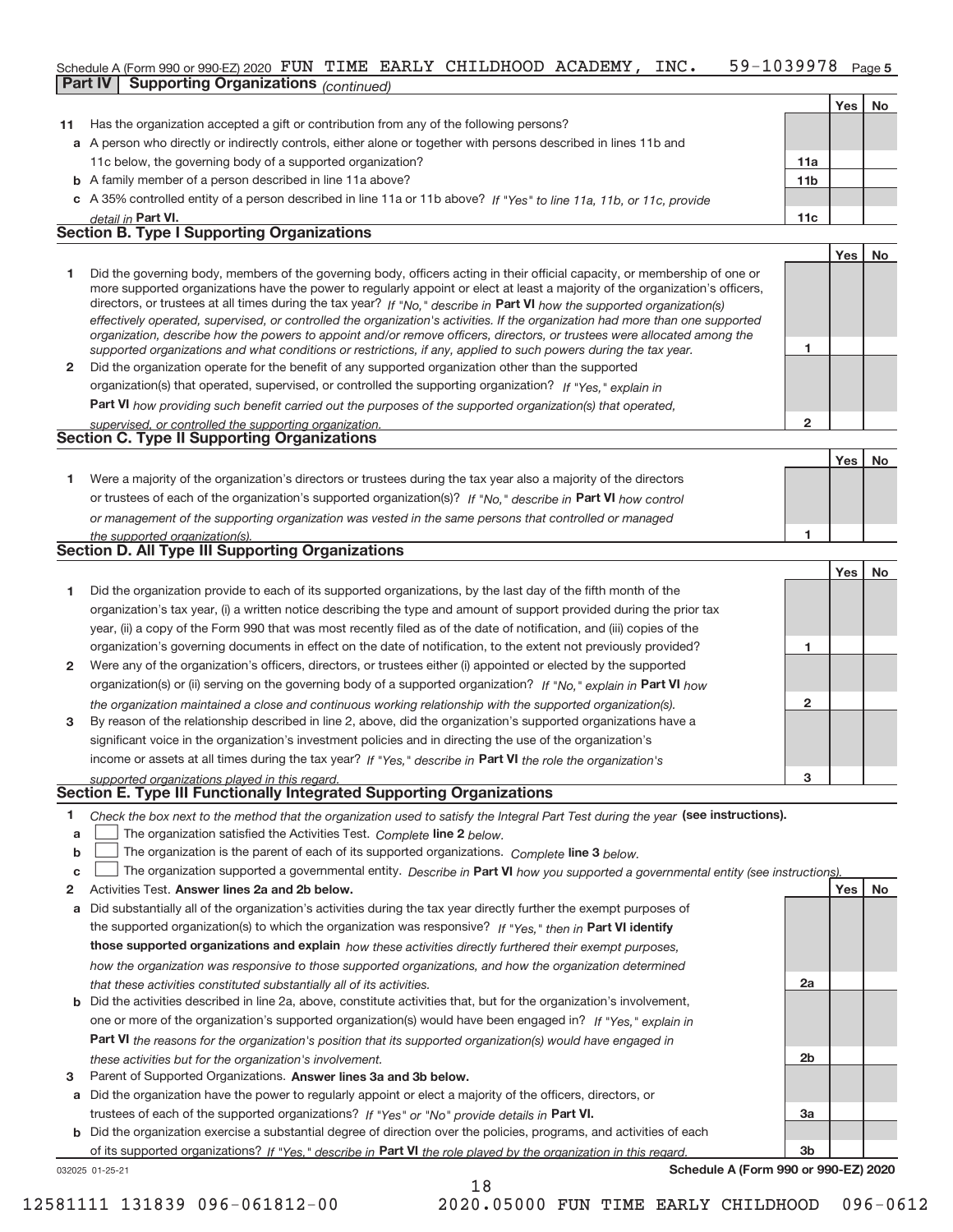|                | Schedule A (Form 990 or 990-EZ) 2020 FUN TIME EARLY CHILDHOOD ACADEMY, INC.                                                                    |                |                | 59-1039978 Page 6              |  |  |
|----------------|------------------------------------------------------------------------------------------------------------------------------------------------|----------------|----------------|--------------------------------|--|--|
|                | Type III Non-Functionally Integrated 509(a)(3) Supporting Organizations<br><b>Part V</b>                                                       |                |                |                                |  |  |
| 1              | Check here if the organization satisfied the Integral Part Test as a qualifying trust on Nov. 20, 1970 (explain in Part VI). See instructions. |                |                |                                |  |  |
|                | All other Type III non-functionally integrated supporting organizations must complete Sections A through E.                                    |                |                |                                |  |  |
|                | Section A - Adjusted Net Income                                                                                                                |                | (A) Prior Year | (B) Current Year<br>(optional) |  |  |
| $\mathbf{1}$   | Net short-term capital gain                                                                                                                    | 1              |                |                                |  |  |
| 2              | Recoveries of prior-year distributions                                                                                                         | $\mathbf{2}$   |                |                                |  |  |
| 3              | Other gross income (see instructions)                                                                                                          | 3              |                |                                |  |  |
| 4              | Add lines 1 through 3.                                                                                                                         | 4              |                |                                |  |  |
| 5              | Depreciation and depletion                                                                                                                     | 5              |                |                                |  |  |
| 6              | Portion of operating expenses paid or incurred for production or                                                                               |                |                |                                |  |  |
|                | collection of gross income or for management, conservation, or                                                                                 |                |                |                                |  |  |
|                | maintenance of property held for production of income (see instructions)                                                                       | 6              |                |                                |  |  |
| $\mathbf{7}$   | Other expenses (see instructions)                                                                                                              | $\overline{7}$ |                |                                |  |  |
| 8              | Adjusted Net Income (subtract lines 5, 6, and 7 from line 4)                                                                                   | 8              |                |                                |  |  |
|                | <b>Section B - Minimum Asset Amount</b>                                                                                                        |                | (A) Prior Year | (B) Current Year<br>(optional) |  |  |
| 1              | Aggregate fair market value of all non-exempt-use assets (see                                                                                  |                |                |                                |  |  |
|                | instructions for short tax year or assets held for part of year):                                                                              |                |                |                                |  |  |
|                | a Average monthly value of securities                                                                                                          | 1a             |                |                                |  |  |
|                | <b>b</b> Average monthly cash balances                                                                                                         | 1b             |                |                                |  |  |
|                | c Fair market value of other non-exempt-use assets                                                                                             | 1c             |                |                                |  |  |
|                | d Total (add lines 1a, 1b, and 1c)                                                                                                             | 1d             |                |                                |  |  |
|                | e Discount claimed for blockage or other factors                                                                                               |                |                |                                |  |  |
|                | (explain in detail in Part VI):                                                                                                                |                |                |                                |  |  |
|                | 2 Acquisition indebtedness applicable to non-exempt-use assets                                                                                 | $\mathbf 2$    |                |                                |  |  |
| 3              | Subtract line 2 from line 1d.                                                                                                                  | 3              |                |                                |  |  |
| 4              | Cash deemed held for exempt use. Enter 0.015 of line 3 (for greater amount,                                                                    |                |                |                                |  |  |
|                | see instructions).                                                                                                                             | 4              |                |                                |  |  |
| 5              | Net value of non-exempt-use assets (subtract line 4 from line 3)                                                                               | 5              |                |                                |  |  |
| 6              | Multiply line 5 by 0.035.                                                                                                                      | 6              |                |                                |  |  |
| 7              | Recoveries of prior-year distributions                                                                                                         | $\overline{7}$ |                |                                |  |  |
| 8              | Minimum Asset Amount (add line 7 to line 6)                                                                                                    | 8              |                |                                |  |  |
|                | <b>Section C - Distributable Amount</b>                                                                                                        |                |                | <b>Current Year</b>            |  |  |
| 1.             | Adjusted net income for prior year (from Section A, line 8, column A)                                                                          | 1              |                |                                |  |  |
| 2              | Enter 0.85 of line 1.                                                                                                                          | 2              |                |                                |  |  |
| 3              | Minimum asset amount for prior year (from Section B, line 8, column A)                                                                         | 3              |                |                                |  |  |
| 4              | Enter greater of line 2 or line 3.                                                                                                             | 4              |                |                                |  |  |
| 5              | Income tax imposed in prior year                                                                                                               | 5              |                |                                |  |  |
| 6              | <b>Distributable Amount.</b> Subtract line 5 from line 4, unless subject to                                                                    |                |                |                                |  |  |
|                | emergency temporary reduction (see instructions).                                                                                              | 6              |                |                                |  |  |
| $\overline{7}$ | Check here if the current year is the organization's first as a non-functionally integrated Type III supporting organization (see              |                |                |                                |  |  |

instructions).

**Schedule A (Form 990 or 990‐EZ) 2020**

032026 01‐25‐21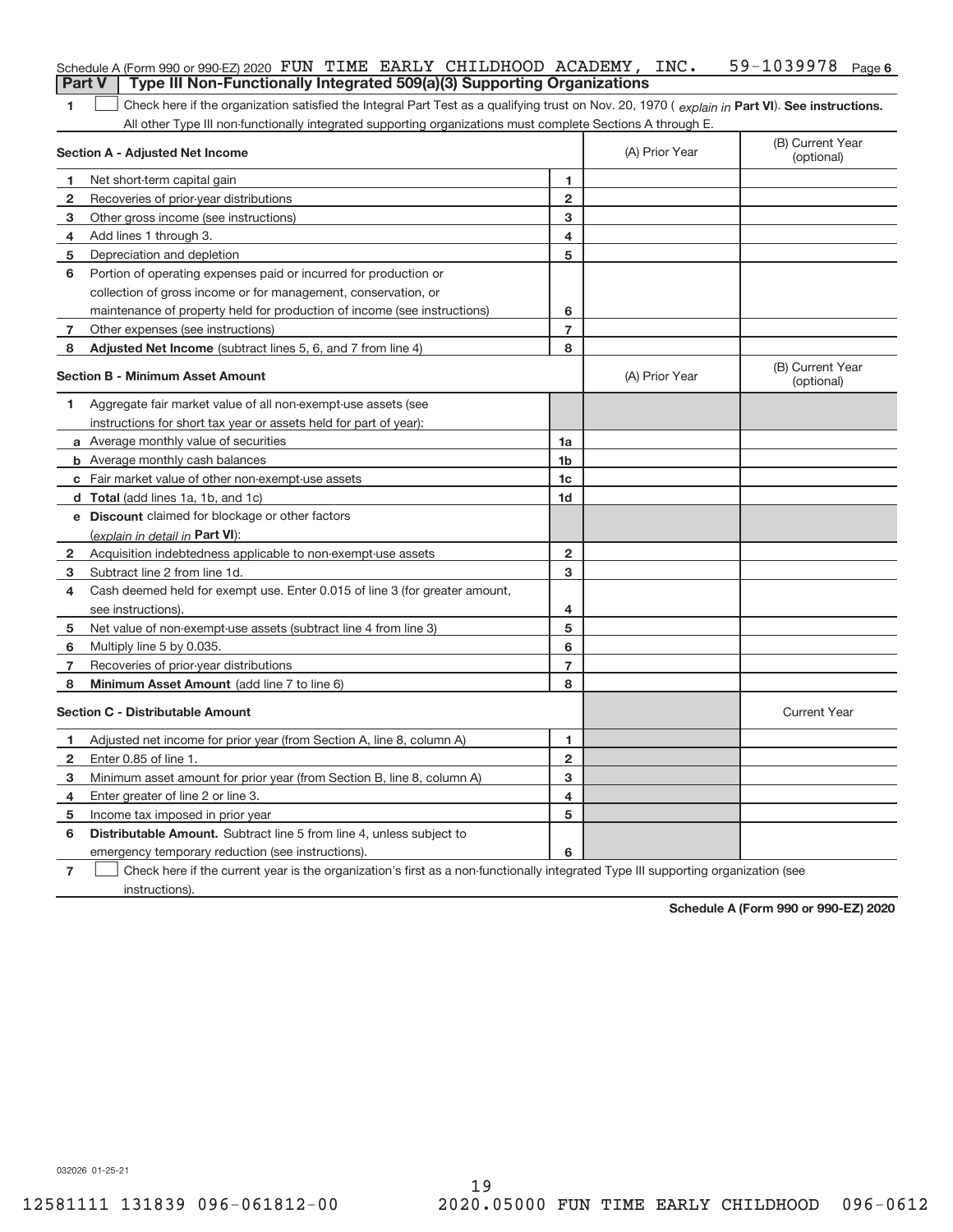| Schedule A (Form 990 or 990-EZ) 2020 FUN TIME EARLY CHILDHOOD ACADEMY, INC. |  |  |  | 59-1039978 Page 7 |  |
|-----------------------------------------------------------------------------|--|--|--|-------------------|--|
|                                                                             |  |  |  |                   |  |

| Part V       | Type III Non-Functionally Integrated 509(a)(3) Supporting Organizations                    |                             | (continued)                           |                |                                                |
|--------------|--------------------------------------------------------------------------------------------|-----------------------------|---------------------------------------|----------------|------------------------------------------------|
|              | <b>Section D - Distributions</b>                                                           |                             |                                       |                | <b>Current Year</b>                            |
| 1            | Amounts paid to supported organizations to accomplish exempt purposes                      |                             |                                       | 1              |                                                |
| 2            | Amounts paid to perform activity that directly furthers exempt purposes of supported       |                             |                                       |                |                                                |
|              | organizations, in excess of income from activity                                           |                             | $\overline{2}$                        |                |                                                |
| 3            | Administrative expenses paid to accomplish exempt purposes of supported organizations      |                             | 3                                     |                |                                                |
| 4            | Amounts paid to acquire exempt-use assets                                                  |                             |                                       | 4              |                                                |
| 5            | Qualified set-aside amounts (prior IRS approval required - provide details in Part VI)     |                             |                                       | 5              |                                                |
| 6            | Other distributions (describe in Part VI). See instructions.                               |                             |                                       | 6              |                                                |
| 7            | Total annual distributions. Add lines 1 through 6.                                         |                             |                                       | $\overline{7}$ |                                                |
| 8            | Distributions to attentive supported organizations to which the organization is responsive |                             |                                       |                |                                                |
|              | (provide details in Part VI). See instructions.                                            |                             |                                       | 8              |                                                |
| 9            | Distributable amount for 2020 from Section C, line 6                                       |                             |                                       | 9              |                                                |
| 10           | Line 8 amount divided by line 9 amount                                                     |                             |                                       | 10             |                                                |
|              |                                                                                            | (i)                         | (ii)                                  |                | (iii)                                          |
|              | <b>Section E - Distribution Allocations</b> (see instructions)                             | <b>Excess Distributions</b> | <b>Underdistributions</b><br>Pre-2020 |                | <b>Distributable</b><br><b>Amount for 2020</b> |
| 1            | Distributable amount for 2020 from Section C, line 6                                       |                             |                                       |                |                                                |
| 2            | Underdistributions, if any, for years prior to 2020 (reason-                               |                             |                                       |                |                                                |
|              | able cause required - explain in Part VI). See instructions.                               |                             |                                       |                |                                                |
| 3            | Excess distributions carryover, if any, to 2020                                            |                             |                                       |                |                                                |
|              | <b>a</b> From 2015                                                                         |                             |                                       |                |                                                |
|              | <b>b</b> From 2016                                                                         |                             |                                       |                |                                                |
|              | c From 2017                                                                                |                             |                                       |                |                                                |
|              | d From 2018                                                                                |                             |                                       |                |                                                |
|              | e From 2019                                                                                |                             |                                       |                |                                                |
|              | f Total of lines 3a through 3e                                                             |                             |                                       |                |                                                |
|              | g Applied to underdistributions of prior years                                             |                             |                                       |                |                                                |
|              | <b>h</b> Applied to 2020 distributable amount                                              |                             |                                       |                |                                                |
|              | Carryover from 2015 not applied (see instructions)                                         |                             |                                       |                |                                                |
|              | Remainder. Subtract lines 3g, 3h, and 3i from line 3f.                                     |                             |                                       |                |                                                |
| 4            | Distributions for 2020 from Section D,                                                     |                             |                                       |                |                                                |
|              | line $7:$                                                                                  |                             |                                       |                |                                                |
|              | a Applied to underdistributions of prior years                                             |                             |                                       |                |                                                |
|              | <b>b</b> Applied to 2020 distributable amount                                              |                             |                                       |                |                                                |
|              | c Remainder. Subtract lines 4a and 4b from line 4.                                         |                             |                                       |                |                                                |
| 5            | Remaining underdistributions for years prior to 2020, if                                   |                             |                                       |                |                                                |
|              | any. Subtract lines 3g and 4a from line 2. For result greater                              |                             |                                       |                |                                                |
|              | than zero, explain in Part VI. See instructions.                                           |                             |                                       |                |                                                |
| 6            | Remaining underdistributions for 2020. Subtract lines 3h                                   |                             |                                       |                |                                                |
|              | and 4b from line 1. For result greater than zero, explain in                               |                             |                                       |                |                                                |
|              | Part VI. See instructions.                                                                 |                             |                                       |                |                                                |
| $\mathbf{7}$ | Excess distributions carryover to 2021. Add lines 3j                                       |                             |                                       |                |                                                |
|              | and 4c.                                                                                    |                             |                                       |                |                                                |
| 8            | Breakdown of line 7:                                                                       |                             |                                       |                |                                                |
|              | a Excess from 2016                                                                         |                             |                                       |                |                                                |
|              | <b>b</b> Excess from 2017                                                                  |                             |                                       |                |                                                |
|              | c Excess from 2018                                                                         |                             |                                       |                |                                                |
|              | d Excess from 2019                                                                         |                             |                                       |                |                                                |
|              | e Excess from 2020                                                                         |                             |                                       |                |                                                |

**Schedule A (Form 990 or 990‐EZ) 2020**

032027 01‐25‐21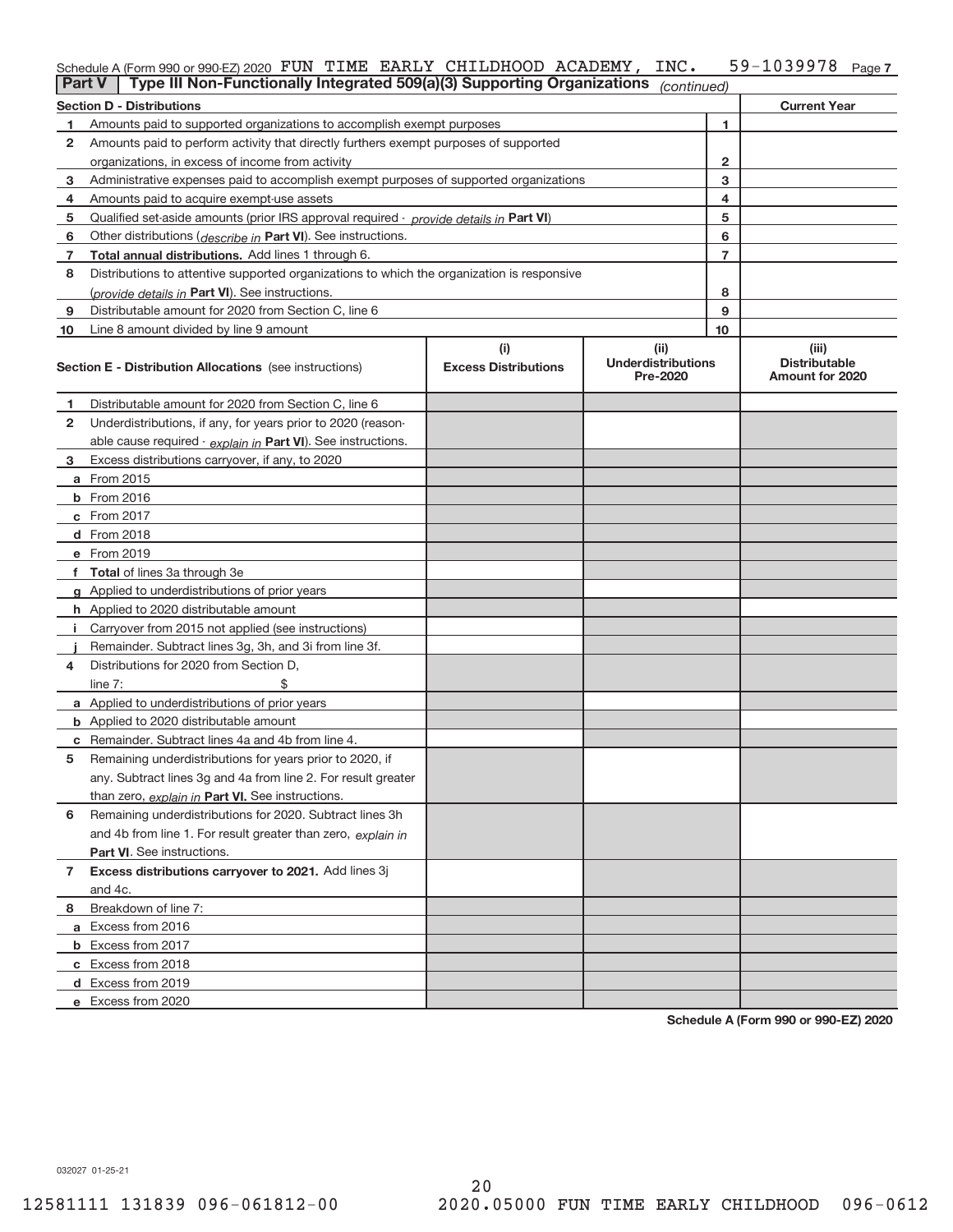**8** 59‐1039978 Schedule A (Form 990 or 990-EZ) 2020 FUN TIME EARLY CHILDHOOD ACADEMY, INC.  $59-1039978$  Page Part VI | Supplemental Information. Provide the explanations required by Part II, line 10; Part II, line 17a or 17b; Part III, line 12; Part IV, Section A, lines 1, 2, 3b, 3c, 4b, 4c, 5a, 6, 9a, 9b, 9c, 11a, 11b, and 11c; Part IV, Section B, lines 1 and 2; Part IV, Section C, line 1; Part IV, Section D, lines 2 and 3; Part IV, Section E, lines 1c, 2a, 2b, 3a, and 3b; Part V, line 1; Part V, Section B, line 1e; Part V, Section D, lines 5, 6, and 8; and Part V, Section E, lines 2, 5, and 6. Also complete this part for any additional information. (See instructions.)

SCHEDULE A, PART II, LINE 10, EXPLANATION FOR OTHER INCOME:

|                 | MISCELLANEOUS REVENUE  |                                |                                                                                 |  |                                      |              |
|-----------------|------------------------|--------------------------------|---------------------------------------------------------------------------------|--|--------------------------------------|--------------|
|                 |                        | 2016 AMOUNT: \$ 4,145.         |                                                                                 |  |                                      |              |
|                 |                        | 2017 AMOUNT: \$ 3,548.         |                                                                                 |  |                                      |              |
|                 |                        | $2018$ AMOUNT: $\sharp$ 1,435. |                                                                                 |  |                                      |              |
|                 |                        | 2019 AMOUNT: \$ 5,728.         | <u> 1980 - Johann Barn, amerikan personal (h. 1980)</u>                         |  |                                      |              |
|                 | 2020 AMOUNT: \$ 4,714. |                                |                                                                                 |  |                                      |              |
|                 | INSURANCE RECOVERY     |                                |                                                                                 |  |                                      |              |
|                 |                        | 2019 AMOUNT: \$55,801.         |                                                                                 |  |                                      |              |
|                 | 2020 AMOUNT: \$ 0.     |                                | the contract of the contract of the contract of the contract of the contract of |  |                                      |              |
|                 |                        |                                |                                                                                 |  |                                      |              |
|                 |                        |                                |                                                                                 |  |                                      |              |
|                 |                        |                                |                                                                                 |  |                                      |              |
|                 |                        |                                |                                                                                 |  |                                      |              |
|                 |                        |                                |                                                                                 |  |                                      |              |
|                 |                        |                                |                                                                                 |  |                                      |              |
|                 |                        |                                |                                                                                 |  |                                      |              |
|                 |                        |                                |                                                                                 |  |                                      |              |
|                 |                        |                                |                                                                                 |  |                                      |              |
|                 |                        |                                |                                                                                 |  |                                      |              |
|                 |                        |                                |                                                                                 |  |                                      |              |
|                 |                        |                                |                                                                                 |  |                                      |              |
|                 |                        |                                |                                                                                 |  |                                      |              |
|                 |                        |                                |                                                                                 |  |                                      |              |
|                 |                        |                                |                                                                                 |  |                                      |              |
|                 |                        |                                |                                                                                 |  |                                      |              |
| 032028 01-25-21 |                        |                                |                                                                                 |  | Schedule A (Form 990 or 990-EZ) 2020 |              |
|                 |                        | 12581111 131839 096-061812-00  | 21                                                                              |  | 2020.05000 FUN TIME EARLY CHILDHOOD  | $096 - 0612$ |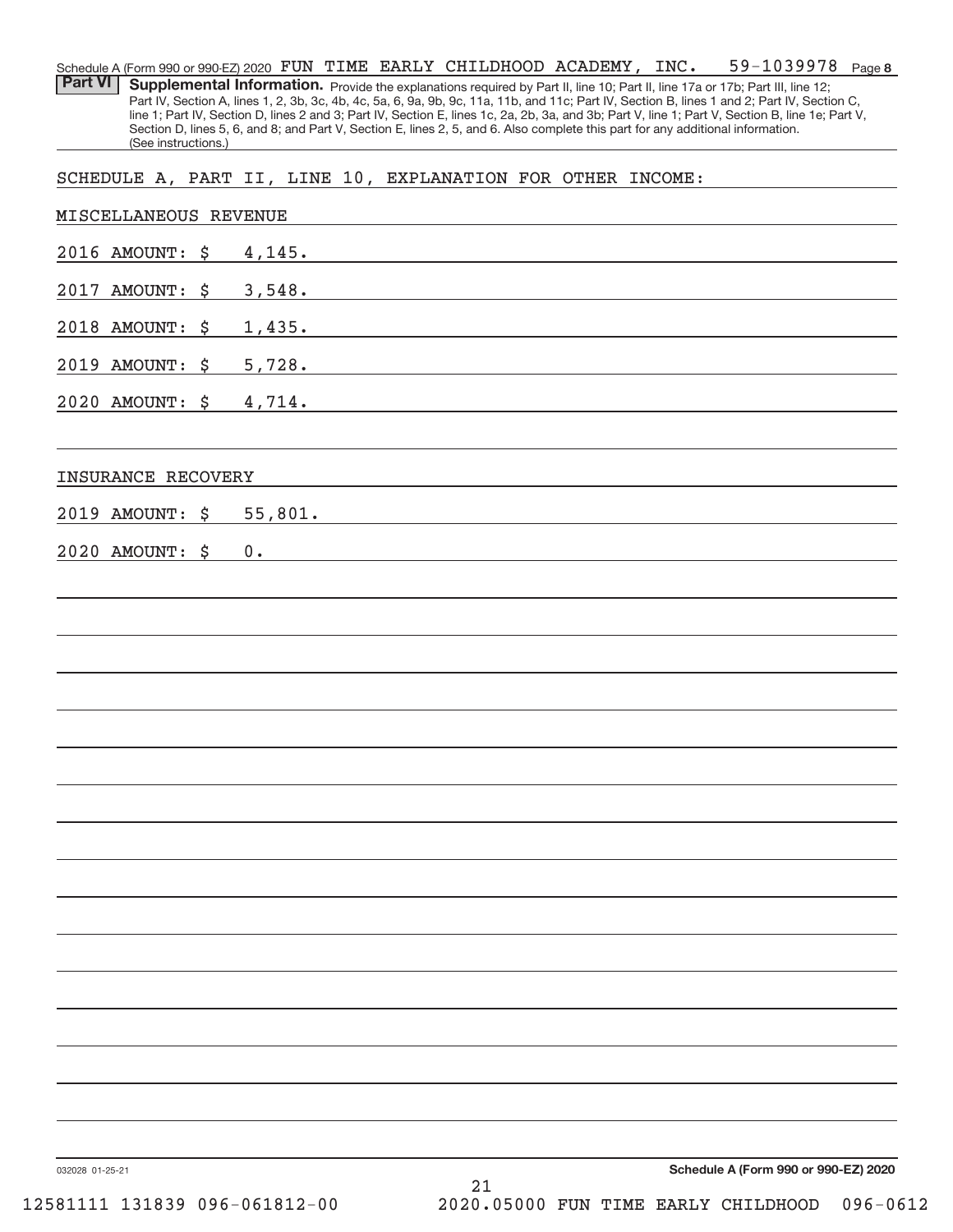Department of the Treasury Internal Revenue Service **(Form 990, 990‐EZ,**

Name of the organization

### \*\* PUBLIC DISCLOSURE COPY \*\*

# **Schedule B Schedule of Contributors**

**or 990‐PF) | Attach to Form 990, Form 990‐EZ, or Form 990‐PF. | Go to www.irs.gov/Form990 for the latest information.** OMB No. 1545-0047

**2020**

**Employer identification number**

|                                                                       | FUN TIME EARLY CHILDHOOD ACADEMY, INC.                                             | 59-1039978 |  |
|-----------------------------------------------------------------------|------------------------------------------------------------------------------------|------------|--|
| Organization type (check one):                                        |                                                                                    |            |  |
| Filers of:                                                            | Section:                                                                           |            |  |
| Form 990 or 990-EZ                                                    | $ \mathbf{X} $ 501(c)( 3) (enter number) organization                              |            |  |
|                                                                       | $4947(a)(1)$ nonexempt charitable trust <b>not</b> treated as a private foundation |            |  |
|                                                                       | 527 political organization                                                         |            |  |
| Form 990-PF<br>501(c)(3) exempt private foundation                    |                                                                                    |            |  |
| 4947(a)(1) nonexempt charitable trust treated as a private foundation |                                                                                    |            |  |

501(c)(3) taxable private foundation  $\overline{\phantom{a}}$ 

Check if your organization is covered by the General Rule or a Special Rule. **Note:**  Only a section 501(c)(7), (8), or (10) organization can check boxes for both the General Rule and a Special Rule. See instructions.

### **General Rule**

 $\begin{array}{c} \hline \end{array}$ 

For an organization filing Form 990, 990‐EZ, or 990‐PF that received, during the year, contributions totaling \$5,000 or more (in money or property) from any one contributor. Complete Parts I and II. See instructions for determining a contributor's total contributions.

### **Special Rules**

any one contributor, during the year, total contributions of the greater of  $\,$  (1) \$5,000; or (2) 2% of the amount on (i) Form 990, Part VIII, line 1h;  $\boxed{\text{X}}$  For an organization described in section 501(c)(3) filing Form 990 or 990-EZ that met the 33 1/3% support test of the regulations under sections 509(a)(1) and 170(b)(1)(A)(vi), that checked Schedule A (Form 990 or 990‐EZ), Part II, line 13, 16a, or 16b, and that received from or (ii) Form 990‐EZ, line 1. Complete Parts I and II.

For an organization described in section 501(c)(7), (8), or (10) filing Form 990 or 990‐EZ that received from any one contributor, during the year, total contributions of more than \$1,000 exclusively for religious, charitable, scientific, literary, or educational purposes, or for the prevention of cruelty to children or animals. Complete Parts I (entering "N/A" in column (b) instead of the contributor name and address), II, and III.  $\begin{array}{c} \hline \end{array}$ 

purpose. Don't complete any of the parts unless the General Rule applies to this organization because it received nonexclusively year, contributions <sub>exclusively</sub> for religious, charitable, etc., purposes, but no such contributions totaled more than \$1,000. If this box is checked, enter here the total contributions that were received during the year for an *exclusively* religious, charitable, etc., For an organization described in section 501(c)(7), (8), or (10) filing Form 990 or 990‐EZ that received from any one contributor, during the religious, charitable, etc., contributions totaling \$5,000 or more during the year  $\Box$ — $\Box$   $\Box$  $\begin{array}{c} \hline \end{array}$ 

**Caution:**  An organization that isn't covered by the General Rule and/or the Special Rules doesn't file Schedule B (Form 990, 990‐EZ, or 990‐PF),  **must** but it answer "No" on Part IV, line 2, of its Form 990; or check the box on line H of its Form 990‐EZ or on its Form 990‐PF, Part I, line 2, to certify that it doesn't meet the filing requirements of Schedule B (Form 990, 990‐EZ, or 990‐PF).

**For Paperwork Reduction Act Notice, see the instructions for Form 990, 990-EZ, or 990-PF. Schedule B (Form 990, 990-EZ, or 990-PF) (2020)** LHA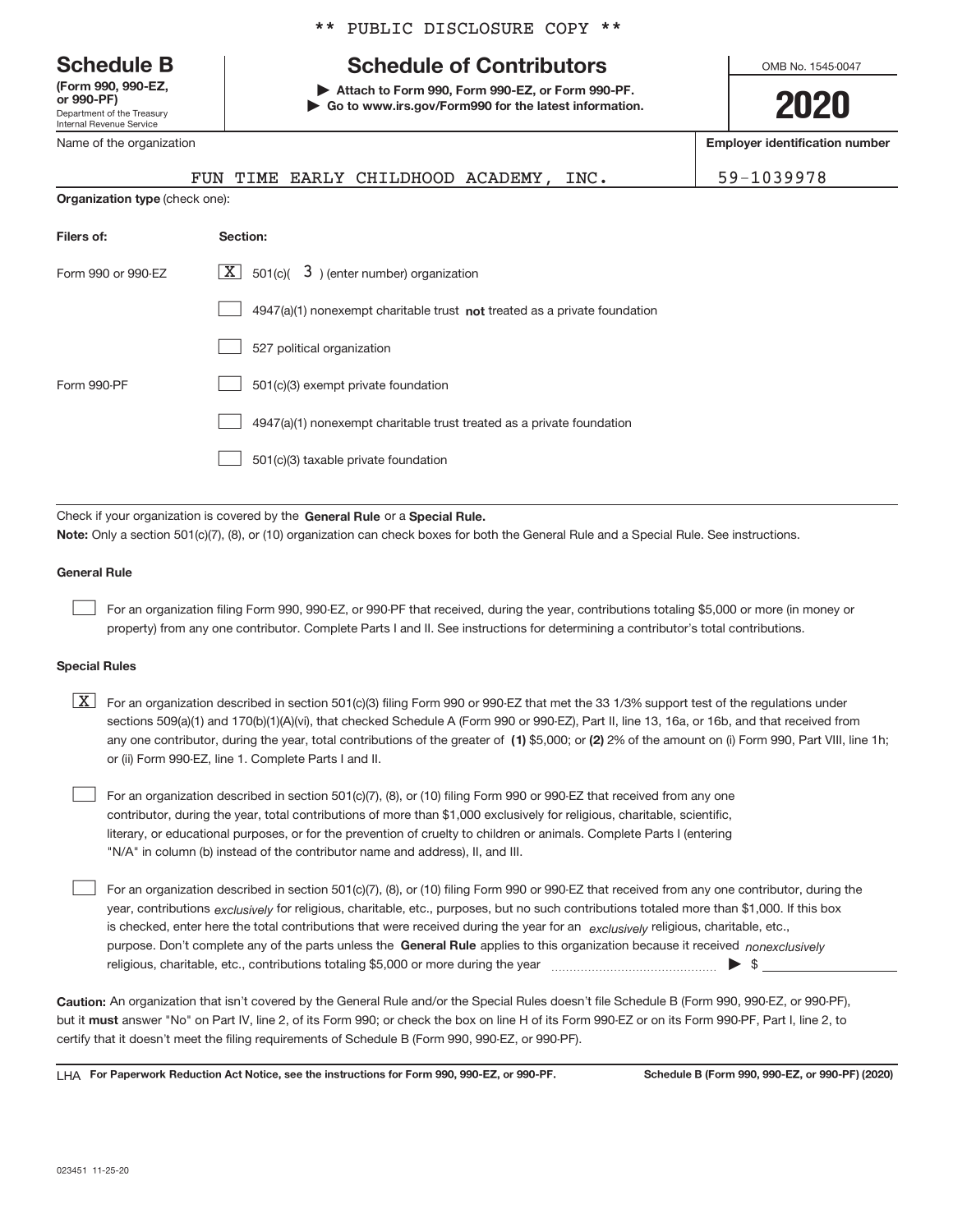**Employer identification number**

### FUN TIME EARLY CHILDHOOD ACADEMY, INC.  $\vert$  59–1039978

**(a) No. (b) Name, address, and ZIP + 4 (c) Total contributions (d) Type of contribution Person Payroll Noncash (a) No. (b) Name, address, and ZIP + 4 (c) Total contributions (d) Type of contribution Person Payroll Noncash (a) No. (b) Name, address, and ZIP + 4 (c) Total contributions (d) Type of contribution Person Payroll Noncash (a) No. (b) Name, address, and ZIP + 4 (c) Total contributions (d) Type of contribution Person Payroll Noncash (a) No. (b) Name, address, and ZIP + 4 (c) Total contributions (d) Type of contribution Person Payroll Noncash (a) No. (b) Name, address, and ZIP + 4 (c) Total contributions (d) Type of contribution Person Payroll Noncash Part I** Contributors (see instructions). Use duplicate copies of Part I if additional space is needed. \$ (Complete Part II for noncash contributions.) \$ (Complete Part II for noncash contributions.) \$ (Complete Part II for noncash contributions.) \$ (Complete Part II for noncash contributions.) \$ (Complete Part II for noncash contributions.) \$ (Complete Part II for noncash contributions.)  $|X|$  $\overline{\phantom{a}}$  $\overline{\phantom{a}}$  $\lfloor x \rfloor$  $\overline{\phantom{a}}$  $\overline{\phantom{a}}$  $|X|$  $\overline{\phantom{a}}$  $\overline{\phantom{a}}$  $|X|$  $\overline{\phantom{a}}$  $\overline{\phantom{a}}$  $\lfloor x \rfloor$  $\overline{\phantom{a}}$  $\overline{\phantom{a}}$  $\lfloor x \rfloor$  $\overline{\phantom{a}}$  $\overline{\phantom{a}}$ 1 X 157,000.  $2$  Person  $\overline{\text{X}}$ 105,500. 3 X 46,376.  $\begin{array}{|c|c|c|c|c|c|}\hline \text{4} & \text{Person} & \overline{\text{X}}\ \hline \end{array}$ 49,600.  $\overline{\phantom{a}}$  5  $\overline{\phantom{a}}$  Person  $\overline{\phantom{a}}$   $\overline{\phantom{a}}$ 30,000. 6 X 81,540.

023452 11‐25‐20 **Schedule B (Form 990, 990-EZ, or 990-PF) (2020)**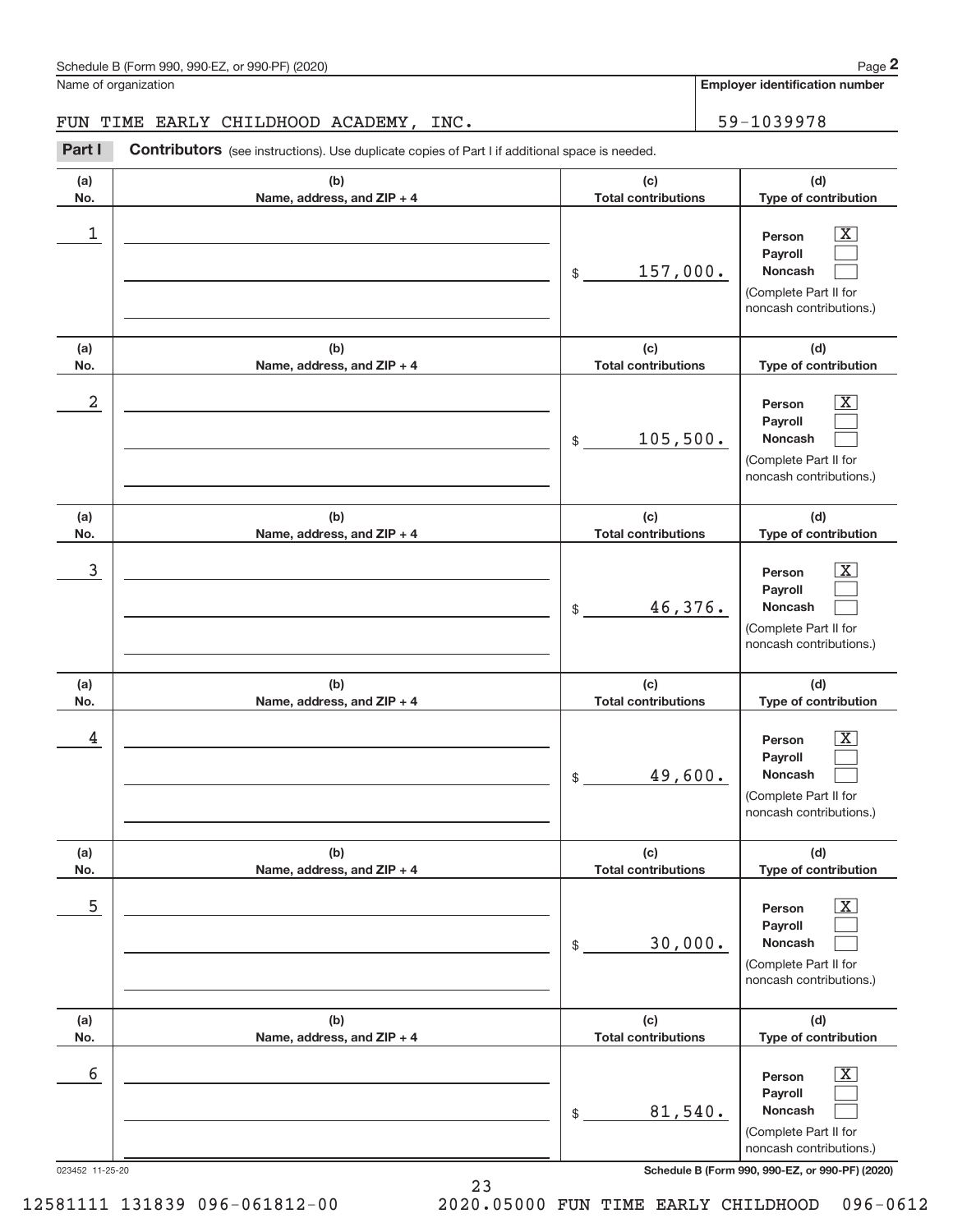Name of organization

**Employer identification number**

FUN TIME EARLY CHILDHOOD ACADEMY, INC. | 59-1039978

| Part II                      | Noncash Property (see instructions). Use duplicate copies of Part II if additional space is needed. |                                                 |                                                 |  |  |
|------------------------------|-----------------------------------------------------------------------------------------------------|-------------------------------------------------|-------------------------------------------------|--|--|
| (a)<br>No.<br>from<br>Part I | (b)<br>Description of noncash property given                                                        | (c)<br>FMV (or estimate)<br>(See instructions.) | (d)<br>Date received                            |  |  |
|                              |                                                                                                     | $\mathfrak{S}$                                  |                                                 |  |  |
| (a)<br>No.<br>from<br>Part I | (b)<br>Description of noncash property given                                                        | (c)<br>FMV (or estimate)<br>(See instructions.) | (d)<br>Date received                            |  |  |
|                              |                                                                                                     | $\mathfrak{S}$                                  |                                                 |  |  |
| (a)<br>No.<br>from<br>Part I | (b)<br>Description of noncash property given                                                        | (c)<br>FMV (or estimate)<br>(See instructions.) | (d)<br>Date received                            |  |  |
|                              |                                                                                                     | $\mathfrak{S}$                                  |                                                 |  |  |
| (a)<br>No.<br>from<br>Part I | (b)<br>Description of noncash property given                                                        | (c)<br>FMV (or estimate)<br>(See instructions.) | (d)<br>Date received                            |  |  |
|                              |                                                                                                     | \$                                              |                                                 |  |  |
| (a)<br>No.<br>from<br>Part I | (b)<br>Description of noncash property given                                                        | (c)<br>FMV (or estimate)<br>(See instructions.) | (d)<br>Date received                            |  |  |
|                              |                                                                                                     | \$                                              |                                                 |  |  |
| (a)<br>No.<br>from<br>Part I | (b)<br>Description of noncash property given                                                        | (c)<br>FMV (or estimate)<br>(See instructions.) | (d)<br>Date received                            |  |  |
|                              |                                                                                                     | \$                                              |                                                 |  |  |
| 023453 11-25-20              |                                                                                                     |                                                 | Schedule B (Form 990, 990-EZ, or 990-PF) (2020) |  |  |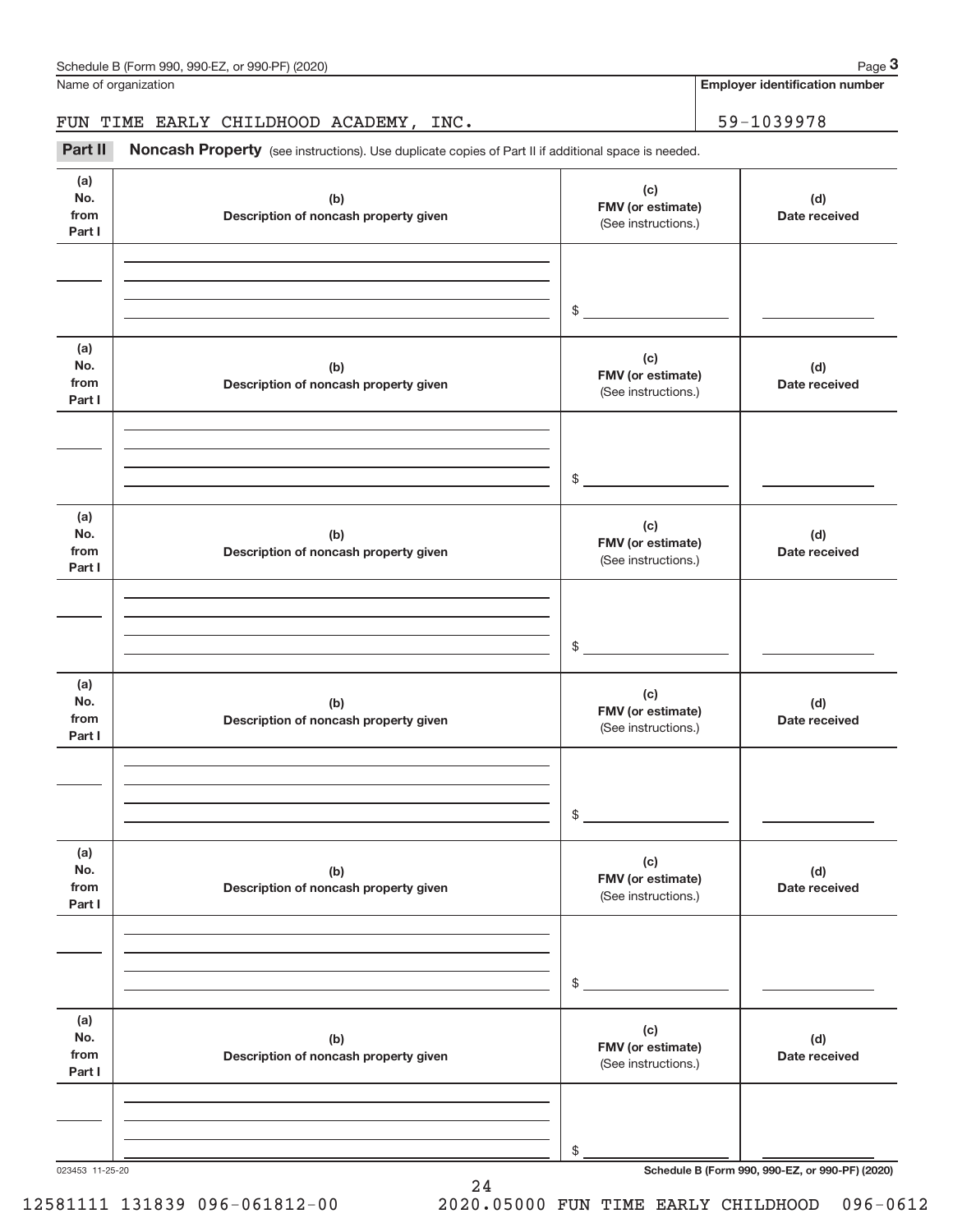|                           | Schedule B (Form 990, 990-EZ, or 990-PF) (2020)                                                                                                                                                                                                      |                      | Page 4                                                                                                                                                         |  |  |  |  |  |
|---------------------------|------------------------------------------------------------------------------------------------------------------------------------------------------------------------------------------------------------------------------------------------------|----------------------|----------------------------------------------------------------------------------------------------------------------------------------------------------------|--|--|--|--|--|
|                           | Name of organization                                                                                                                                                                                                                                 |                      | <b>Employer identification number</b>                                                                                                                          |  |  |  |  |  |
|                           | FUN TIME EARLY CHILDHOOD ACADEMY, INC.                                                                                                                                                                                                               |                      | 59-1039978                                                                                                                                                     |  |  |  |  |  |
| Part III                  | from any one contributor. Complete columns (a) through (e) and the following line entry. For organizations                                                                                                                                           |                      | Exclusively religious, charitable, etc., contributions to organizations described in section 501(c)(7), (8), or (10) that total more than \$1,000 for the year |  |  |  |  |  |
|                           | completing Part III, enter the total of exclusively religious, charitable, etc., contributions of \$1,000 or less for the year. (Enter this info. once.) $\blacktriangleright$ \$<br>Use duplicate copies of Part III if additional space is needed. |                      |                                                                                                                                                                |  |  |  |  |  |
| (a) No.<br>from           |                                                                                                                                                                                                                                                      |                      |                                                                                                                                                                |  |  |  |  |  |
| Part I                    | (b) Purpose of gift                                                                                                                                                                                                                                  | (c) Use of gift      | (d) Description of how gift is held                                                                                                                            |  |  |  |  |  |
|                           |                                                                                                                                                                                                                                                      |                      |                                                                                                                                                                |  |  |  |  |  |
|                           |                                                                                                                                                                                                                                                      |                      |                                                                                                                                                                |  |  |  |  |  |
|                           |                                                                                                                                                                                                                                                      |                      |                                                                                                                                                                |  |  |  |  |  |
|                           |                                                                                                                                                                                                                                                      | (e) Transfer of gift |                                                                                                                                                                |  |  |  |  |  |
|                           | Transferee's name, address, and ZIP + 4                                                                                                                                                                                                              |                      | Relationship of transferor to transferee                                                                                                                       |  |  |  |  |  |
|                           |                                                                                                                                                                                                                                                      |                      |                                                                                                                                                                |  |  |  |  |  |
|                           |                                                                                                                                                                                                                                                      |                      |                                                                                                                                                                |  |  |  |  |  |
|                           |                                                                                                                                                                                                                                                      |                      |                                                                                                                                                                |  |  |  |  |  |
| (a) No.<br>from<br>Part I | (b) Purpose of gift                                                                                                                                                                                                                                  | (c) Use of gift      | (d) Description of how gift is held                                                                                                                            |  |  |  |  |  |
|                           |                                                                                                                                                                                                                                                      |                      |                                                                                                                                                                |  |  |  |  |  |
|                           |                                                                                                                                                                                                                                                      |                      |                                                                                                                                                                |  |  |  |  |  |
|                           |                                                                                                                                                                                                                                                      |                      |                                                                                                                                                                |  |  |  |  |  |
|                           | (e) Transfer of gift                                                                                                                                                                                                                                 |                      |                                                                                                                                                                |  |  |  |  |  |
|                           | Transferee's name, address, and ZIP + 4                                                                                                                                                                                                              |                      | Relationship of transferor to transferee                                                                                                                       |  |  |  |  |  |
|                           |                                                                                                                                                                                                                                                      |                      |                                                                                                                                                                |  |  |  |  |  |
|                           |                                                                                                                                                                                                                                                      |                      |                                                                                                                                                                |  |  |  |  |  |
|                           |                                                                                                                                                                                                                                                      |                      |                                                                                                                                                                |  |  |  |  |  |
| (a) No.<br>from           | (b) Purpose of gift                                                                                                                                                                                                                                  | (c) Use of gift      | (d) Description of how gift is held                                                                                                                            |  |  |  |  |  |
| Part I                    |                                                                                                                                                                                                                                                      |                      |                                                                                                                                                                |  |  |  |  |  |
|                           |                                                                                                                                                                                                                                                      |                      |                                                                                                                                                                |  |  |  |  |  |
|                           |                                                                                                                                                                                                                                                      |                      |                                                                                                                                                                |  |  |  |  |  |
|                           |                                                                                                                                                                                                                                                      | (e) Transfer of gift |                                                                                                                                                                |  |  |  |  |  |
|                           |                                                                                                                                                                                                                                                      |                      |                                                                                                                                                                |  |  |  |  |  |
|                           | Transferee's name, address, and ZIP + 4                                                                                                                                                                                                              |                      | Relationship of transferor to transferee                                                                                                                       |  |  |  |  |  |
|                           |                                                                                                                                                                                                                                                      |                      |                                                                                                                                                                |  |  |  |  |  |
|                           |                                                                                                                                                                                                                                                      |                      |                                                                                                                                                                |  |  |  |  |  |
| (a) No.<br>from           |                                                                                                                                                                                                                                                      |                      |                                                                                                                                                                |  |  |  |  |  |
| Part I                    | (b) Purpose of gift                                                                                                                                                                                                                                  | (c) Use of gift      | (d) Description of how gift is held                                                                                                                            |  |  |  |  |  |
|                           |                                                                                                                                                                                                                                                      |                      |                                                                                                                                                                |  |  |  |  |  |
|                           |                                                                                                                                                                                                                                                      |                      |                                                                                                                                                                |  |  |  |  |  |
|                           |                                                                                                                                                                                                                                                      |                      |                                                                                                                                                                |  |  |  |  |  |
|                           |                                                                                                                                                                                                                                                      | (e) Transfer of gift |                                                                                                                                                                |  |  |  |  |  |
|                           | Transferee's name, address, and ZIP + 4                                                                                                                                                                                                              |                      | Relationship of transferor to transferee                                                                                                                       |  |  |  |  |  |
|                           |                                                                                                                                                                                                                                                      |                      |                                                                                                                                                                |  |  |  |  |  |
|                           |                                                                                                                                                                                                                                                      |                      |                                                                                                                                                                |  |  |  |  |  |
|                           |                                                                                                                                                                                                                                                      |                      |                                                                                                                                                                |  |  |  |  |  |
| 023454 11-25-20           |                                                                                                                                                                                                                                                      | 25                   | Schedule B (Form 990, 990-EZ, or 990-PF) (2020)                                                                                                                |  |  |  |  |  |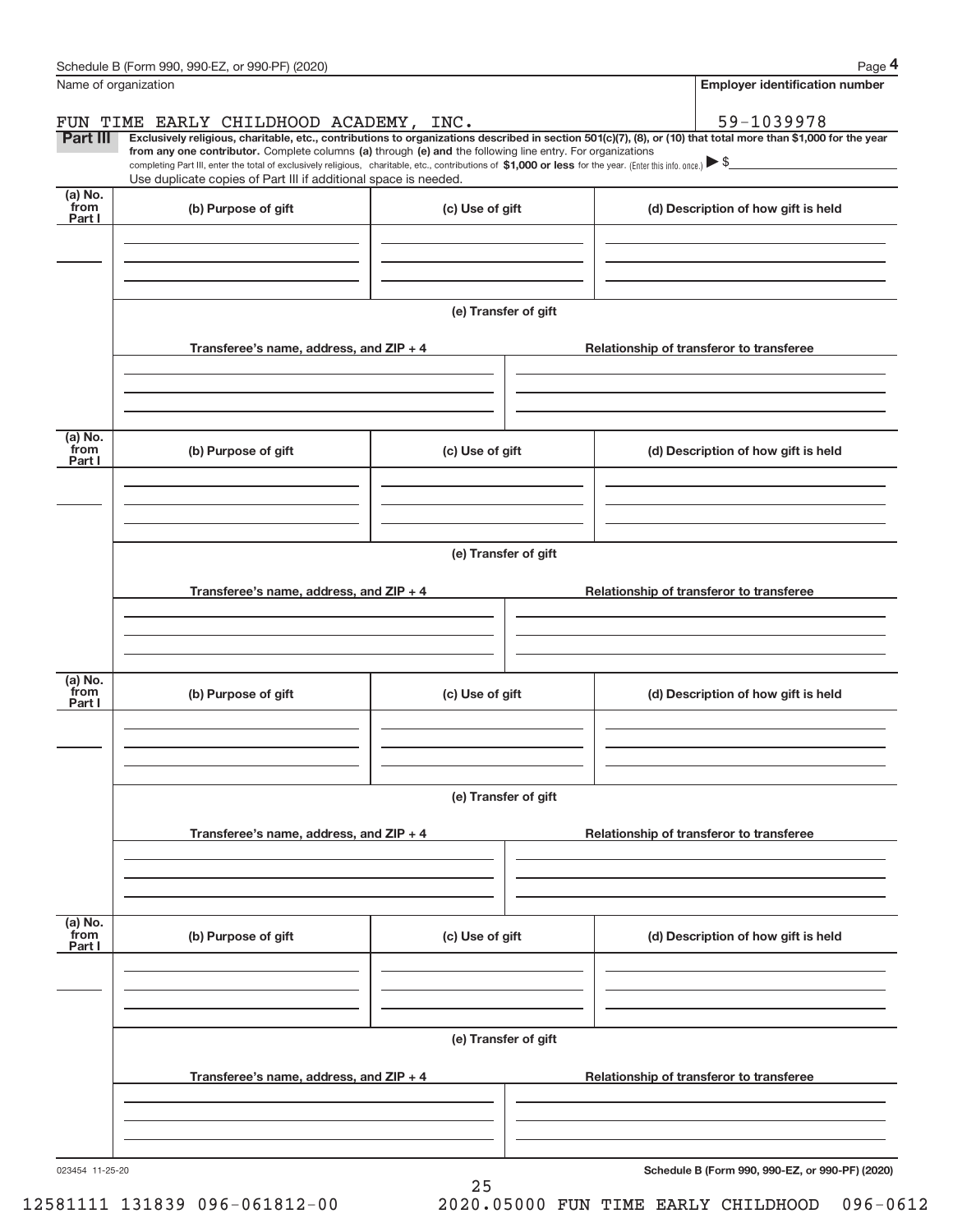| <b>SCHEDULE D</b> |  |
|-------------------|--|
|-------------------|--|

Department of the Treasury Internal Revenue Service

| (Form 990) |  |
|------------|--|
|------------|--|

**(Form 990) | Complete if the organization answered "Yes" on Form 990, Part IV, line 6, 7, 8, 9, 10, 11a, 11b, 11c, 11d, 11e, 11f, 12a, or 12b. SCHEDULE D Supplemental Financial Statements**<br> **Example to the organization answered "Yes" on Form 990,**<br>
Part IV, line 6, 7, 8, 9, 10, 11a, 11b, 11c, 11d, 11e, 11f, 12a, or 12b.





|                | Name of the organization<br>FUN TIME EARLY CHILDHOOD ACADEMY, INC.                                                                             |                         | <b>Employer identification number</b><br>59-1039978 |
|----------------|------------------------------------------------------------------------------------------------------------------------------------------------|-------------------------|-----------------------------------------------------|
| Part I         | Organizations Maintaining Donor Advised Funds or Other Similar Funds or Accounts. Complete if the                                              |                         |                                                     |
|                | organization answered "Yes" on Form 990, Part IV, line 6.                                                                                      |                         |                                                     |
|                |                                                                                                                                                | (a) Donor advised funds | (b) Funds and other accounts                        |
|                |                                                                                                                                                |                         |                                                     |
| 1.<br>2        | Aggregate value of contributions to (during year)                                                                                              |                         |                                                     |
| 3              | Aggregate value of grants from (during year)                                                                                                   |                         |                                                     |
| 4              |                                                                                                                                                |                         |                                                     |
| 5              | Did the organization inform all donors and donor advisors in writing that the assets held in donor advised funds                               |                         |                                                     |
|                |                                                                                                                                                |                         | Yes<br>No                                           |
| 6              | Did the organization inform all grantees, donors, and donor advisors in writing that grant funds can be used only                              |                         |                                                     |
|                | for charitable purposes and not for the benefit of the donor or donor advisor, or for any other purpose conferring                             |                         |                                                     |
|                |                                                                                                                                                |                         | Yes<br>No                                           |
| <b>Part II</b> | Conservation Easements. Complete if the organization answered "Yes" on Form 990, Part IV, line 7.                                              |                         |                                                     |
| 1              | Purpose(s) of conservation easements held by the organization (check all that apply).                                                          |                         |                                                     |
|                | Preservation of land for public use (for example, recreation or education)                                                                     |                         | Preservation of a historically important land area  |
|                | Protection of natural habitat                                                                                                                  |                         | Preservation of a certified historic structure      |
|                | Preservation of open space                                                                                                                     |                         |                                                     |
| 2              | Complete lines 2a through 2d if the organization held a qualified conservation contribution in the form of a conservation easement on the last |                         |                                                     |
|                | day of the tax year.                                                                                                                           |                         | Held at the End of the Tax Year                     |
|                | a Total number of conservation easements                                                                                                       |                         | 2a                                                  |
| b              | Total acreage restricted by conservation easements                                                                                             |                         | 2b                                                  |
| С              |                                                                                                                                                |                         | 2c                                                  |
|                | d Number of conservation easements included in (c) acquired after 7/25/06, and not on a historic structure                                     |                         |                                                     |
|                |                                                                                                                                                |                         | 2d                                                  |
| з              | Number of conservation easements modified, transferred, released, extinguished, or terminated by the organization during the tax               |                         |                                                     |
|                | $year \rightarrow$                                                                                                                             |                         |                                                     |
| 4              | Number of states where property subject to conservation easement is located $\blacktriangleright$                                              |                         |                                                     |
| 5              | Does the organization have a written policy regarding the periodic monitoring, inspection, handling of                                         |                         |                                                     |
|                | violations, and enforcement of the conservation easements it holds?                                                                            |                         | Yes<br><b>No</b>                                    |
| 6              | Staff and volunteer hours devoted to monitoring, inspecting, handling of violations, and enforcing conservation easements during the year      |                         |                                                     |
|                |                                                                                                                                                |                         |                                                     |
| 7              | Amount of expenses incurred in monitoring, inspecting, handling of violations, and enforcing conservation easements during the year            |                         |                                                     |
|                | $\blacktriangleright$ \$                                                                                                                       |                         |                                                     |
| 8              | Does each conservation easement reported on line $2(d)$ above satisfy the requirements of section $170(h)(4)(B)(i)$                            |                         |                                                     |
|                |                                                                                                                                                |                         | Yes<br><b>No</b>                                    |
|                | In Part XIII, describe how the organization reports conservation easements in its revenue and expense statement and                            |                         |                                                     |
|                | balance sheet, and include, if applicable, the text of the footnote to the organization's financial statements that describes the              |                         |                                                     |
|                | organization's accounting for conservation easements.                                                                                          |                         |                                                     |
|                | Organizations Maintaining Collections of Art, Historical Treasures, or Other Similar Assets.<br>Part III                                       |                         |                                                     |
|                | Complete if the organization answered "Yes" on Form 990, Part IV, line 8.                                                                      |                         |                                                     |
|                | 1a If the organization elected, as permitted under FASB ASC 958, not to report in its revenue statement and balance sheet works                |                         |                                                     |
|                | of art, historical treasures, or other similar assets held for public exhibition, education, or research in furtherance of public              |                         |                                                     |
|                | service, provide in Part XIII the text of the footnote to its financial statements that describes these items.                                 |                         |                                                     |
|                | <b>b</b> If the organization elected, as permitted under FASB ASC 958, to report in its revenue statement and balance sheet works of           |                         |                                                     |
|                | art, historical treasures, or other similar assets held for public exhibition, education, or research in furtherance of public service,        |                         |                                                     |
|                | provide the following amounts relating to these items:                                                                                         |                         |                                                     |
|                |                                                                                                                                                |                         | $\triangleright$ \$                                 |
|                | (ii) Assets included in Form 990, Part X                                                                                                       |                         | $\blacktriangleright$ \$                            |
| 2              | If the organization received or held works of art, historical treasures, or other similar assets for financial gain, provide                   |                         |                                                     |
|                | the following amounts required to be reported under FASB ASC 958 relating to these items:                                                      |                         |                                                     |
|                |                                                                                                                                                |                         | $\blacktriangleright$ \$                            |
|                |                                                                                                                                                |                         | $\blacktriangleright$ \$                            |
|                | LHA For Paperwork Reduction Act Notice, see the Instructions for Form 990.                                                                     |                         | Schedule D (Form 990) 2020                          |
|                | 032051 12-01-20                                                                                                                                |                         |                                                     |

26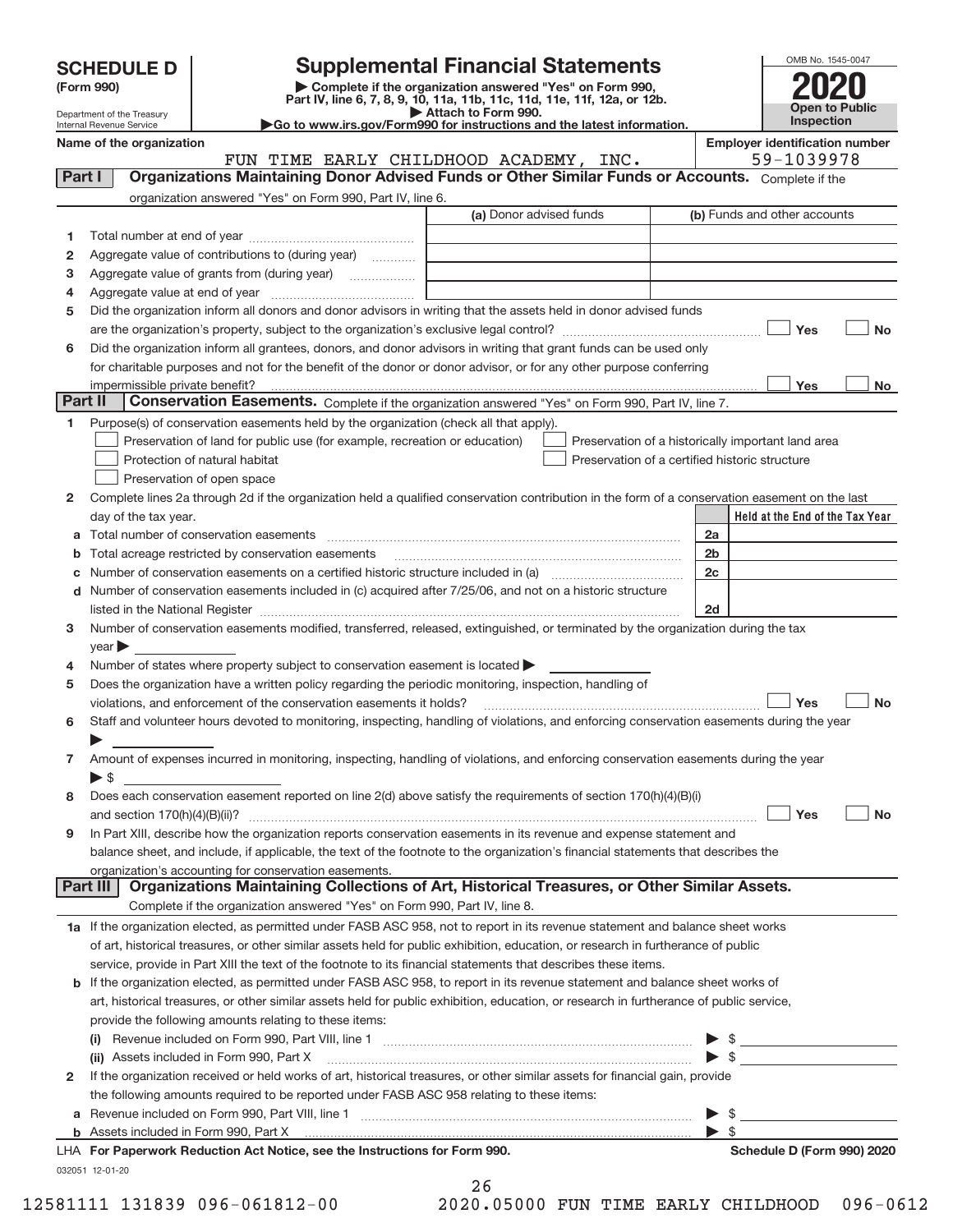|        | Schedule D (Form 990) 2020                                                                                                                                                                                                           |                    | FUN TIME EARLY CHILDHOOD ACADEMY, INC. |                            |          |                 | 59-1039978                                   |                |             | Page 2    |
|--------|--------------------------------------------------------------------------------------------------------------------------------------------------------------------------------------------------------------------------------------|--------------------|----------------------------------------|----------------------------|----------|-----------------|----------------------------------------------|----------------|-------------|-----------|
|        | Part III<br>Organizations Maintaining Collections of Art, Historical Treasures, or Other Similar Assets (continued)                                                                                                                  |                    |                                        |                            |          |                 |                                              |                |             |           |
| 3      | Using the organization's acquisition, accession, and other records, check any of the following that make significant use of its                                                                                                      |                    |                                        |                            |          |                 |                                              |                |             |           |
|        | collection items (check all that apply):                                                                                                                                                                                             |                    |                                        |                            |          |                 |                                              |                |             |           |
| a      | Public exhibition                                                                                                                                                                                                                    | d                  |                                        | Loan or exchange program   |          |                 |                                              |                |             |           |
| b      | Scholarly research                                                                                                                                                                                                                   | e                  |                                        | Other <u>Communication</u> |          |                 |                                              |                |             |           |
| C      | Preservation for future generations                                                                                                                                                                                                  |                    |                                        |                            |          |                 |                                              |                |             |           |
| 4      | Provide a description of the organization's collections and explain how they further the organization's exempt purpose in Part XIII.                                                                                                 |                    |                                        |                            |          |                 |                                              |                |             |           |
| 5      | During the year, did the organization solicit or receive donations of art, historical treasures, or other similar assets                                                                                                             |                    |                                        |                            |          |                 |                                              |                |             |           |
|        |                                                                                                                                                                                                                                      |                    |                                        |                            |          |                 |                                              | Yes            |             | No        |
|        | Part IV<br>Escrow and Custodial Arrangements. Complete if the organization answered "Yes" on Form 990, Part IV, line 9, or                                                                                                           |                    |                                        |                            |          |                 |                                              |                |             |           |
|        | reported an amount on Form 990, Part X, line 21.                                                                                                                                                                                     |                    |                                        |                            |          |                 |                                              |                |             |           |
|        | 1a Is the organization an agent, trustee, custodian or other intermediary for contributions or other assets not included                                                                                                             |                    |                                        |                            |          |                 |                                              |                |             |           |
|        | on Form 990, Part X? [11] matter contracts and contracts and contracts are contracted as a function of the set of the set of the set of the set of the set of the set of the set of the set of the set of the set of the set o       |                    |                                        |                            |          |                 |                                              | Yes            |             | <b>No</b> |
|        | b If "Yes," explain the arrangement in Part XIII and complete the following table:                                                                                                                                                   |                    |                                        |                            |          |                 |                                              |                |             |           |
|        |                                                                                                                                                                                                                                      |                    |                                        |                            |          |                 |                                              | Amount         |             |           |
|        | c Beginning balance measurements and the contract of the contract of the contract of the contract of the contract of the contract of the contract of the contract of the contract of the contract of the contract of the contr       |                    |                                        |                            |          | 1c              |                                              |                |             |           |
|        |                                                                                                                                                                                                                                      |                    |                                        |                            |          | 1d              |                                              |                |             |           |
|        | e Distributions during the year manufactured and a control of the year manufactured and the year manufactured and the year manufactured and the year manufactured and the year manufactured and the year manufactured and the        |                    |                                        |                            |          | 1e              |                                              |                |             |           |
| f      |                                                                                                                                                                                                                                      |                    |                                        |                            |          | 1f              |                                              | <b>Yes</b>     |             |           |
|        | 2a Did the organization include an amount on Form 990, Part X, line 21, for escrow or custodial account liability?<br>b If "Yes," explain the arrangement in Part XIII. Check here if the explanation has been provided on Part XIII |                    |                                        |                            |          |                 |                                              |                |             | <b>No</b> |
| Part V | Endowment Funds. Complete if the organization answered "Yes" on Form 990, Part IV, line 10.                                                                                                                                          |                    |                                        |                            |          |                 |                                              |                |             |           |
|        |                                                                                                                                                                                                                                      | (a) Current year   | (b) Prior year                         | (c) Two years back         |          |                 | (d) Three years back $ $ (e) Four years back |                |             |           |
|        | <b>1a</b> Beginning of year balance <i>manumum</i>                                                                                                                                                                                   | 2,881,740.         | 2,659,490.                             | 2,569,083.                 |          |                 | 2, 232, 704.                                 |                | 1,878,462.  |           |
|        |                                                                                                                                                                                                                                      |                    | 250,000.                               |                            |          |                 | 175,000.                                     |                |             | 125,500.  |
|        | <b>c</b> Net investment earnings, gains, and losses                                                                                                                                                                                  | 1,002,579.         | $-11,929.$                             |                            | 108,235. |                 | 179,854.                                     | 248,023.       |             |           |
|        |                                                                                                                                                                                                                                      |                    |                                        |                            |          |                 |                                              |                |             |           |
|        | e Other expenditures for facilities                                                                                                                                                                                                  |                    |                                        |                            |          |                 |                                              |                |             |           |
|        | and programs                                                                                                                                                                                                                         |                    |                                        |                            |          |                 |                                              |                |             |           |
|        | f Administrative expenses <i></i>                                                                                                                                                                                                    | 16,795.            | 15,823.                                |                            | 17,828.  |                 | 18,475.                                      |                |             | 19,281.   |
| g      | End of year balance                                                                                                                                                                                                                  | 3,867,524.         | 2,881,740.                             | 2,659,490.                 |          |                 | 2,569,083.                                   |                | 2,232,704.  |           |
| 2      | Provide the estimated percentage of the current year end balance (line 1g, column (a)) held as:                                                                                                                                      |                    |                                        |                            |          |                 |                                              |                |             |           |
|        | a Board designated or quasi-endowment >                                                                                                                                                                                              | 100                | %                                      |                            |          |                 |                                              |                |             |           |
|        | <b>b</b> Permanent endowment <b>D</b> . 0000                                                                                                                                                                                         | $\%$               |                                        |                            |          |                 |                                              |                |             |           |
|        | c Term endowment <b>C</b> .0000 %                                                                                                                                                                                                    |                    |                                        |                            |          |                 |                                              |                |             |           |
|        | The percentages on lines 2a, 2b, and 2c should equal 100%.                                                                                                                                                                           |                    |                                        |                            |          |                 |                                              |                |             |           |
|        | 3a Are there endowment funds not in the possession of the organization that are held and administered for the organization                                                                                                           |                    |                                        |                            |          |                 |                                              |                |             |           |
|        | by:                                                                                                                                                                                                                                  |                    |                                        |                            |          |                 |                                              |                | Yes         | No        |
|        | (i)                                                                                                                                                                                                                                  |                    |                                        |                            |          |                 |                                              | 3a(i)          | $\mathbf X$ |           |
|        |                                                                                                                                                                                                                                      |                    |                                        |                            |          |                 |                                              | 3a(ii)         |             | х         |
|        |                                                                                                                                                                                                                                      |                    |                                        |                            |          |                 |                                              | 3b             |             |           |
| 4      | Describe in Part XIII the intended uses of the organization's endowment funds.                                                                                                                                                       |                    |                                        |                            |          |                 |                                              |                |             |           |
|        | Land, Buildings, and Equipment.<br><b>Part VI</b>                                                                                                                                                                                    |                    |                                        |                            |          |                 |                                              |                |             |           |
|        | Complete if the organization answered "Yes" on Form 990, Part IV, line 11a. See Form 990, Part X, line 10.                                                                                                                           |                    |                                        |                            |          |                 |                                              |                |             |           |
|        | Description of property                                                                                                                                                                                                              | (a) Cost or other  |                                        | (b) Cost or other          |          | (c) Accumulated |                                              | (d) Book value |             |           |
|        |                                                                                                                                                                                                                                      | basis (investment) | basis (other)                          |                            |          | depreciation    |                                              |                |             |           |
|        |                                                                                                                                                                                                                                      |                    |                                        |                            |          |                 |                                              |                |             |           |
|        |                                                                                                                                                                                                                                      |                    |                                        | 2,058,441.                 |          | 671,675.        |                                              | 1,386,766.     |             |           |
|        |                                                                                                                                                                                                                                      |                    |                                        |                            |          |                 |                                              |                |             |           |
|        |                                                                                                                                                                                                                                      |                    |                                        | 496,874.                   |          | 448,424.        |                                              |                | 48,450.     |           |
|        |                                                                                                                                                                                                                                      |                    |                                        |                            |          |                 |                                              |                |             |           |
|        |                                                                                                                                                                                                                                      |                    |                                        |                            |          |                 |                                              | 1,435,216.     |             |           |
|        |                                                                                                                                                                                                                                      |                    |                                        |                            |          |                 | Schedule D (Form 990) 2020                   |                |             |           |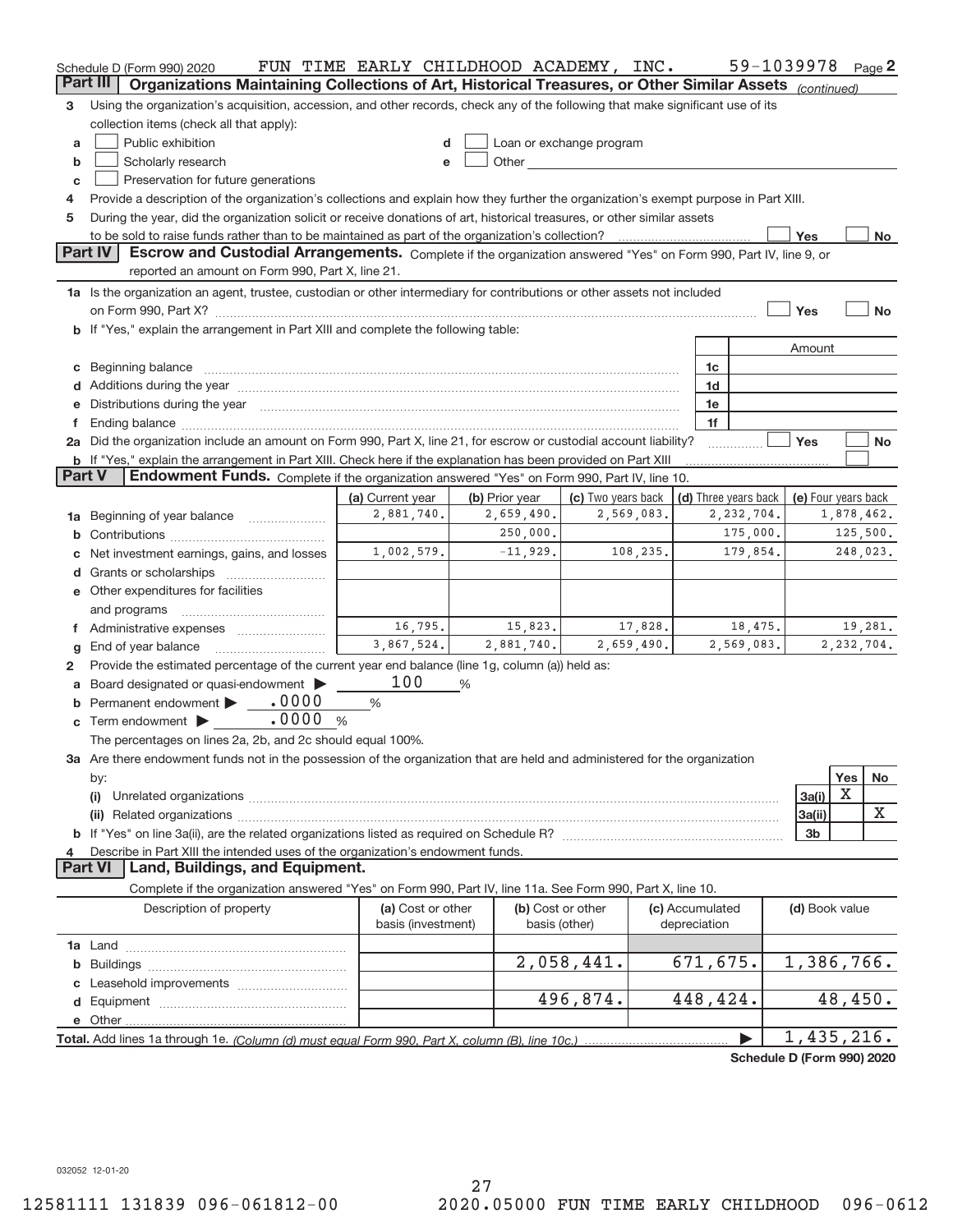| Part VII Investments - Other Securities.                                                                                                             |                          |                                                           |                    |
|------------------------------------------------------------------------------------------------------------------------------------------------------|--------------------------|-----------------------------------------------------------|--------------------|
| Complete if the organization answered "Yes" on Form 990, Part IV, line 11b. See Form 990, Part X, line 12.                                           |                          |                                                           |                    |
| (a) Description of security or category (including name of security)                                                                                 | (b) Book value           | (c) Method of valuation: Cost or end-of-year market value |                    |
| (1) Financial derivatives                                                                                                                            |                          |                                                           |                    |
|                                                                                                                                                      |                          |                                                           |                    |
| (3) Other                                                                                                                                            |                          |                                                           |                    |
| (A)                                                                                                                                                  |                          |                                                           |                    |
| (B)<br>(C)                                                                                                                                           |                          |                                                           |                    |
| (D)                                                                                                                                                  |                          |                                                           |                    |
| (E)                                                                                                                                                  |                          |                                                           |                    |
| (F)                                                                                                                                                  |                          |                                                           |                    |
| (G)                                                                                                                                                  |                          |                                                           |                    |
| (H)                                                                                                                                                  |                          |                                                           |                    |
| Total. (Col. (b) must equal Form 990, Part X, col. (B) line 12.) $\blacktriangleright$                                                               |                          |                                                           |                    |
| Part VIII Investments - Program Related.                                                                                                             |                          |                                                           |                    |
| Complete if the organization answered "Yes" on Form 990, Part IV, line 11c. See Form 990, Part X, line 13.                                           |                          |                                                           |                    |
| (a) Description of investment                                                                                                                        | (b) Book value           | (c) Method of valuation: Cost or end-of-year market value |                    |
| (1)                                                                                                                                                  |                          |                                                           |                    |
| (2)                                                                                                                                                  |                          |                                                           |                    |
| (3)                                                                                                                                                  |                          |                                                           |                    |
| (4)                                                                                                                                                  |                          |                                                           |                    |
| (5)                                                                                                                                                  |                          |                                                           |                    |
| (6)                                                                                                                                                  |                          |                                                           |                    |
| (7)                                                                                                                                                  |                          |                                                           |                    |
| (8)                                                                                                                                                  |                          |                                                           |                    |
| (9)                                                                                                                                                  |                          |                                                           |                    |
| <b>Total.</b> (Col. (b) must equal Form 990, Part X, col. (B) line $13.$<br><b>Other Assets.</b><br>Part IX                                          |                          |                                                           |                    |
| Complete if the organization answered "Yes" on Form 990, Part IV, line 11d. See Form 990, Part X, line 15.                                           |                          |                                                           |                    |
|                                                                                                                                                      | (a) Description          |                                                           | (b) Book value     |
| (1) CAPITAL LAND LEASE                                                                                                                               |                          |                                                           | 452,145.           |
| BENEFICIAL INTERESTS<br>(2)                                                                                                                          | IN ASSETS HELD BY OTHERS |                                                           | 3,867,524.         |
| (3)                                                                                                                                                  |                          |                                                           |                    |
| (4)                                                                                                                                                  |                          |                                                           |                    |
| (5)                                                                                                                                                  |                          |                                                           |                    |
| (6)                                                                                                                                                  |                          |                                                           |                    |
| (7)                                                                                                                                                  |                          |                                                           |                    |
| (8)                                                                                                                                                  |                          |                                                           |                    |
| (9)                                                                                                                                                  |                          |                                                           |                    |
| <b>Other Liabilities.</b><br>Part X                                                                                                                  |                          |                                                           | 4,319,669.         |
| Complete if the organization answered "Yes" on Form 990, Part IV, line 11e or 11f. See Form 990, Part X, line 25.                                    |                          |                                                           |                    |
| (a) Description of liability<br>1.                                                                                                                   |                          |                                                           | (b) Book value     |
| Federal income taxes<br>(1)                                                                                                                          |                          |                                                           |                    |
| (2)                                                                                                                                                  |                          |                                                           |                    |
| (3)                                                                                                                                                  |                          |                                                           |                    |
| (4)                                                                                                                                                  |                          |                                                           |                    |
| (5)                                                                                                                                                  |                          |                                                           |                    |
| (6)                                                                                                                                                  |                          |                                                           |                    |
| (7)                                                                                                                                                  |                          |                                                           |                    |
| (8)                                                                                                                                                  |                          |                                                           |                    |
| (9)                                                                                                                                                  |                          |                                                           |                    |
|                                                                                                                                                      |                          |                                                           |                    |
| 2. Liability for uncertain tax positions. In Part XIII, provide the text of the footnote to the organization's financial statements that reports the |                          |                                                           |                    |
| organization's liability for uncertain tax positions under FASB ASC 740. Check here if the text of the footnote has been provided in Part XIII       |                          |                                                           | $\boxed{\text{X}}$ |

Schedule D (Form 990) 2020  $\;$  FUN TIME EARLY CHILDHOOD ACADEMY, INC.  $\;$  59-1039978  $\;$  Page

**3** 59‐1039978

032053 12‐01‐20

**Schedule D (Form 990) 2020**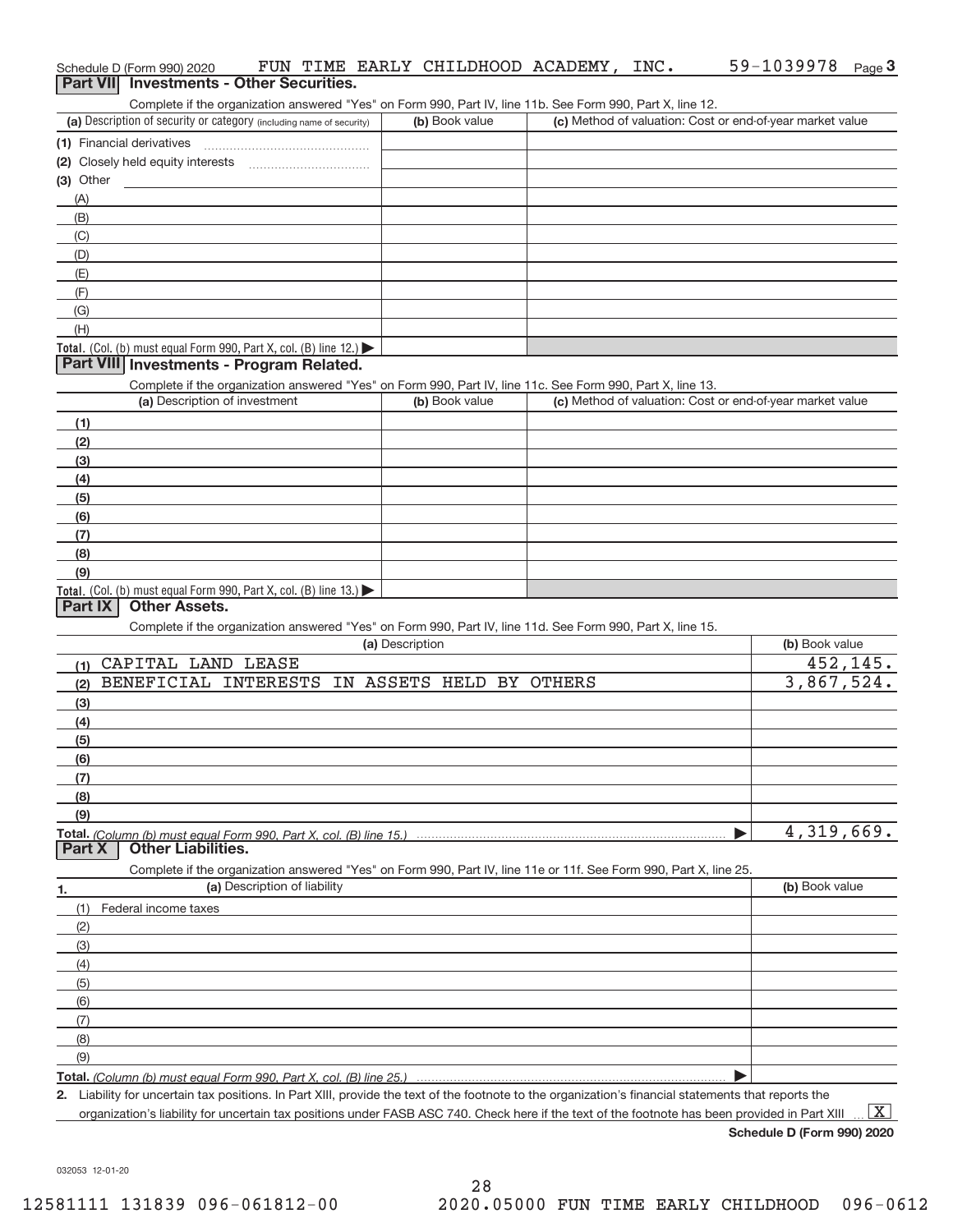|              | FUN TIME EARLY CHILDHOOD ACADEMY, INC.<br>Schedule D (Form 990) 2020                                                                                                                                                               |                |          |                | 59-1039978<br>Page 4    |    |
|--------------|------------------------------------------------------------------------------------------------------------------------------------------------------------------------------------------------------------------------------------|----------------|----------|----------------|-------------------------|----|
|              | Reconciliation of Revenue per Audited Financial Statements With Revenue per Return.<br><b>Part XI</b>                                                                                                                              |                |          |                |                         |    |
|              | Complete if the organization answered "Yes" on Form 990, Part IV, line 12a.                                                                                                                                                        |                |          |                |                         |    |
| 1            | Total revenue, gains, and other support per audited financial statements                                                                                                                                                           |                |          | $\blacksquare$ | $\overline{2,719,961.}$ |    |
| $\mathbf{2}$ | Amounts included on line 1 but not on Form 990, Part VIII, line 12:                                                                                                                                                                |                |          |                |                         |    |
| a            | Net unrealized gains (losses) on investments [11] matter contracts and the unrealized gains (losses) on investments                                                                                                                | 2a             | 879,407. |                |                         |    |
|              |                                                                                                                                                                                                                                    | 2 <sub>b</sub> |          |                |                         |    |
|              | Recoveries of prior year grants [11,111] Recoveries of prior year grants [11,111] Recoveries of prior year grants                                                                                                                  | 2c             |          |                |                         |    |
|              |                                                                                                                                                                                                                                    | 2d             |          |                |                         |    |
| e            | Add lines 2a through 2d <b>must be a constructed as the constant of the construction</b> and the state of the state of the state of the state of the state of the state of the state of the state of the state of the state of the |                |          | 2e             | 879,407.                |    |
| 3            |                                                                                                                                                                                                                                    |                |          | $\overline{3}$ | 1,840,554.              |    |
| 4            | Amounts included on Form 990, Part VIII, line 12, but not on line 1:                                                                                                                                                               |                |          |                |                         |    |
|              |                                                                                                                                                                                                                                    | 4a             | 16,796.  |                |                         |    |
|              |                                                                                                                                                                                                                                    | 4 <sub>h</sub> | 1,286.   |                |                         |    |
| c.           | Add lines 4a and 4b                                                                                                                                                                                                                |                |          | 4с             | 18,082.                 |    |
| 5            |                                                                                                                                                                                                                                    |                |          | 5              | 1,858,636.              |    |
|              | Part XII   Reconciliation of Expenses per Audited Financial Statements With Expenses per Return.                                                                                                                                   |                |          |                |                         |    |
|              | Complete if the organization answered "Yes" on Form 990, Part IV, line 12a.                                                                                                                                                        |                |          |                |                         |    |
| 1            |                                                                                                                                                                                                                                    |                |          | $\blacksquare$ | 1,659,927.              |    |
| 2            | Amounts included on line 1 but not on Form 990, Part IX, line 25:                                                                                                                                                                  |                |          |                |                         |    |
| a            |                                                                                                                                                                                                                                    |                |          |                |                         |    |
|              |                                                                                                                                                                                                                                    | 2a             |          |                |                         |    |
|              |                                                                                                                                                                                                                                    | 2 <sub>b</sub> |          |                |                         |    |
| C            |                                                                                                                                                                                                                                    | 2c             |          |                |                         |    |
|              |                                                                                                                                                                                                                                    | 2d             |          |                |                         |    |
|              |                                                                                                                                                                                                                                    |                |          | 2e             |                         | 0. |
| 3            |                                                                                                                                                                                                                                    |                |          | $\mathbf{R}$   | 1,659,927.              |    |
| 4            | Amounts included on Form 990, Part IX, line 25, but not on line 1:                                                                                                                                                                 |                |          |                |                         |    |
| a            | Investment expenses not included on Form 990, Part VIII, line 7b [1000000000000000000000000000000000                                                                                                                               | 4a             | 16,796.  |                |                         |    |
|              |                                                                                                                                                                                                                                    | 4 <sub>b</sub> | 1,286.   |                |                         |    |
|              | Add lines 4a and 4b                                                                                                                                                                                                                |                |          | 4c             | 18,082.                 |    |
|              | Part XIII Supplemental Information.                                                                                                                                                                                                |                |          | 5              | 1,678,009.              |    |

Provide the descriptions required for Part II, lines 3, 5, and 9; Part III, lines 1a and 4; Part IV, lines 1b and 2b; Part V, line 4; Part X, line 2; Part XI, lines 2d and 4b; and Part XII, lines 2d and 4b. Also complete this part to provide any additional information.

### PART V, LINE 4:

| EACH YEAR FUN TIME EARLY CHILDHOOD ACADEMY HAS TO RAISE APPROXIMATELY HALF |
|----------------------------------------------------------------------------|
| OF ITS BUDGETED OPERATING EXPENSES FROM DONORS. THE 50 MORE YEARS FUND HAS |
| BEEN ESTABLISHED SO THAT FUN TIME WILL HAVE AN ENDOWMENT FUND<br>THAT WILL |
| ULTIMATELY PROVIDE INCOME TO MEET A PORTION OF THE OPERATING EXPENSES OF   |
| THE ACADEMY. AS THE 50 MORE YEARS FUND GROWS THE FINANCIAL POSITION OF FUN |
| TIME WILL BE SECURED. THE BUILDING CAPITAL RESERVE FUND WILL BE USED TO    |
| PURCHASE ANY ADDITIONAL ASSETS NEEDED BY THE ACADEMY AND<br>TO REPLACE THE |
| EXISTING ASSETS WHEN REOUIRED.                                             |
|                                                                            |

### PART X, LINE 2:

032054 12‐01‐20 **Schedule D (Form 990) 2020** THE ACADEMY FOLLOWS THE INCOME TAX STANDARD REGARDING THE RECOGNITION AND 29 12581111 131839 096‐061812‐00 2020.05000 FUN TIME EARLY CHILDHOOD 096‐0612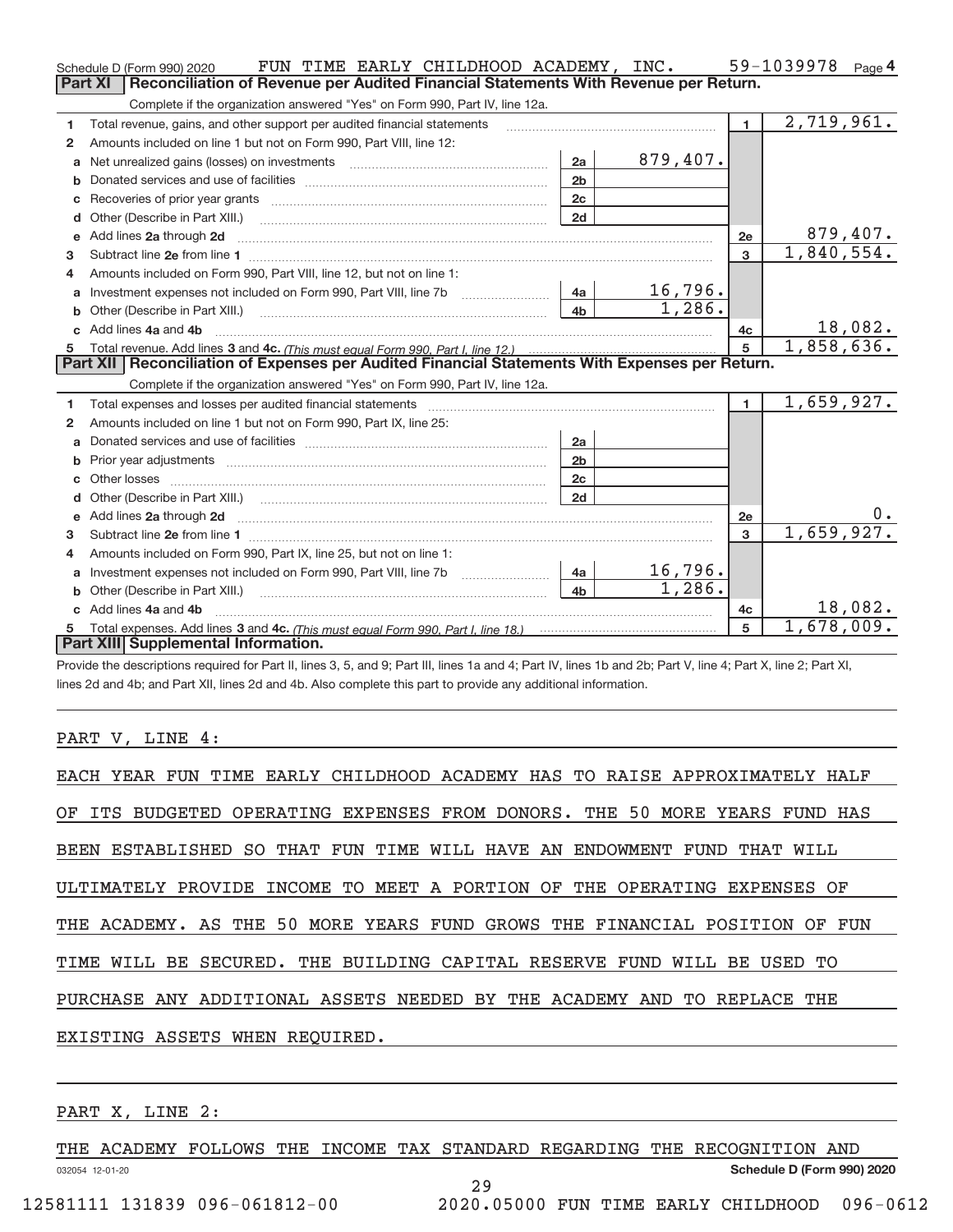| Schedule D (Form 990) 2020 FUN TIME EARLY CHILDHOOD ACADEMY, INC. 59-1039978 Page 5<br>Part XIII Supplemental Information (continued) |
|---------------------------------------------------------------------------------------------------------------------------------------|
| MEASUREMENT OF UNCERTAIN TAX POSITIONS. THIS GUIDANCE CLARIFIES THE                                                                   |
| ACCOUNTING FOR UNCERTAINTY IN INCOME TAXES RECOGNIZED IN AN ORGANIZATION'S                                                            |
| FINANCIAL STATEMENTS. THE IMPLEMENTATION OF THIS STANDARD HAD NO IMPACT ON                                                            |
| THE ACADEMY'S FINANCIAL STATEMENTS.                                                                                                   |
|                                                                                                                                       |
| PART XI, LINE 4B - OTHER ADJUSTMENTS:                                                                                                 |
| 1,286.<br>FAMILY RELIEF FUND GRANTS                                                                                                   |
| PART XII, LINE 4B - OTHER ADJUSTMENTS:                                                                                                |
| 1,286.<br>FAMILY RELIEF FUND GRANTS                                                                                                   |
|                                                                                                                                       |
|                                                                                                                                       |
|                                                                                                                                       |
|                                                                                                                                       |
|                                                                                                                                       |
|                                                                                                                                       |
|                                                                                                                                       |
|                                                                                                                                       |
|                                                                                                                                       |
|                                                                                                                                       |
|                                                                                                                                       |
|                                                                                                                                       |
|                                                                                                                                       |
|                                                                                                                                       |
|                                                                                                                                       |
|                                                                                                                                       |
|                                                                                                                                       |
| Schedule D (Form 990) 2020                                                                                                            |

032055 12‐01‐20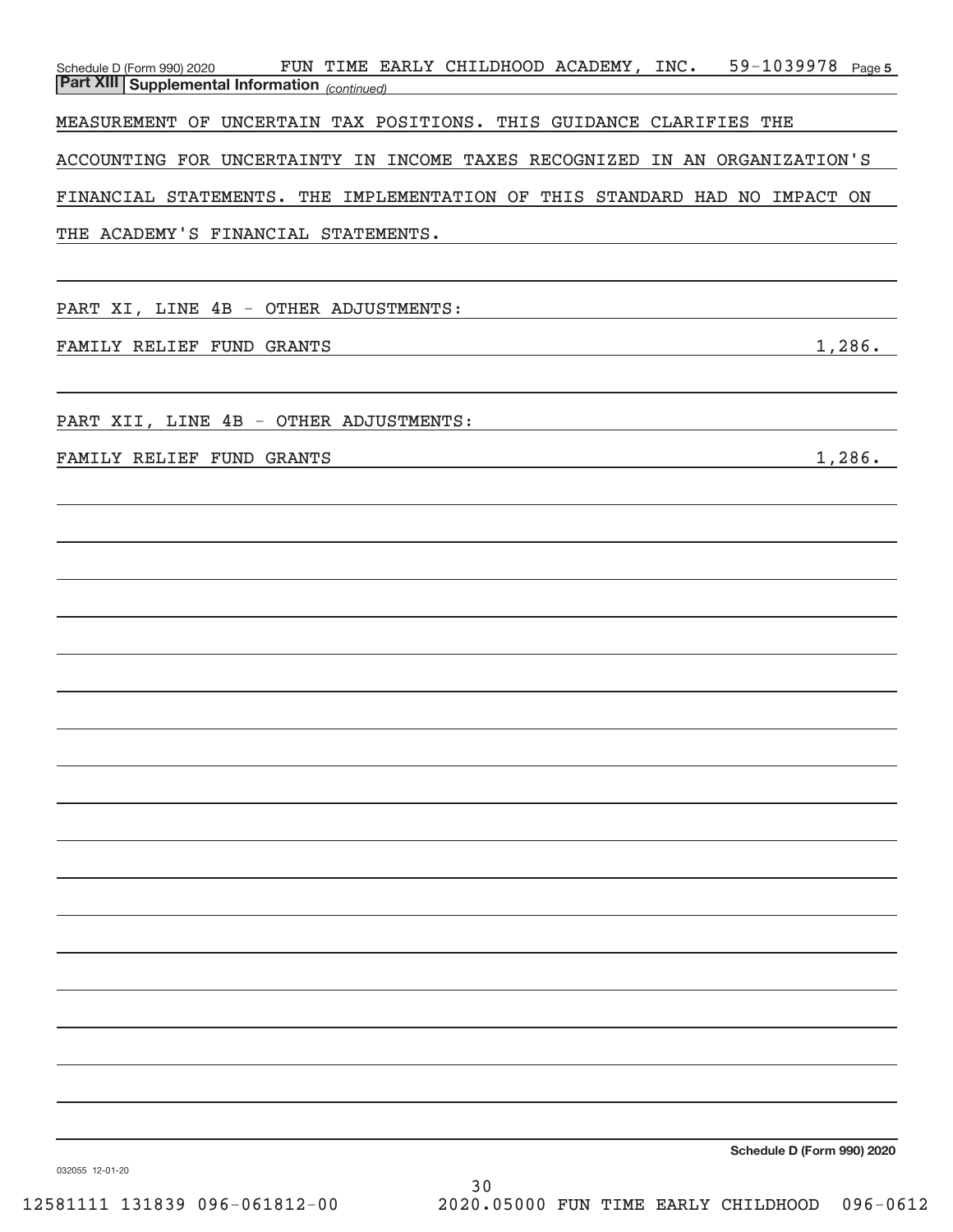| <b>SCHEDULE G</b>                                                                        |                                  | <b>Supplemental Information Regarding Fundraising or Gaming Activities</b>                                                                                                                                                                                                                                                                                                                                                                                                                                           |                            |                                                                            |                                                                            |                                                                            | OMB No. 1545-0047                                       |  |
|------------------------------------------------------------------------------------------|----------------------------------|----------------------------------------------------------------------------------------------------------------------------------------------------------------------------------------------------------------------------------------------------------------------------------------------------------------------------------------------------------------------------------------------------------------------------------------------------------------------------------------------------------------------|----------------------------|----------------------------------------------------------------------------|----------------------------------------------------------------------------|----------------------------------------------------------------------------|---------------------------------------------------------|--|
| (Form 990 or 990-EZ)                                                                     |                                  | Complete if the organization answered "Yes" on Form 990, Part IV, line 17, 18, or 19, or if the                                                                                                                                                                                                                                                                                                                                                                                                                      |                            |                                                                            |                                                                            |                                                                            |                                                         |  |
|                                                                                          |                                  | organization entered more than \$15,000 on Form 990-EZ, line 6a.<br>Attach to Form 990 or Form 990-EZ.                                                                                                                                                                                                                                                                                                                                                                                                               |                            |                                                                            |                                                                            |                                                                            | <b>Open to Public</b>                                   |  |
| Department of the Treasury<br>Internal Revenue Service                                   |                                  | Go to www.irs.gov/Form990 for instructions and the latest information.                                                                                                                                                                                                                                                                                                                                                                                                                                               |                            |                                                                            |                                                                            |                                                                            | Inspection                                              |  |
| Name of the organization                                                                 |                                  | FUN TIME EARLY CHILDHOOD ACADEMY, INC.                                                                                                                                                                                                                                                                                                                                                                                                                                                                               |                            |                                                                            |                                                                            | 59-1039978                                                                 | <b>Employer identification number</b>                   |  |
| Part I                                                                                   |                                  | Fundraising Activities. Complete if the organization answered "Yes" on Form 990, Part IV, line 17. Form 990-EZ filers are not                                                                                                                                                                                                                                                                                                                                                                                        |                            |                                                                            |                                                                            |                                                                            |                                                         |  |
|                                                                                          | required to complete this part.  |                                                                                                                                                                                                                                                                                                                                                                                                                                                                                                                      |                            |                                                                            |                                                                            |                                                                            |                                                         |  |
| Mail solicitations<br>a<br>b<br>Phone solicitations<br>c<br>In-person solicitations<br>d | Internet and email solicitations | 1 Indicate whether the organization raised funds through any of the following activities. Check all that apply.<br>e<br>f<br>g<br>2 a Did the organization have a written or oral agreement with any individual (including officers, directors, trustees, or<br>key employees listed in Form 990, Part VII) or entity in connection with professional fundraising services?<br>b If "Yes," list the 10 highest paid individuals or entities (fundraisers) pursuant to agreements under which the fundraiser is to be | Special fundraising events |                                                                            | Solicitation of non-government grants<br>Solicitation of government grants | Yes                                                                        | <b>No</b>                                               |  |
| compensated at least \$5,000 by the organization.                                        |                                  |                                                                                                                                                                                                                                                                                                                                                                                                                                                                                                                      |                            |                                                                            |                                                                            |                                                                            |                                                         |  |
| (i) Name and address of individual<br>or entity (fundraiser)                             |                                  | (ii) Activity                                                                                                                                                                                                                                                                                                                                                                                                                                                                                                        |                            | (iii) Did<br>fundraiser<br>have custody<br>or control of<br>contributions? | (iv) Gross receipts<br>from activity                                       | (v) Amount paid<br>to (or retained by)<br>fundraiser<br>listed in col. (i) | (vi) Amount paid<br>to (or retained by)<br>organization |  |
|                                                                                          |                                  |                                                                                                                                                                                                                                                                                                                                                                                                                                                                                                                      | <b>Yes</b>                 | No                                                                         |                                                                            |                                                                            |                                                         |  |
|                                                                                          |                                  |                                                                                                                                                                                                                                                                                                                                                                                                                                                                                                                      |                            |                                                                            |                                                                            |                                                                            |                                                         |  |
|                                                                                          |                                  |                                                                                                                                                                                                                                                                                                                                                                                                                                                                                                                      |                            |                                                                            |                                                                            |                                                                            |                                                         |  |
|                                                                                          |                                  |                                                                                                                                                                                                                                                                                                                                                                                                                                                                                                                      |                            |                                                                            |                                                                            |                                                                            |                                                         |  |
|                                                                                          |                                  |                                                                                                                                                                                                                                                                                                                                                                                                                                                                                                                      |                            |                                                                            |                                                                            |                                                                            |                                                         |  |
|                                                                                          |                                  |                                                                                                                                                                                                                                                                                                                                                                                                                                                                                                                      |                            |                                                                            |                                                                            |                                                                            |                                                         |  |
|                                                                                          |                                  |                                                                                                                                                                                                                                                                                                                                                                                                                                                                                                                      |                            |                                                                            |                                                                            |                                                                            |                                                         |  |
|                                                                                          |                                  |                                                                                                                                                                                                                                                                                                                                                                                                                                                                                                                      |                            |                                                                            |                                                                            |                                                                            |                                                         |  |
|                                                                                          |                                  |                                                                                                                                                                                                                                                                                                                                                                                                                                                                                                                      |                            |                                                                            |                                                                            |                                                                            |                                                         |  |
|                                                                                          |                                  |                                                                                                                                                                                                                                                                                                                                                                                                                                                                                                                      |                            |                                                                            |                                                                            |                                                                            |                                                         |  |
|                                                                                          |                                  |                                                                                                                                                                                                                                                                                                                                                                                                                                                                                                                      |                            |                                                                            |                                                                            |                                                                            |                                                         |  |
|                                                                                          |                                  |                                                                                                                                                                                                                                                                                                                                                                                                                                                                                                                      |                            |                                                                            |                                                                            |                                                                            |                                                         |  |
|                                                                                          |                                  |                                                                                                                                                                                                                                                                                                                                                                                                                                                                                                                      |                            |                                                                            |                                                                            |                                                                            |                                                         |  |
| Total                                                                                    |                                  | 3 List all states in which the organization is registered or licensed to solicit contributions or has been notified it is exempt from registration                                                                                                                                                                                                                                                                                                                                                                   |                            |                                                                            |                                                                            |                                                                            |                                                         |  |
| or licensing.                                                                            |                                  |                                                                                                                                                                                                                                                                                                                                                                                                                                                                                                                      |                            |                                                                            |                                                                            |                                                                            |                                                         |  |
|                                                                                          |                                  |                                                                                                                                                                                                                                                                                                                                                                                                                                                                                                                      |                            |                                                                            |                                                                            |                                                                            |                                                         |  |
|                                                                                          |                                  |                                                                                                                                                                                                                                                                                                                                                                                                                                                                                                                      |                            |                                                                            |                                                                            |                                                                            |                                                         |  |
|                                                                                          |                                  |                                                                                                                                                                                                                                                                                                                                                                                                                                                                                                                      |                            |                                                                            |                                                                            |                                                                            |                                                         |  |
|                                                                                          |                                  |                                                                                                                                                                                                                                                                                                                                                                                                                                                                                                                      |                            |                                                                            |                                                                            |                                                                            |                                                         |  |
|                                                                                          |                                  |                                                                                                                                                                                                                                                                                                                                                                                                                                                                                                                      |                            |                                                                            |                                                                            |                                                                            |                                                         |  |
|                                                                                          |                                  |                                                                                                                                                                                                                                                                                                                                                                                                                                                                                                                      |                            |                                                                            |                                                                            |                                                                            |                                                         |  |
|                                                                                          |                                  |                                                                                                                                                                                                                                                                                                                                                                                                                                                                                                                      |                            |                                                                            |                                                                            |                                                                            |                                                         |  |
|                                                                                          |                                  | LHA For Paperwork Reduction Act Notice, see the Instructions for Form 990 or 990-EZ.                                                                                                                                                                                                                                                                                                                                                                                                                                 |                            |                                                                            |                                                                            |                                                                            | Schedule G (Form 990 or 990-EZ) 2020                    |  |

032081 11‐25‐20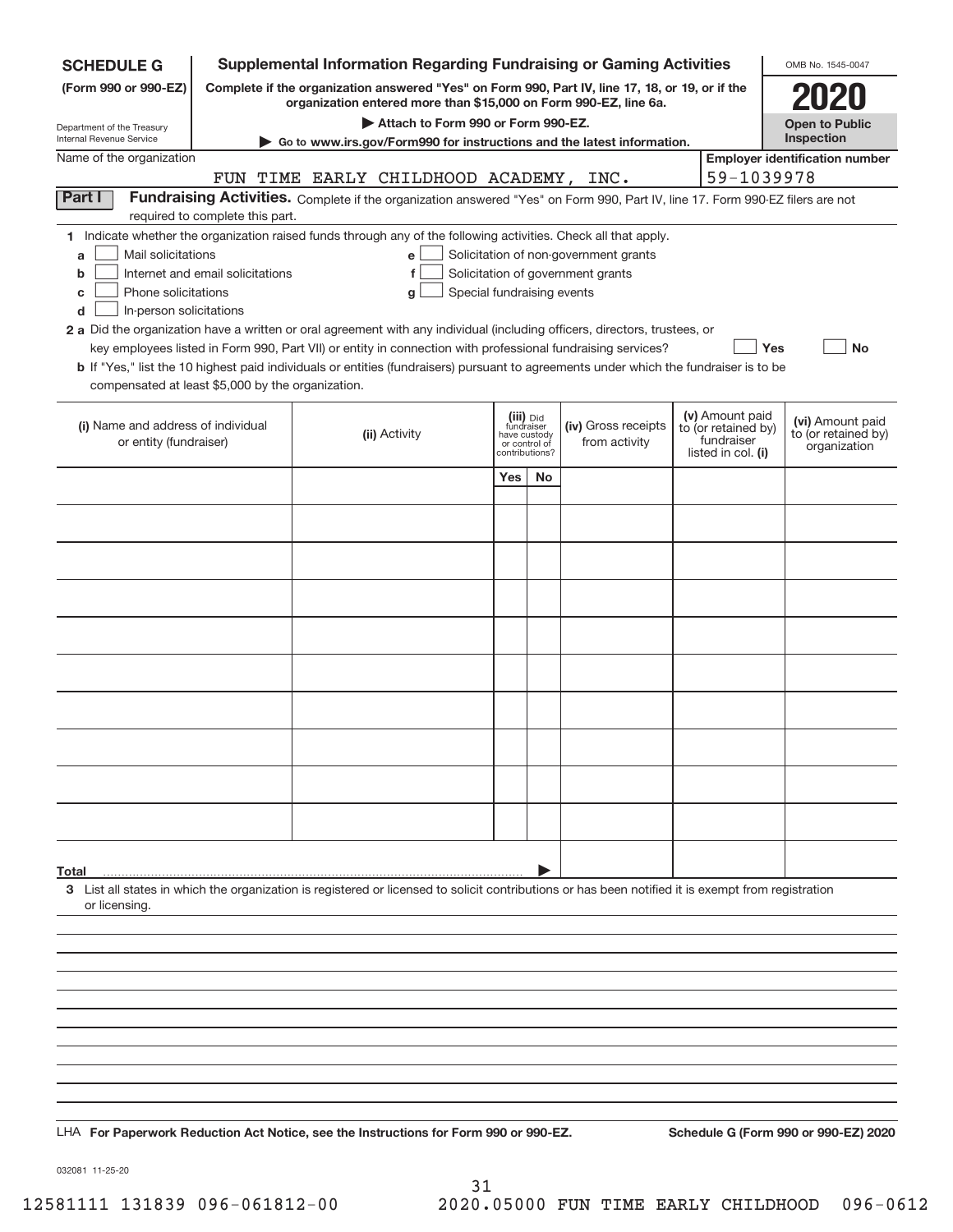Schedule G (Form 990 or 990‐EZ) 2020 FUN TIME EARLY CHILDHOOD ACADEMY, INC. 59-1039978 Page 2 Part II | Fundraising Events. Complete if the organization answered "Yes" on Form 990, Part IV, line 18, or reported more than \$15,000

of fundraising event contributions and gross income on Form 990‐EZ, lines 1 and 6b. List events with gross receipts greater than \$5,000.

|                 |                | of fundraising event contributions and gross income on Form 990-EZ, lines T and 6D. List events with gross receipts greater than \$5,000. | (a) Event $#1$<br>DIAMOND<br>JUBILEE | $(b)$ Event #2                                   | (c) Other events<br><b>NONE</b> | (d) Total events<br>(add col. (a) through<br>col. (c) |
|-----------------|----------------|-------------------------------------------------------------------------------------------------------------------------------------------|--------------------------------------|--------------------------------------------------|---------------------------------|-------------------------------------------------------|
|                 |                |                                                                                                                                           | (event type)                         | (event type)                                     | (total number)                  |                                                       |
| Revenue         | 1.             |                                                                                                                                           | 310,614.                             |                                                  |                                 | 310,614.                                              |
|                 |                |                                                                                                                                           | 255,666.                             |                                                  |                                 | 255,666.                                              |
|                 | 3              | Gross income (line 1 minus line 2)                                                                                                        | 54,948.                              |                                                  |                                 | 54,948.                                               |
|                 |                |                                                                                                                                           | 0.                                   |                                                  |                                 |                                                       |
|                 | 5              |                                                                                                                                           | 0.                                   |                                                  |                                 |                                                       |
| Direct Expenses | 6              |                                                                                                                                           | 744.                                 |                                                  |                                 | 744.                                                  |
|                 | $\overline{7}$ |                                                                                                                                           | 15,814.                              |                                                  |                                 | 15,814.                                               |
|                 | 8              |                                                                                                                                           | 35,383.                              |                                                  |                                 | 35,383.                                               |
|                 | 9<br>10        | Direct expense summary. Add lines 4 through 9 in column (d)                                                                               |                                      |                                                  | ▶                               | 51,941.                                               |
|                 |                | 11 Net income summary. Subtract line 10 from line 3, column (d)                                                                           |                                      |                                                  |                                 | 3,007.                                                |
|                 | Part III       | Gaming. Complete if the organization answered "Yes" on Form 990, Part IV, line 19, or reported more than                                  |                                      |                                                  |                                 |                                                       |
|                 |                | \$15,000 on Form 990-EZ, line 6a.                                                                                                         |                                      |                                                  |                                 |                                                       |
| Revenue         |                |                                                                                                                                           | (a) Bingo                            | (b) Pull tabs/instant<br>bingo/progressive bingo | (c) Other gaming                | (d) Total gaming (add<br>col. (a) through col. (c))   |
|                 | 1              |                                                                                                                                           |                                      |                                                  |                                 |                                                       |
|                 | $\mathbf{2}$   |                                                                                                                                           |                                      |                                                  |                                 |                                                       |
|                 | 3              |                                                                                                                                           |                                      |                                                  |                                 |                                                       |
| Direct Expenses | 4              |                                                                                                                                           |                                      |                                                  |                                 |                                                       |
|                 |                | 5 Other direct expenses                                                                                                                   |                                      |                                                  |                                 |                                                       |
|                 |                |                                                                                                                                           | Yes<br>$\frac{0}{6}$                 | Yes<br>$\frac{0}{0}$                             | Yes<br>$\%$                     |                                                       |
|                 | 6.             | Volunteer labor                                                                                                                           | No                                   | No                                               | No                              |                                                       |
|                 | 7              | Direct expense summary. Add lines 2 through 5 in column (d)                                                                               |                                      |                                                  |                                 |                                                       |
|                 |                |                                                                                                                                           |                                      |                                                  |                                 |                                                       |
|                 |                |                                                                                                                                           |                                      |                                                  |                                 |                                                       |
|                 |                | 9 Enter the state(s) in which the organization conducts gaming activities:                                                                |                                      |                                                  |                                 |                                                       |
|                 |                |                                                                                                                                           |                                      |                                                  |                                 | Yes<br><b>No</b>                                      |
|                 |                | <b>b</b> If "No," explain:                                                                                                                |                                      |                                                  |                                 |                                                       |
|                 |                |                                                                                                                                           |                                      |                                                  |                                 |                                                       |
|                 |                | <b>b</b> If "Yes," explain:                                                                                                               |                                      |                                                  |                                 | $\vert$ Yes<br><b>No</b>                              |
|                 |                |                                                                                                                                           |                                      |                                                  |                                 |                                                       |
|                 |                |                                                                                                                                           |                                      |                                                  |                                 |                                                       |
|                 |                | 032082 11-25-20                                                                                                                           |                                      |                                                  |                                 | Schedule G (Form 990 or 990-EZ) 2020                  |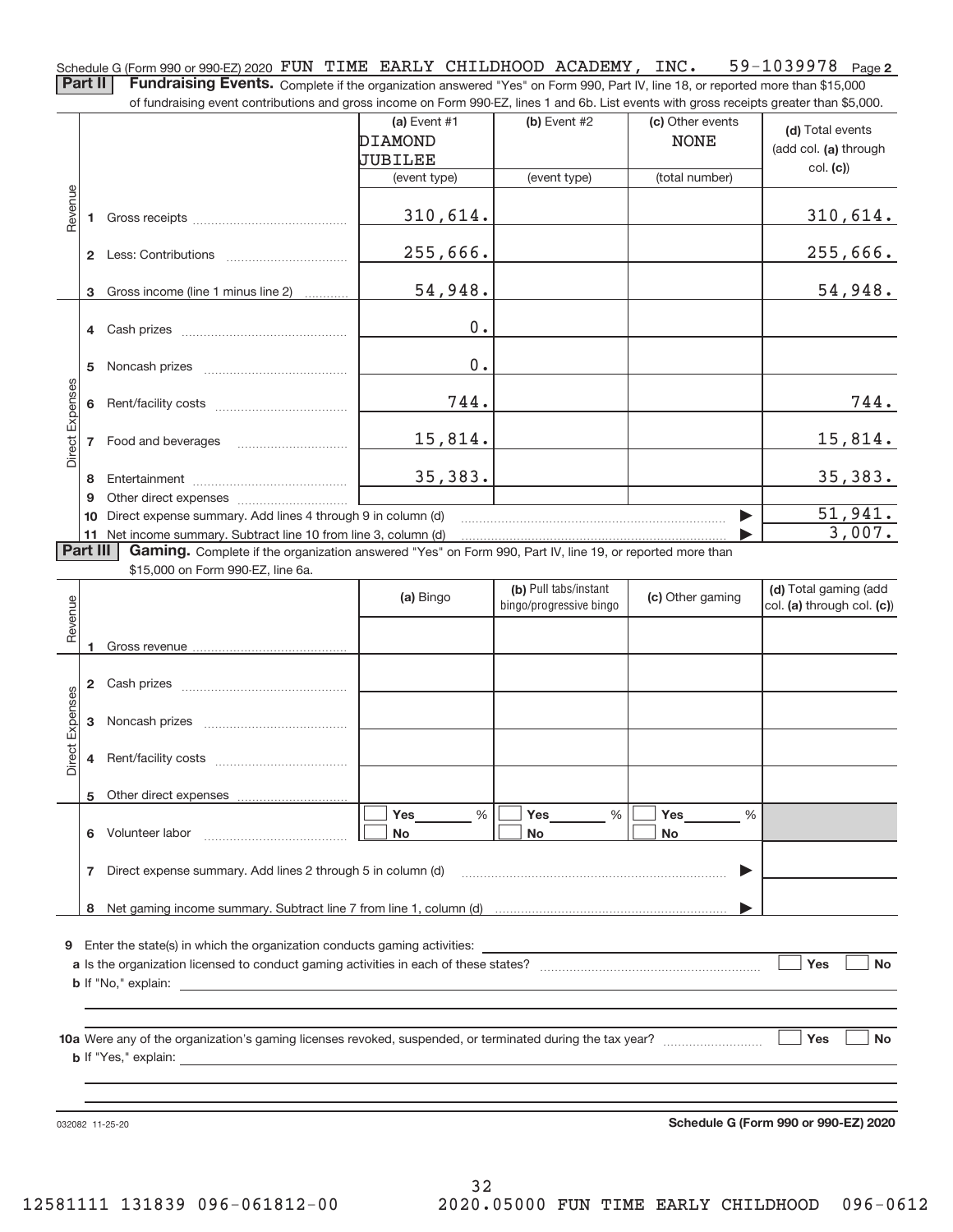|     | Schedule G (Form 990 or 990-EZ) 2020 FUN TIME EARLY CHILDHOOD ACADEMY, INC. 59-1039978                                                                                                                                         |                 | Page 3    |
|-----|--------------------------------------------------------------------------------------------------------------------------------------------------------------------------------------------------------------------------------|-----------------|-----------|
| 11. |                                                                                                                                                                                                                                | Yes             | No        |
|     | 12 Is the organization a grantor, beneficiary or trustee of a trust, or a member of a partnership or other entity formed                                                                                                       |                 |           |
|     |                                                                                                                                                                                                                                | Yes             | <b>No</b> |
|     | 13 Indicate the percentage of gaming activity conducted in:                                                                                                                                                                    |                 |           |
|     |                                                                                                                                                                                                                                | 13a             | %         |
|     | b An outside facility manufactured and contract and contract and contract and contract and contract and contract and contract and contract and contract and contract and contract and contract and contract and contract and c | 13 <sub>b</sub> | %         |
|     | 14 Enter the name and address of the person who prepares the organization's gaming/special events books and records:                                                                                                           |                 |           |
|     |                                                                                                                                                                                                                                |                 |           |
|     |                                                                                                                                                                                                                                |                 |           |
|     | Name $\triangleright$ $\square$                                                                                                                                                                                                |                 |           |
|     |                                                                                                                                                                                                                                |                 |           |
|     |                                                                                                                                                                                                                                |                 |           |
|     |                                                                                                                                                                                                                                |                 |           |
|     | 15a Does the organization have a contract with a third party from whom the organization receives gaming revenue?                                                                                                               | Yes             | <b>No</b> |
|     |                                                                                                                                                                                                                                |                 |           |
|     |                                                                                                                                                                                                                                |                 |           |
|     |                                                                                                                                                                                                                                |                 |           |
|     | c If "Yes," enter name and address of the third party:                                                                                                                                                                         |                 |           |
|     |                                                                                                                                                                                                                                |                 |           |
|     | Name $\blacktriangleright$ $\frac{1}{\sqrt{1-\frac{1}{2}}\left(\frac{1}{2}-\frac{1}{2}\right)}$                                                                                                                                |                 |           |
|     |                                                                                                                                                                                                                                |                 |           |
|     |                                                                                                                                                                                                                                |                 |           |
|     |                                                                                                                                                                                                                                |                 |           |
|     | 16 Gaming manager information:                                                                                                                                                                                                 |                 |           |
|     |                                                                                                                                                                                                                                |                 |           |
|     | Name $\triangleright$ $\square$                                                                                                                                                                                                |                 |           |
|     |                                                                                                                                                                                                                                |                 |           |
|     | Gaming manager compensation > \$                                                                                                                                                                                               |                 |           |
|     |                                                                                                                                                                                                                                |                 |           |
|     | Description of services provided $\blacktriangleright$ $\_\_$                                                                                                                                                                  |                 |           |
|     |                                                                                                                                                                                                                                |                 |           |
|     |                                                                                                                                                                                                                                |                 |           |
|     |                                                                                                                                                                                                                                |                 |           |
|     | Director/officer<br>Employee<br>Independent contractor                                                                                                                                                                         |                 |           |
|     |                                                                                                                                                                                                                                |                 |           |
|     | 17 Mandatory distributions:                                                                                                                                                                                                    |                 |           |
|     | a Is the organization required under state law to make charitable distributions from the gaming proceeds to                                                                                                                    |                 |           |
|     | $\Box$ Yes $\Box$ No<br>retain the state gaming license?                                                                                                                                                                       |                 |           |
|     | <b>b</b> Enter the amount of distributions required under state law to be distributed to other exempt organizations or spent in the                                                                                            |                 |           |
|     | organization's own exempt activities during the tax year $\triangleright$ \$                                                                                                                                                   |                 |           |
|     | <b>Part IV</b><br>Supplemental Information. Provide the explanations required by Part I, line 2b, columns (iii) and (v); and Part III, lines 9, 9b, 10b,                                                                       |                 |           |
|     | 15b, 15c, 16, and 17b, as applicable. Also provide any additional information. See instructions.                                                                                                                               |                 |           |
|     |                                                                                                                                                                                                                                |                 |           |
|     |                                                                                                                                                                                                                                |                 |           |
|     |                                                                                                                                                                                                                                |                 |           |
|     |                                                                                                                                                                                                                                |                 |           |
|     |                                                                                                                                                                                                                                |                 |           |
|     |                                                                                                                                                                                                                                |                 |           |
|     |                                                                                                                                                                                                                                |                 |           |
|     |                                                                                                                                                                                                                                |                 |           |
|     |                                                                                                                                                                                                                                |                 |           |
|     |                                                                                                                                                                                                                                |                 |           |
|     |                                                                                                                                                                                                                                |                 |           |
|     |                                                                                                                                                                                                                                |                 |           |
|     |                                                                                                                                                                                                                                |                 |           |
|     |                                                                                                                                                                                                                                |                 |           |
|     |                                                                                                                                                                                                                                |                 |           |
|     |                                                                                                                                                                                                                                |                 |           |
|     |                                                                                                                                                                                                                                |                 |           |
|     |                                                                                                                                                                                                                                |                 |           |
|     | Schedule G (Form 990 or 990-EZ) 2020<br>032083 11-25-20                                                                                                                                                                        |                 |           |
|     | 33                                                                                                                                                                                                                             |                 |           |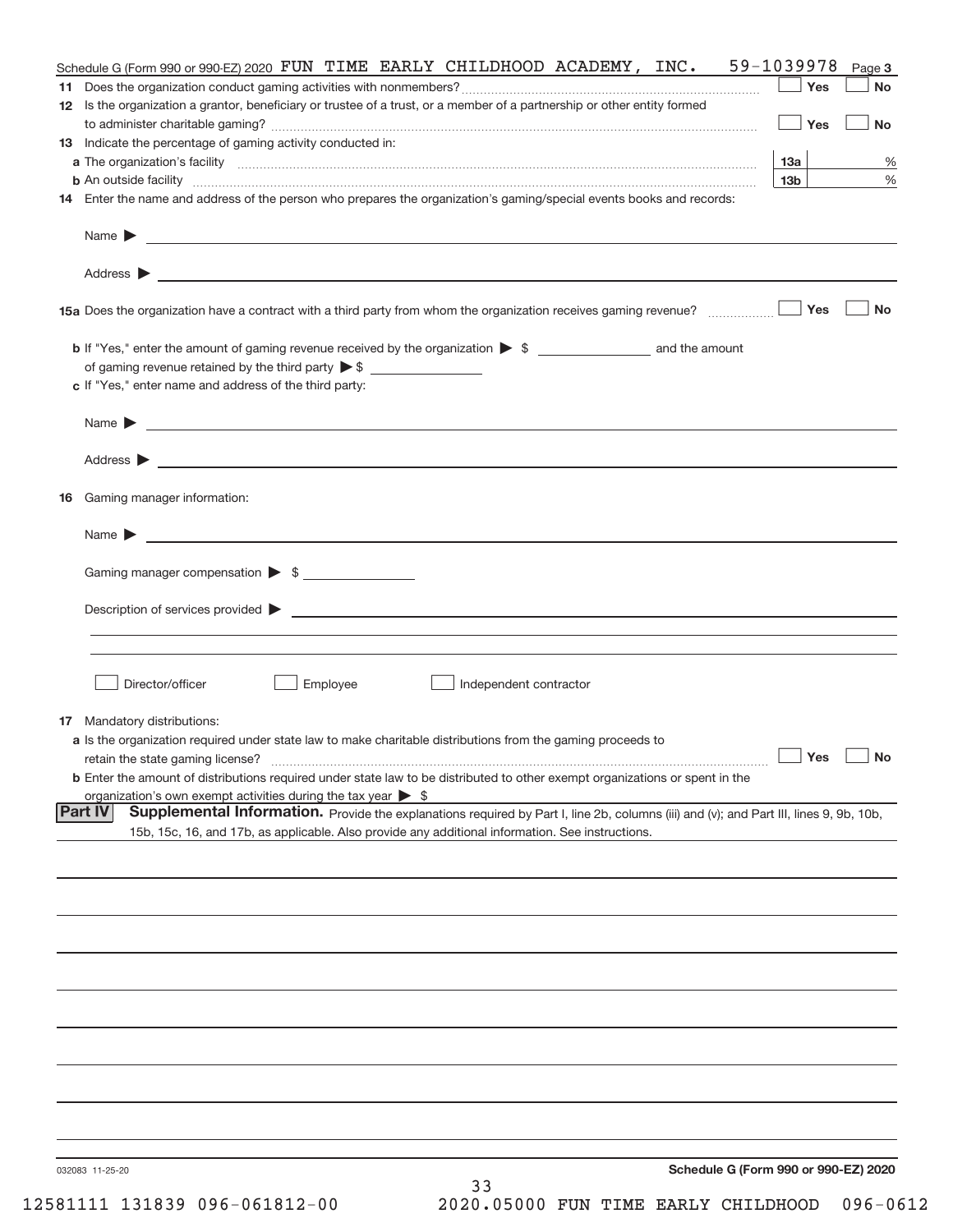|                                                                                                                        |  |  |  | 59-1039978 Page 4               |  |
|------------------------------------------------------------------------------------------------------------------------|--|--|--|---------------------------------|--|
| Schedule G (Form 990 or 990-EZ) FUN TIME EARLY CHILDHOOD ACADEMY, INC.<br>Part IV Supplemental Information (continued) |  |  |  |                                 |  |
|                                                                                                                        |  |  |  |                                 |  |
|                                                                                                                        |  |  |  |                                 |  |
|                                                                                                                        |  |  |  |                                 |  |
|                                                                                                                        |  |  |  |                                 |  |
|                                                                                                                        |  |  |  |                                 |  |
|                                                                                                                        |  |  |  |                                 |  |
|                                                                                                                        |  |  |  |                                 |  |
|                                                                                                                        |  |  |  |                                 |  |
|                                                                                                                        |  |  |  |                                 |  |
|                                                                                                                        |  |  |  |                                 |  |
|                                                                                                                        |  |  |  |                                 |  |
|                                                                                                                        |  |  |  |                                 |  |
|                                                                                                                        |  |  |  |                                 |  |
|                                                                                                                        |  |  |  |                                 |  |
|                                                                                                                        |  |  |  |                                 |  |
|                                                                                                                        |  |  |  |                                 |  |
|                                                                                                                        |  |  |  |                                 |  |
|                                                                                                                        |  |  |  |                                 |  |
|                                                                                                                        |  |  |  |                                 |  |
|                                                                                                                        |  |  |  |                                 |  |
|                                                                                                                        |  |  |  |                                 |  |
|                                                                                                                        |  |  |  |                                 |  |
|                                                                                                                        |  |  |  |                                 |  |
|                                                                                                                        |  |  |  |                                 |  |
|                                                                                                                        |  |  |  |                                 |  |
|                                                                                                                        |  |  |  |                                 |  |
|                                                                                                                        |  |  |  |                                 |  |
|                                                                                                                        |  |  |  |                                 |  |
|                                                                                                                        |  |  |  |                                 |  |
|                                                                                                                        |  |  |  |                                 |  |
|                                                                                                                        |  |  |  |                                 |  |
|                                                                                                                        |  |  |  |                                 |  |
|                                                                                                                        |  |  |  |                                 |  |
|                                                                                                                        |  |  |  |                                 |  |
|                                                                                                                        |  |  |  |                                 |  |
|                                                                                                                        |  |  |  |                                 |  |
|                                                                                                                        |  |  |  |                                 |  |
|                                                                                                                        |  |  |  |                                 |  |
|                                                                                                                        |  |  |  |                                 |  |
|                                                                                                                        |  |  |  |                                 |  |
|                                                                                                                        |  |  |  |                                 |  |
|                                                                                                                        |  |  |  |                                 |  |
|                                                                                                                        |  |  |  |                                 |  |
|                                                                                                                        |  |  |  |                                 |  |
|                                                                                                                        |  |  |  |                                 |  |
|                                                                                                                        |  |  |  |                                 |  |
|                                                                                                                        |  |  |  |                                 |  |
|                                                                                                                        |  |  |  |                                 |  |
|                                                                                                                        |  |  |  |                                 |  |
|                                                                                                                        |  |  |  |                                 |  |
|                                                                                                                        |  |  |  |                                 |  |
|                                                                                                                        |  |  |  |                                 |  |
|                                                                                                                        |  |  |  |                                 |  |
|                                                                                                                        |  |  |  |                                 |  |
|                                                                                                                        |  |  |  |                                 |  |
|                                                                                                                        |  |  |  | Schedule G (Form 990 or 990-EZ) |  |
|                                                                                                                        |  |  |  |                                 |  |

032084 04‐01‐20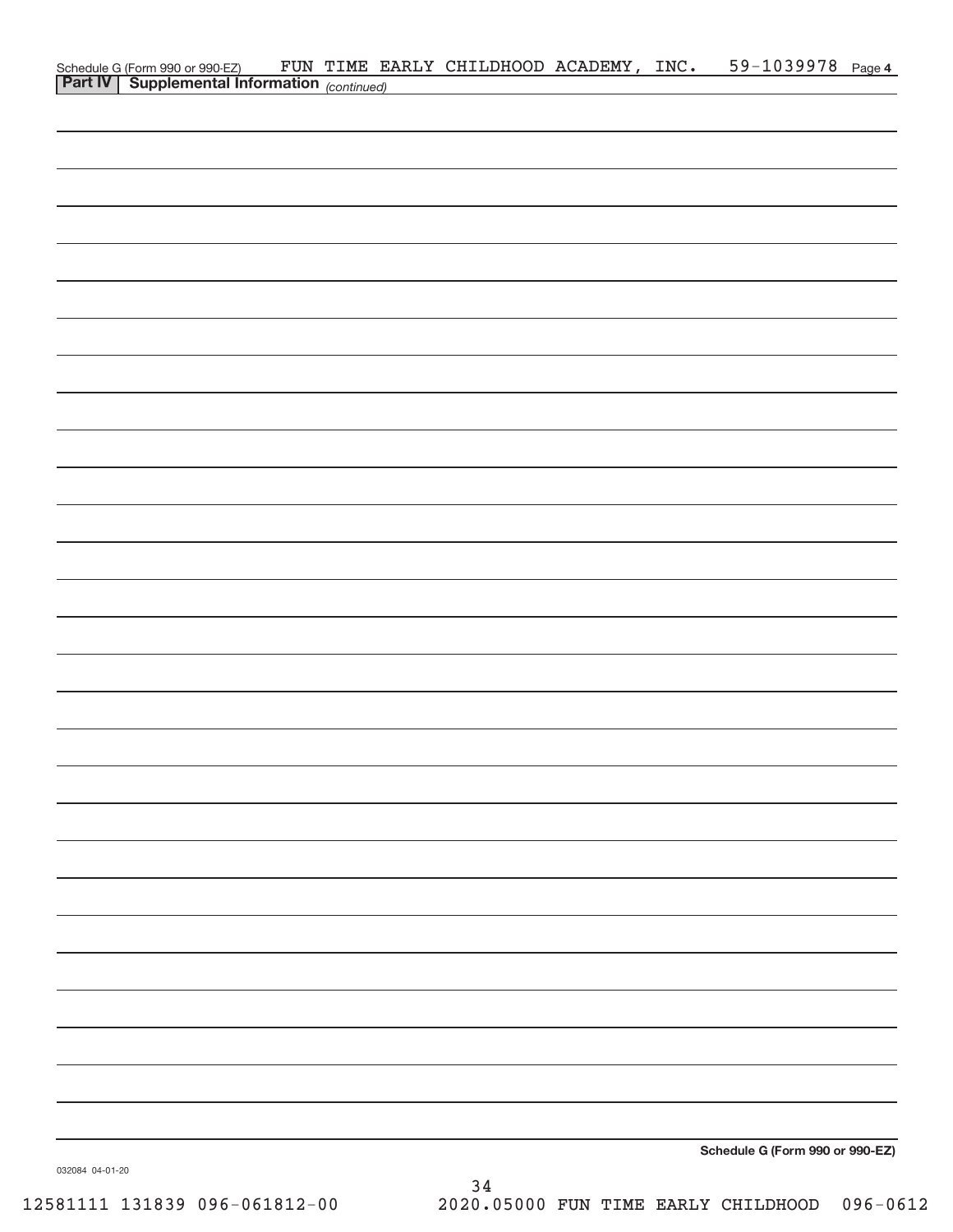**(Form 990 or 990‐EZ)**

**SCHEDULE O Supplemental Information to Form 990 or 990‐EZ 2020**

**Complete to provide information for responses to specific questions on Form 990 or 990‐EZ or to provide any additional information. | Attach to Form 990 or 990‐EZ.**

**| Go to www.irs.gov/Form990 for the latest information.**



**Employer identification number**

Department of the Treasury Internal Revenue Service Name of the organization

FUN TIME EARLY CHILDHOOD ACADEMY, INC. | 59-1039978

FORM 990, PART III, LINE 1, DESCRIPTION OF ORGANIZATION MISSION:

THE MISSION OF FUN TIME EARLY CHILDHOOD ACADEMY IS TO PROVIDE SAFE,

QUALITY, AFFORDABLE EDUCATION AND CARE FOR CHILDREN AND PARENTS FROM

LOW‐INCOME WORKING FAMILIES AND TO PREPARE THE CHILDREN FOR

KINDERGARTEN, READY TO READ AND READY TO LEARN! FUN TIME IS NATIONALLY

ACCREDITED AND HAS BEEN AWARDED THE GOLD SEAL OF EXCELLENCE FROM THE

FLORIDA DEPARTMENT OF CHILDREN AND FAMILIES. FUN TIME IS CERTIFIED AS A

VOLUNTARY PRE‐KINDERGARTEN PROVIDER AS WELL AS BEING A NATIONAL HEAD

START PROVIDER. FUN TIME HAS SATISFIED THE REQUIREMENTS OF THE EARLY

LEARNING COALITION OF SOUTHWEST FLORIDA AND IS AN APPROVED SCHOOL

READINESS PROVIDER. FUN TIME HAS OBTAINED PROVEN RESULTS ON THE

KINDERGARTEN READINESS TEST WHICH SHOWS THAT FUN TIME IS ACHIEVING ITS

MISSION!

FORM 990, PART VI, SECTION A, LINE 1:

THE SUMMER EXECUTIVE COMMITTEE CONSISTS OF DESIGNATED BOARD MEMBERS. THE SUMMER EXECUTIVE COMMITTEE SHALL BE RESPONSIBLE FOR THE CONDUCT OF ALL

CORPORATE BUSINESS IN ACCORDANCE WITH THE POLICIES FORMULATED BY THE BOARD OF DIRECTORS.

032211 11‐20‐20 **For Paperwork Reduction Act Notice, see the Instructions for Form 990 or 990‐EZ. Schedule O (Form 990 or 990‐EZ) 2020** LHA FORM 990, PART VI, SECTION B, LINE 11B: THE DRAFT OF FORM 990 IS REVIEWED BY THE FINANCE COMMITTEE TO ENSURE THAT IT AGREES TO THE ANNUAL FINANCIAL STATEMENTS AND THE AUDITED FINANCIAL STATEMENTS. ANY QUESTIONS THAT ARE RAISED ARE RESOLVED. THE FORM 990 IS SENT TO THE BOARD FOR THEIR REVIEW PRIOR TO THE BOARD MEETING WHERE THE

35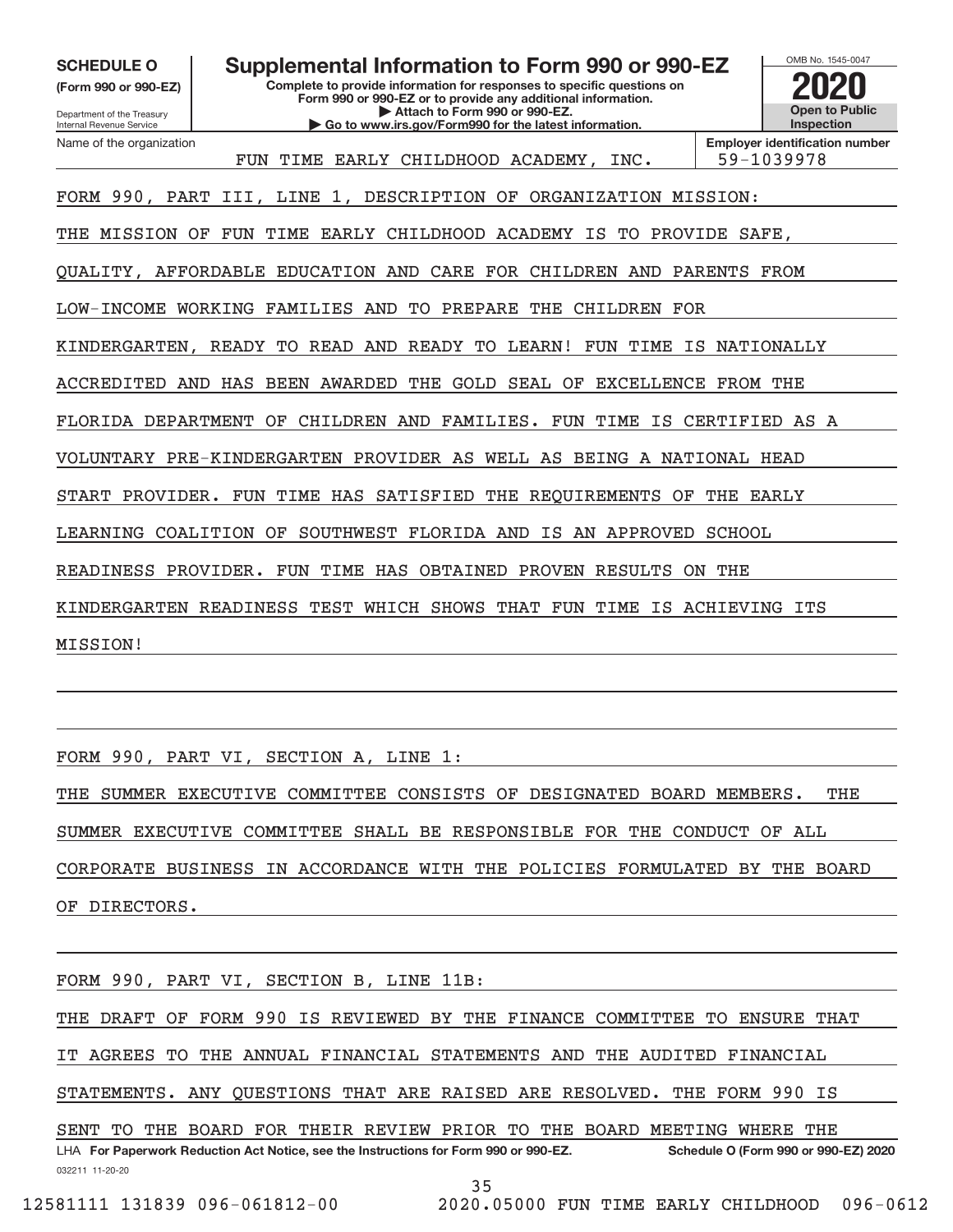| Schedule O (Form 990 or 990-EZ) 2020                                       | Page 2                                              |  |
|----------------------------------------------------------------------------|-----------------------------------------------------|--|
| Name of the organization<br>TIME EARLY CHILDHOOD ACADEMY, INC.<br>FUN      | <b>Employer identification number</b><br>59-1039978 |  |
| ACCEPTANCE OF THE FORM 990 WILL BE VOTED ON. PRIOR TO VOTING TO ACCEPT THE |                                                     |  |
| FORM 990, A PRESENTATION IS MADE TO THE BOARD WHERE THE FORM 990 IS        |                                                     |  |
| EXPLAINED TO THE BOARD AND ANY QUESTIONS ARE ANSWERED. THE BOARD APPROVES  |                                                     |  |
| THE 990 BEFORE FILING.                                                     |                                                     |  |

FORM 990, PART VI, SECTION B, LINE 12C:

032212 11‐20‐20 **Schedule O (Form 990 or 990‐EZ) 2020** ANY DIRECTOR, PRINCIPAL OFFICER, OR MEMBER OF A COMMITTEE WITH GOVERNING BOARD DELEGATED POWERS, WHO HAS A DIRECT OR INDIRECT FINANCIAL INTEREST IS AN INTERESTED PERSON. IN CONNECTION WITH ANY ACTUAL OR POSSIBLE CONFLICT OF INTEREST, AN INTERESTED PERSON MUST DISCLOSE THE EXISTENCE OF THE FINANCIAL INTEREST AND BE GIVEN THE OPPORTUNITY TO DISCLOSE ALL MATERIAL FACTS TO THE BOARD OR EXECUTIVE COMMITTEE. ANY DIRECTOR MAY RECUSE HIMSELF OR HERSELF AT ANY TIME FROM INVOLVEMENT IN ANY DECISION OR DISCUSSION IN WHICH THE DIRECTOR BELIEVES HE OR SHE HAS OR MAY HAVE A CONFLICT OF INTEREST, WITHOUT GOING THROUGH THE PROCESS FOR DETERMINING WHETHER A CONFLICT OF INTEREST EXISTS. AFTER DISCLOSURE OF THE FINANCIAL INTEREST AND ALL MATERIAL FACTS, AND AFTER ANY DISCUSSION WITH THE INTERESTED PERSON, HE/SHE SHALL LEAVE THE BOARD OR EXECUTIVE COMMITTEE MEETING WHILE THE DETERMINATION OF A CONFLICT OF INTEREST IS DISCUSSED AND VOTED UPON. THE REMAINING BOARD OR EXECUTIVE COMMITTEE MEMBERS SHALL DECIDE IF A CONFLICT OF INTEREST EXISTS. AN INTERESTED PERSON MAY MAKE A PRESENTATION AT THE BOARD OR EXECUTIVE COMMITTEE MEETING, BUT AFTER THE PRESENTATION, HE/SHE SHALL LEAVE THE MEETING DURING THE DISCUSSION OF, AND THE VOTE ON, THE TRANSACTION OR ARRANGEMENT INVOLVING THE POSSIBLE CONFLICT OF INTEREST. THE CHAIRPERSON OF THE BOARD OR EXECUTIVE COMMITTEE SHALL, IF APPROPRIATE, APPOINT A DISINTERESTED PERSON OR COMMITTEE TO INVESTIGATE ALTERNATIVES TO THE PROPOSED TRANSACTION OR ARRANGEMENT. AFTER EXERCISING DUE DILIGENCE, THE BOARD OR EXECUTIVE COMMITTEE SHALL DETERMINE WHETHER FUN TIME EARLY 36

 <sup>12581111 131839 096</sup>‐061812‐00 2020.05000 FUN TIME EARLY CHILDHOOD 096‐0612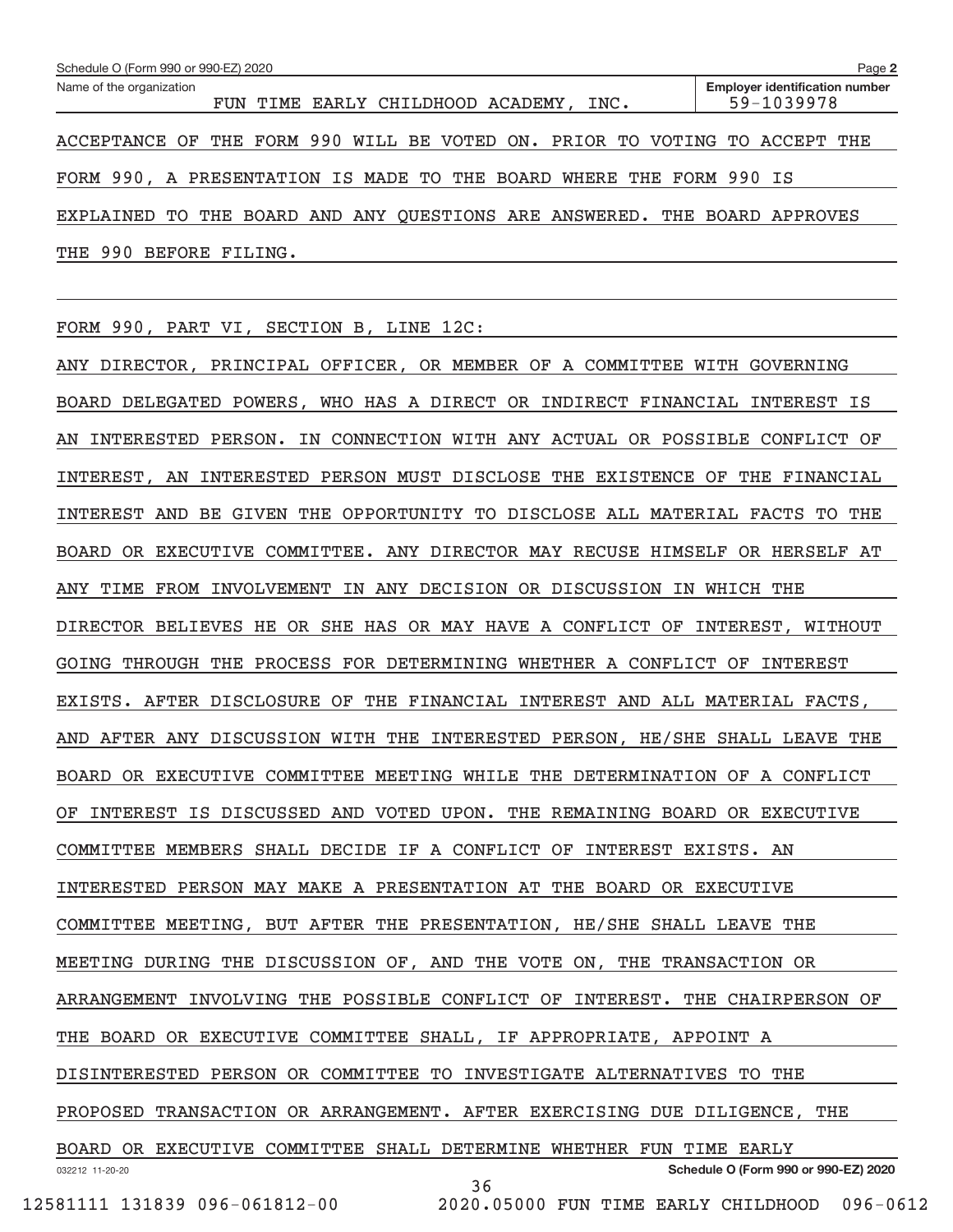| Schedule O (Form 990 or 990-EZ) 2020                                          | Page 2                                              |  |
|-------------------------------------------------------------------------------|-----------------------------------------------------|--|
| Name of the organization<br>FUN TIME EARLY CHILDHOOD ACADEMY, INC.            | <b>Employer identification number</b><br>59-1039978 |  |
| CHILDHOOD ACADEMY CAN OBTAIN WITH REASONABLE EFFORTS A MORE ADVANTAGEOUS      |                                                     |  |
| TRANSACTION OR ARRANGEMENT FROM A PERSON OR ENTITY THAT WOULD NOT GIVE RISE   |                                                     |  |
| TO A CONFLICT OF INTEREST. IF A MORE ADVANTAGEOUS TRANSACTION OR              |                                                     |  |
| ARRANGEMENT IS NOT REASONABLY POSSIBLE UNDER CIRCUMSTANCES NOT PRODUCING A    |                                                     |  |
| CONFLICT OF INTEREST, THE BOARD OR EXECUTIVE COMMITTEE SHALL DETERMINE BY A   |                                                     |  |
| MAJORITY VOTE OF THE DISINTERESTED DIRECTORS WHETHER THE TRANSACTION OR       |                                                     |  |
| ARRANGEMENT IS IN FUN TIME EARLY CHILDHOOD ACADEMY'S BEST INTEREST, FOR ITS   |                                                     |  |
| OWN BENEFIT, AND WHETHER IT IS FAIR AND REASONABLE. IN CONFORMITY WITH THE    |                                                     |  |
| ABOVE DETERMINATION, IT SHALL MAKE ITS DECISION AS TO WHETHER TO ENTER INTO   |                                                     |  |
| THE TRANSACTION OR ARRANGEMENT. THE MINUTES OF THE BOARD AND ALL COMMITTEES   |                                                     |  |
| WITH BOARD DELEGATED POWERS SHALL CONTAIN THE NAMES OF THE PERSONS WHO        |                                                     |  |
| DISCLOSED OR OTHERWISE WERE FOUND TO HAVE A FINANCIAL INTEREST IN             |                                                     |  |
| CONNECTION WITH AN ACTUAL OR POSSIBLE CONFLICT OF INTEREST, THE NATURE OF     |                                                     |  |
| THE FINANCIAL INTEREST, ANY ACTION TAKEN TO DETERMINE WHETHER A CONFLICT OF   |                                                     |  |
| INTEREST WAS PRESENT, AND THE BOARD'S OR EXECUTIVE COMMITTEE'S DECISION AS    |                                                     |  |
| WHETHER A CONFLICT OF<br>INTEREST IN FACT EXISTED, AND THE NAMES OF THE<br>TO |                                                     |  |
| PERSONS WHO WERE PRESENT FOR DISCUSSIONS AND VOTES RELATING TO THE            |                                                     |  |
| TRANSACTION OR ARRANGEMENT, THE CONTENT OF THE DISCUSSION, INCLUDING ANY      |                                                     |  |
| ALTERNATIVES TO THE PROPOSED TRANSACTION OR ARRANGEMENT, AND A RECORD OF      |                                                     |  |
| ANY VOTES TAKEN IN CONNECTION WITH THE PROCEEDINGS.                           |                                                     |  |
|                                                                               |                                                     |  |

FORM 990, PART VI, SECTION B, LINE 15A:

032212 11‐20‐20 **Schedule O (Form 990 or 990‐EZ) 2020** ANNUAL REVIEW AND BENCHMARKING TO COMPARABLE ORGANIZATIONS ARE PERFORMED. FUN TIME EARLY CHILDHOOD ACADEMY HAS ONLY ONE HIGHLY COMPENSATED EMPLOYEE, THE EXECUTIVE DIRECTOR. ALL OFFICERS, BOARD MEMBERS, COMMITTEE CHAIRS AND COMMITTEE MEMBERS ARE NON‐COMPENSATED VOLUNTEERS. A COMPENSATION ADJUSTMENT FOR THE EXECUTIVE DIRECTOR IS DETERMINED EACH FISCAL YEAR BY MEMBERS OF THE FUN TIME EARLY CHILDHOOD ACADEMY ADMINISTRATIVE COMMITTEE. MEMBERS OF THIS 37